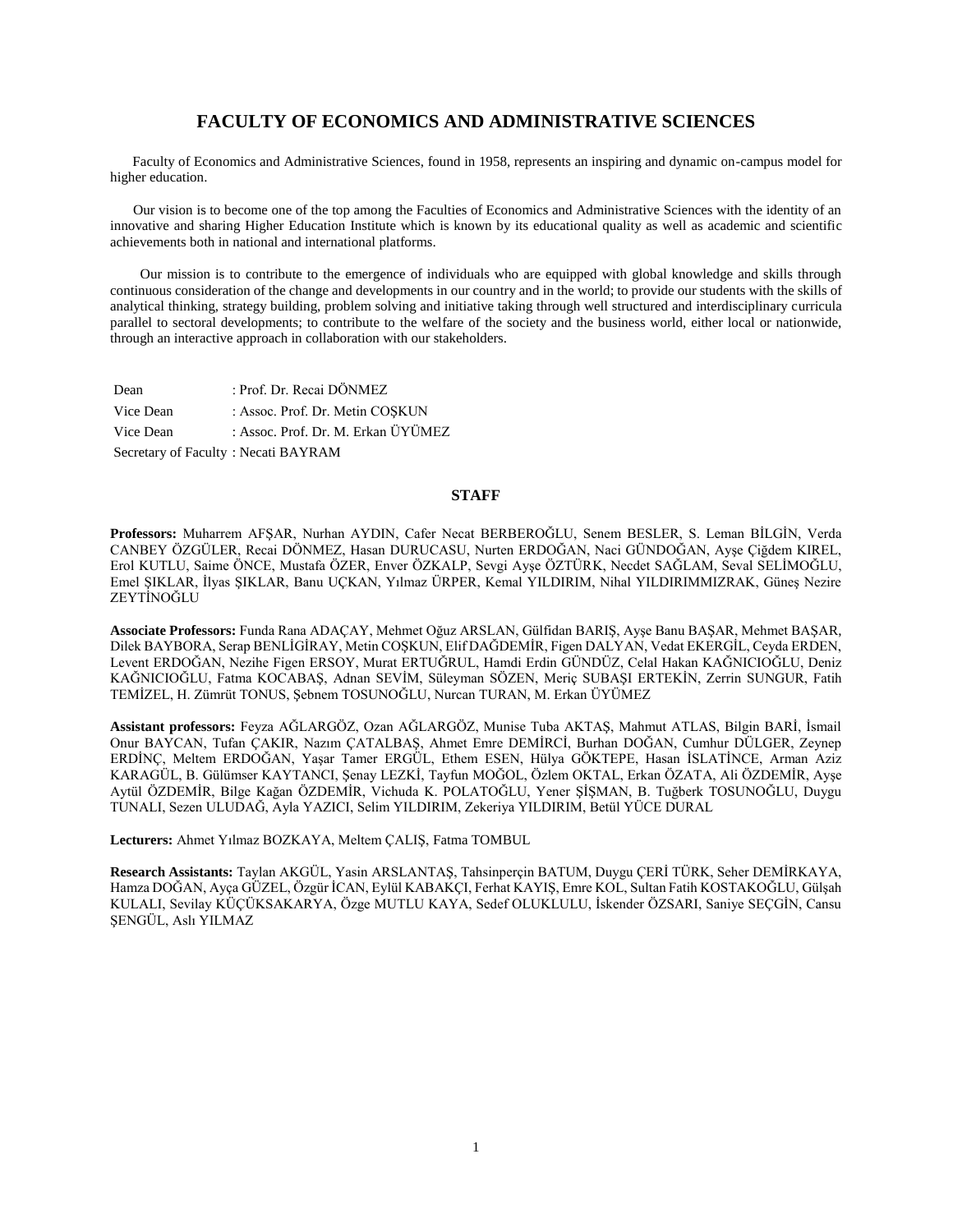### **DEPARTMENT OF BUSINESS ADMINISTRATION**

 Business organizations have fundamental roles in the economic system of countries. Business education provides the required knowledege and skills for the effective management of business organizations which are surrounded by fastly changing global environment. Business education focus on the decision making process that will lead to effective and efficient use of resources; strategic management; marketing; finance and accounting; human resources and contemprorary management techniques.

 Department of Business Administration of the Faculty of Economics and Administrative Sciences (FEAS) has six main fields of science as Management and Organization; Accounting and Finance; Quantitative Techniques; Production Management and Marketing; Trade Law; Cooperatives. The curricula of the Department consist of the compulsory courses in these distinct fields and a large variety of elective courses. The content of the courses are prepared in a way to give students theoretical and practical business knowledge, to enhance their analytical thinking and increase their ability to analyze business problems.

Head : Prof. Dr. Sevgi Ayşe ÖZTÜRK

Deputy Head : Assoc. Prof. Dr. Ayşe Banu BAŞAR

Deputy Head : Assoc. Prof. Dr. Fatih TEMİZEL

### **PROGRAM**

#### **I. SEMESTER** HUK 151 Fundamental Concepts of Law 3+0 4,5  $IKT 101$  Introduction to Economics I  $3+0.5,0$  $ISL 111$  Introduction to Business I  $3+0$  4,0 MAT 161 Mathematics I  $3+0$  4.5 MUH 111 General Accounting I  $2+2$  5,0 SOS 125 Introduction to Sociology 3+0 3,0 TÜR 151 Turkish Language I  $2+0$  2,0 *Foreign Language Courses (0)* - 2,0  $\overline{a}$ 30,0 **II. SEMESTER** HUK 152 Law of Obligations  $3+0$  4,5  $IKT 102$  Introduction to Economics II  $3+0.5,0$  $ISL 112$  Introduction to Business II  $3+0$  4,0 MAT 162 Mathematics II  $3+0$  4,5 MUH 116 General Accounting II  $3+0$  5,0 PSİ 152 Introduction to Psychology 2+0 3,0 TÜR 152 Turkish Language II 2+0 2,0 *Foreign Language Courses (0)* - 2,0 **III. SEMESTER** BİL 150 Fundamentals of Information Technology  $4+0$  5,0 HUK 305 Tax Law 3+0 4,0  $\text{IST } 205$  Statistics I 3+0 4,5 İŞL 103 Business Management 3+0 3,5 MLY 205 Public Finance  $3+0$  4,5 PZL 211 Principles of Marketing  $3+0$  4,5 TAR 165 Atatürk's Principles and History of Turkish Revolution I 0+0 2,0 *Elective Course (0)* - 2,0 l 30,0 **IV. SEMESTER** BİL 285 Computer Applications 3+0 4,5  $\text{IST } 206$  Statistics II 3+0 4,5 İŞL 214 Organizational Design 3+0 5,5 İŞL 301 Human Resources Management 3+0 4,0 MUH 303 Cost Accounting 3+0 5,0 PZL 302 Marketing Management 3+0 4,5 TAR 166 Atatürk's Principles and History of Turkish Revolution II  $0+0$  2,0 **V. SEMESTER** FIN 301 Financial Management I 3+0 4,5 İŞL 202 Managerial Economics 3+0 4,5 İŞL 302 Production Management and Systems 3+0 4,5 *Departmental Elective Courses (0)* - 9,0 *Elective Courses (0)* - 7,5 **VI. SEMESTER** FIN 302 Financial Management II 3+0 4,5 İŞL 406 Strategic Management 3+0 4,5 İŞL 417 Management Information Systems 3+0 4,5 *Departmental Elective Courses (0)* - 9,0 *Elective Courses (0)* - 7,5

l 30,0

 $\overline{a}$ 30,0

l 30,0

#### **VIII. SEMESTER**

| ISL 402 Business Policy               | $3+0$ 4.5 |      |
|---------------------------------------|-----------|------|
| MUH 403 Accounting Information System | $3+0$ 4.5 |      |
| Departmental Elective Courses (0)     | $\sim$    | 14,0 |

# 2

l 30,0

**VII. SEMESTER** İST 435 Linear Programing 3+0 5,0 İŞL 405 Capital Markets 3+0 4,5

*Departmental Elective Courses (0)* - 13,5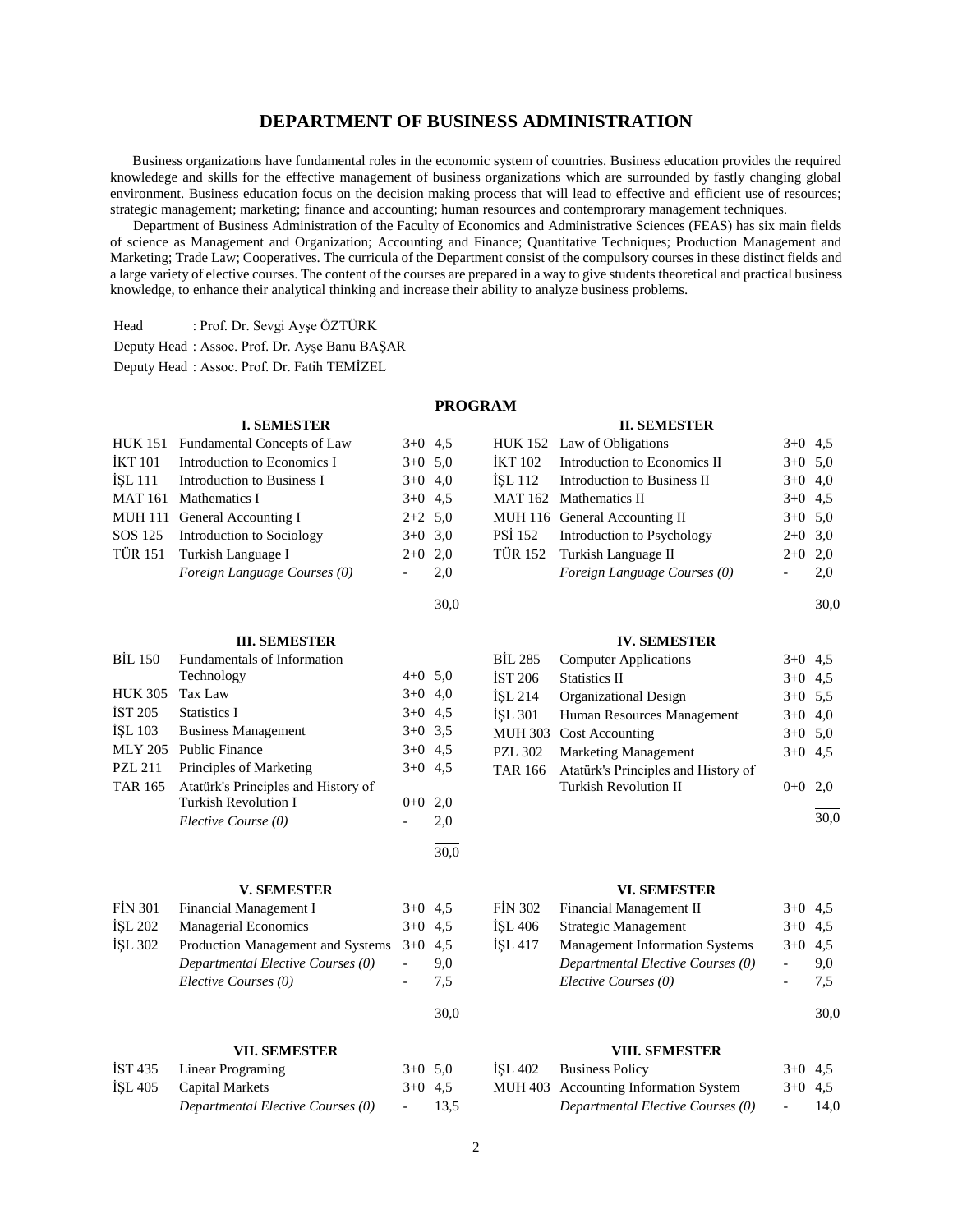*Elective Courses (0)* - 7,0

l

30,0

### **DEPARTMENTAL ELECTIVE COURSES**

| <b>ARY 111</b> | Research Methods in Social Sciences                    | $3+0$     | 4,5 |
|----------------|--------------------------------------------------------|-----------|-----|
| <b>BSİ</b> 304 | <b>Risk Management</b>                                 | $2 + 0$   | 3,0 |
| <b>CEK 312</b> | Labor Law                                              | $2+0$     | 3,0 |
| <b>CEK 316</b> | <b>Job Evaluation</b>                                  | $2 + 0$   | 3,0 |
| <b>CEK 419</b> | Occupational Health and Safety                         | $3+0$     | 4,5 |
| <b>FIN 303</b> | <b>Financial Mathematics</b>                           | $3+0$     | 4,5 |
| <b>FIN 404</b> | <b>International Financial Management</b>              | $2+0$     | 3,0 |
| <b>FIN 405</b> | The Analysis of Investment Decision                    | $3+0$     | 4,5 |
| <b>HUK 126</b> | <b>Administrative Law</b>                              | $2+0$     | 3,0 |
| <b>HUK 127</b> | <b>Constitutional Law</b>                              | $2+0$     | 2,5 |
| <b>HUK 251</b> | Commercial Law                                         | $3 + 0$   | 4,5 |
| <b>İKT 203</b> | Micro Economic Theory                                  | $3 + 0$   | 5,0 |
| <b>İKT 204</b> | Macro Economic Theory                                  | $3 + 0$   | 5,0 |
| <b>İKT 209</b> | Money and Banking                                      | $3+0$ 5,0 |     |
| <b>IKT 322</b> | <b>International Economics</b>                         | $2+0$ 3,0 |     |
| <b>IKT 337</b> | Econometrics I                                         | $4+0$ 6,5 |     |
| <b>IKT 338</b> | Econometrics II                                        | 4+0       | 6,5 |
| <b>İKT</b> 414 | European Union and Turkey                              | $3 + 0$   | 4,5 |
| <b>İKT452</b>  | Contemporary Issues in Turkish                         |           |     |
|                | Economy                                                | $3+0$     | 4,5 |
| <b>ILT 366</b> | <b>Presentation Techniques</b>                         | $3+0$     | 5,0 |
| <b>ISN 315</b> | <b>Public Relations</b>                                | $2 + 0$   | 3,0 |
| <b>IST 303</b> | <b>Statistical Package Programs</b>                    | $2 + 0$   | 5,0 |
| <b>IST 436</b> | <b>Operations Research</b>                             | $3 + 0$   | 5,0 |
| <b>IST 454</b> | Decision Theory                                        | $3 + 0$   | 4,5 |
| İŞL 316        | Design Management in Business                          | $2 + 0$   | 3,0 |
| İŞL 317        | Banking                                                | $3 + 0$   | 3,0 |
| İŞL 319        | New Approaches to Management                           | $3 + 0$   | 4,5 |
| İŞL 321        | Applied Entreprenneurship                              | $3 + 1$   | 5,0 |
| İŞL 352        | Organizational Communication                           | $2 + 0$   | 3,0 |
| İŞL 353        | <b>Competition Management</b>                          | $3+0$     | 4,5 |
| İŞL 356        | <b>Innovation Management</b>                           | $2 + 0$   | 3,0 |
| İŞL 358        | Advertisement Planning and                             |           |     |
|                | Management                                             | $3+0$     | 4,5 |
| İŞL 359        | Public Administration                                  | $2+0$     | 2,5 |
| ISL 360        | Performance Measurement                                | $3+0$     | 5,0 |
| İŞL 404        | <b>International Business</b>                          | $3 + 0$   | 4,5 |
| <b>İSL 410</b> | <b>Administration of Cooperatives</b>                  | $2+0$     | 3,0 |
| İŞL 415        | <b>Business Field Studies</b>                          | $0 + 4$   | 5,0 |
| İŞL 420        | Foreign Trade Transactions and                         |           |     |
|                | Management                                             | $2 + 0$   | 3,0 |
| ISL 421        | Entrepreneurship                                       | $2+0$     | 3,0 |
| İŞL 424        | Insurance                                              | $3+0$     | 3,0 |
| İŞL 437        | Social Responsibility and Ethics in<br><b>Business</b> | $2 + 0$   | 3,0 |
| ISL 438        | Performance and Career Management 2+0                  |           | 3,0 |
| İŞL 459        | Project Management                                     | $2 + 0$   | 3,0 |
| İŞL 463        | <b>Brand Management</b>                                | $3+0$     | 4,5 |
| İŞL 467        | Process Management in Business                         |           |     |
|                | Management                                             | $3+0$     | 4,5 |
|                |                                                        |           |     |

l

30,0

| ISL 469        | <b>Business Simulation</b>                                    | $3+0$     | 5,0 |
|----------------|---------------------------------------------------------------|-----------|-----|
| <b>MLY 451</b> | Tax Audit I                                                   | $4 + 0$   | 4,0 |
| <b>MLY 452</b> | Tax Audit II                                                  | $4 + 0$   | 4,0 |
| <b>MUH 209</b> | <b>Uniform Accounting Systems</b>                             | $3+0$     | 5,0 |
| <b>MUH 307</b> | Specialized Accounting                                        | $2+0$     | 3,0 |
| <b>MUH 308</b> | Corporate Accounting                                          | $2 + 0$   | 3,0 |
| MUH 309        | Governmental Accounting                                       | $2 + 0$   | 3,0 |
| <b>MUH 310</b> | <b>Financial Statement Analysis</b>                           | $3+0$     | 4,5 |
| MUH 357        | Auditing                                                      | $3 + 0$   | 5,0 |
| <b>MUH 404</b> | <b>Management Accounting</b>                                  | $3+0$     | 4,5 |
| <b>MUH 452</b> | Enterprise Resource Planing and<br>Application                | $3+0$     | 5,0 |
| MUH 457        | Accounting for Foreign Trade<br>Operations                    | $2+0$     | 3,0 |
| <b>PZL 306</b> | <b>Consumer Behavior</b>                                      | $2 + 0$   | 3,0 |
| <b>PZL 311</b> | Sports & Event Marketing                                      | $3+0$     | 5,0 |
| <b>PZL 355</b> | <b>Retailing Management</b>                                   | $2 + 0$   | 3,0 |
| <b>PZL 405</b> | <b>International Marketing</b>                                | $2+0$     | 3,0 |
| <b>PZL 407</b> | Sales Force Management                                        | $2+0$     | 3,0 |
| <b>PZL 409</b> | <b>Industrial Marketing</b>                                   | $2+0$     | 3,0 |
| <b>PZL 412</b> | Digital Marketing                                             | $2+0$     | 3,0 |
| <b>PZL 453</b> | <b>Marketing Research</b>                                     | $3+0$     | 4,5 |
| <b>PZL 455</b> | Supply Chain Management                                       | $2+0$     | 3,0 |
| <b>PZL 456</b> | <b>Services Marketing</b>                                     | $3+0$     | 4,5 |
| <b>PZL 457</b> | <b>Macro Marketing</b>                                        | $2+0$     | 3,0 |
| RHI 205        | Marketing Communication                                       | $3 + 0$   | 4,5 |
| SOS 312        | Organizational Behavior                                       | $3 + 0$   | 4,5 |
| SOS 427        | Social Media                                                  | $3 + 0$   | 5,0 |
| <b>TKY 303</b> | <b>Quality Management Systems</b>                             | $2 + 0$   | 3,0 |
|                | <b>ELECTIVE COURSES</b>                                       |           |     |
| <b>BEÖ 155</b> | Physical Education                                            | $2+0$     | 2,0 |
| <b>İLT</b> 414 | Influential Face to Face Relations in<br><b>Business Life</b> | $3+0$     | 4,5 |
| ISL 425        | Body Language and Diction                                     | $3+0$     | 4,5 |
| KÜL 199        | <b>Cultural Activities</b>                                    | $0 + 2$   | 2,0 |
| MÜZ 155        | <b>Turkish Folk Music</b>                                     | $2 + 0$   | 2,0 |
| <b>MÜZ 157</b> | <b>Traditional Turkish Art Music</b>                          | $2 + 0$   | 2,0 |
| <b>SAN 155</b> | <b>Hall Dances</b>                                            | $0 + 2$   | 2,0 |
| <b>SNT 155</b> | History of Art                                                | $2 + 0$   | 2,0 |
| SOS 155        | Folkdance                                                     | $2+0$ 2,0 |     |
| THU 203        | <b>Community Services</b>                                     | $0+2$     | 3,0 |
|                | FOREIGN LANGUAGE COURSES                                      |           |     |
|                | ALM 165 (Ger) German I                                        | $3+0$     | 2,0 |
|                | ALM 166 (Ger) German II                                       | $3+0$     | 2,0 |
|                | FRA 165 (Fra) French I                                        | $3+0$     | 2,0 |
|                | FRA 166 (Fra) French II                                       | $3+0$     | 2,0 |

 $i$ NG 165 (Eng) English I 0+0 2,0  $i$ NG 166 (Eng) English II 0+0 2,0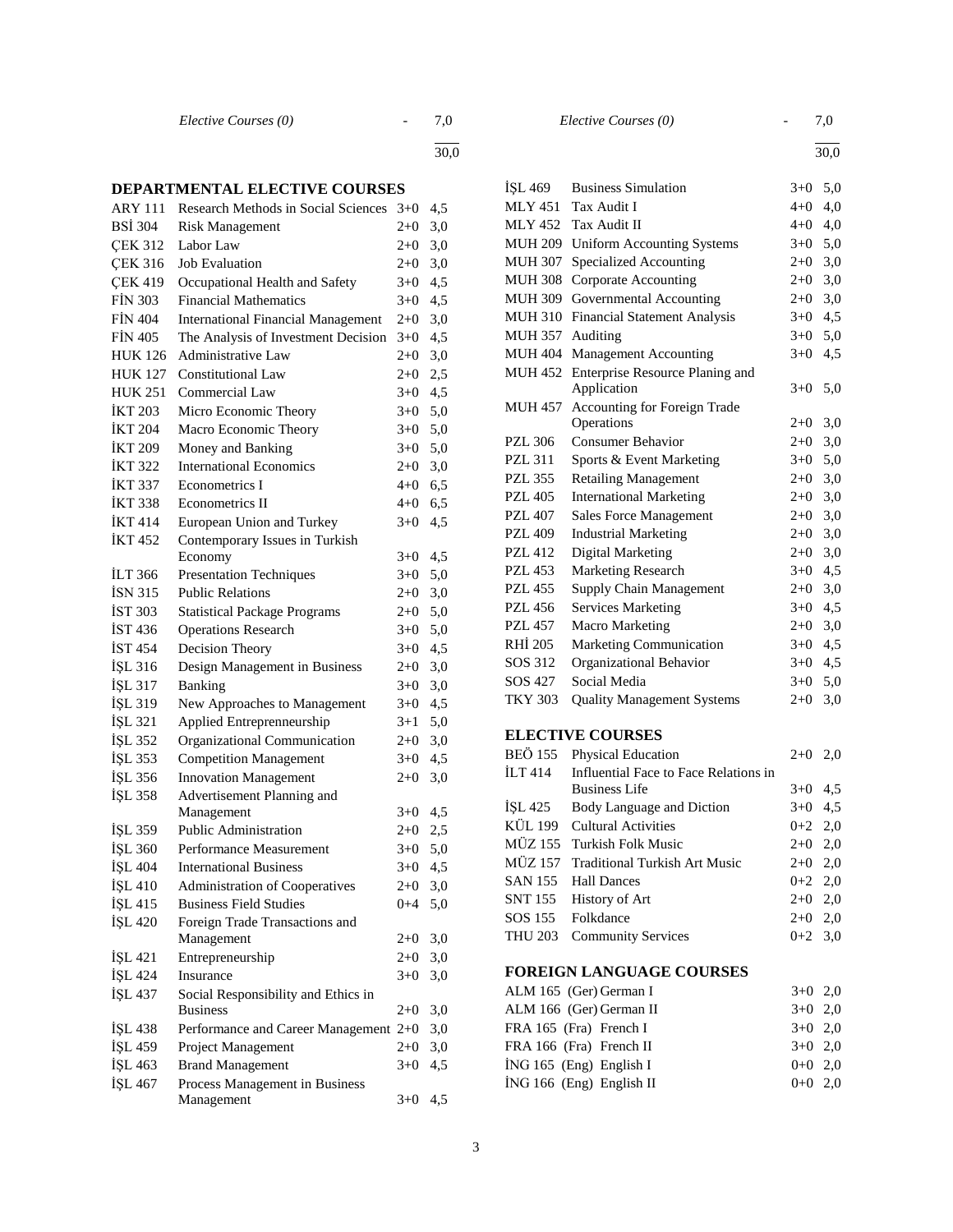### **DEPARTMENT OF ECONOMICS**

 The department of Economics educates people who are willing to do research and work on the various levels of economic life. The economic theory is given as an academic formation to students who are going to work on private and government sectors with the help of math, statistics and econometrics. The education of economics contains two basic processes. The first is to teach economic? principals and tools which will be used after graduating from university and to educate high quality labor force in changing global conditions. The second is to develop systematic and independent thinking ability, which will be helpful in every aspect of peoples life, and to give students academic formation in economic subjects. In this context, in the economics department, apart from economics courses there are business, law and public finance classes. These classes give students chances to find better jobs in a wide range of areas. During first two years, students take theoretical courses and completing these courses successfully they can take the third and fourth year classes. In the third and fourth year, there are a variety of elective courses, which are related to the areas that students desire to work after graduation. Thus, students are favoring courses in wide range and having the chance of graduating with a strong infrastructure. The department has four main branches Tehese are: Economic Theory, Economic Policy, Economic Growth and International Economics and History of Economics.

Head : Prof. Dr. Cafer Necat BERBEROĞLU Deputy Head : Assoc. Prof. Dr. Levent ERDOĞAN

Deputy Head : Asst. Prof. Dr. Hasan İSLATİNCE

### **PROGRAM**

|                | <b>I. SEMESTER</b>                  |                |           |                | <b>II. SEMESTER</b>                 |                          |           |
|----------------|-------------------------------------|----------------|-----------|----------------|-------------------------------------|--------------------------|-----------|
|                | HUK 151 Fundamental Concepts of Law | $3+0$ 4,5      |           |                | HUK 152 Law of Obligations          |                          | $3+0$ 4,5 |
| <b>İKT127</b>  | Introduction to Economics I         | $4+0$ 7.5      |           | <b>İKT128</b>  | Introduction to Economics II        | $4 + 0$                  | 7,5       |
| <b>İSL 101</b> | <b>Introduction to Business</b>     | $3+0$ 4.5      |           |                | MAT 198 Mathematics II              | $4 + 0$                  | 6.5       |
| <b>MAT 197</b> | Mathematics I                       | $4+0$ 6.5      |           |                | MUH 116 General Accounting II       |                          | $3+0$ 5,0 |
|                | MUH 115 General Accounting I        |                | $3+0$ 5.0 | SOS 124        | Sociology                           | $3+0$ 4.5                |           |
|                | Foreign Language Courses (0)        |                | 2,0       |                | Foreign Language Courses (0)        |                          | 2,0       |
|                |                                     |                | 30,0      |                |                                     |                          | 30,0      |
|                | <b>III. SEMESTER</b>                |                |           |                | <b>IV. SEMESTER</b>                 |                          |           |
| <b>ARY 111</b> | Research Methods in Social Sciences | $3+0$ 4.5      |           | IKT 216        | <b>Mathematical Economics</b>       | $4+0$ 7,0                |           |
| <b>BIL 150</b> | <b>Fundamentals of Information</b>  |                |           | <b>IKT 218</b> | Micro Economic Theory II            | $3+0$ 5,0                |           |
|                | Technology                          | $4+0$ 5,0      |           | <b>İKT 220</b> | Macro Economic Theory II            | $3+0$ 5,0                |           |
| <b>İKT 217</b> | Microeconomic Theory I              | $3+0$ 5,0      |           | <b>İST 206</b> | <b>Statistics II</b>                | $3+0$ 4.5                |           |
| <b>IKT 219</b> | Macro Economic Theory I             |                | $3+0$ 5.0 | <b>MLY 205</b> | <b>Public Finance</b>               |                          | $3+0$ 4.5 |
| <b>IST 205</b> | <b>Statistics I</b>                 | $3+0$ 4.5      |           | <b>TAR 166</b> | Atatürk's Principles and History of |                          |           |
| <b>TAR 165</b> | Atatürk's Principles and History of |                |           |                | <b>Turkish Revolution II</b>        | $0 + 0$                  | 2,0       |
|                | <b>Turkish Revolution I</b>         | $0+0$ 2,0      |           | <b>TÜR 152</b> | Turkish Language II                 | $2+0$                    | 2,0       |
| <b>TÜR 151</b> | Turkish Language I                  | $2+0$ 2,0      |           |                |                                     |                          |           |
|                | Elective Course (0)                 |                | 2,0       |                |                                     |                          | 30,0      |
|                |                                     |                | 30,0      |                |                                     |                          |           |
|                | <b>V. SEMESTER</b>                  |                |           |                | <b>VI. SEMESTER</b>                 |                          |           |
| <b>İKT 301</b> | <b>International Trade Theory</b>   | $3+0$ 5.0      |           | <b>İKT 304</b> | <b>International Trade Policy</b>   |                          | $3+0$ 5.0 |
| <b>İKT 309</b> | Monetary Theory                     | $3+0$ 5,0      |           | <b>İKT 310</b> | <b>Monetary Policy</b>              | $3+0$                    | 5,0       |
| <b>IKT 337</b> | <b>Econometrics I</b>               | $4+0$ 6.5      |           | <b>IKT 338</b> | <b>Econometrics II</b>              | $4+0$ 6.5                |           |
|                | Departmental Elective Courses (0)   | $\frac{1}{2}$  | 9,0       |                | Departmental Elective Courses (0)   | $\overline{\phantom{a}}$ | 9,0       |
|                | Elective Courses (0)                | $\overline{a}$ | 4,5       |                | Elective Courses (0)                |                          | 4,5       |
|                |                                     |                | 30.0      |                |                                     |                          | 30.0      |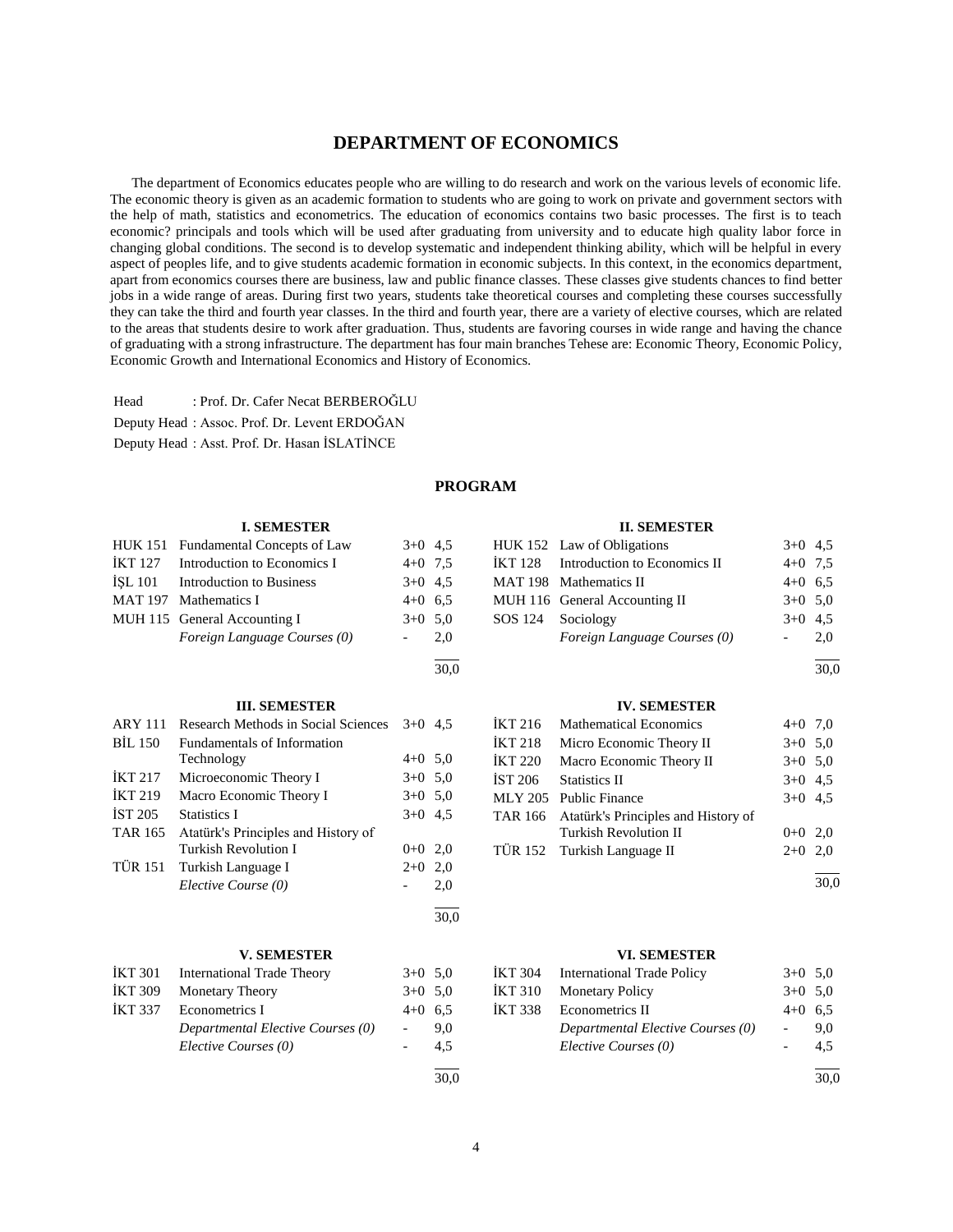### **VII. SEMESTER**

| IKT 308 | Theory of Economic Growth          | $3+0$ 5.0 |      |
|---------|------------------------------------|-----------|------|
| IKT 435 | <b>History of Economic Thought</b> | $4+0$ 7.0 |      |
|         | Departmental Elective Courses (0)  |           | 13.5 |
|         | Elective Courses (0)               |           | 4.5  |
|         |                                    |           |      |

30,0

#### **DEPARTMENTAL ELECTIVE COURSES**

| <b>FIN 451</b> | <b>International Finance</b>            | $3+0$   | 4,5 |
|----------------|-----------------------------------------|---------|-----|
| <b>HUK 127</b> | Constitutional Law                      | $2+0$   | 2,5 |
| <b>HUK 251</b> | Commercial Law                          | $3+0$   | 4,5 |
| <b>HUK 343</b> | Law and Economics                       | $2+0$   | 3,0 |
| <b>HUK 356</b> | Labor and Social Security Law           | $3+0$   | 4,0 |
| <b>İKT 110</b> | Economic Sociology                      | $3+0$   | 4,5 |
| <b>İKT 302</b> | <b>Economic Policy</b>                  | $3+0$   | 4,5 |
| <b>İKT 303</b> | Labor Economics                         | $3+0$   | 4,5 |
| <b>IKT 339</b> | Sport and Recreation Economy            | $3+0$   | 5,0 |
| <b>İKT 341</b> | Gender and Development                  | $3+0$   | 4,5 |
| <b>IKT 342</b> | <b>Economic Risk Management</b>         | $3+0$   | 4,5 |
| <b>IKT 343</b> | <b>Education Economics</b>              | $3+0$   | 4,5 |
| <b>İKT 344</b> | <b>Health Economics</b>                 | $3+0$   | 4,5 |
| <b>İKT 345</b> | <b>Energy Economics</b>                 | $3+0$   | 3,0 |
| <b>IKT 352</b> | <b>Industrial Economics</b>             | $3+0$   | 4,5 |
| <b>İKT 353</b> | Natural Resources and Environmental     |         |     |
|                | Economics                               | $3+0$   | 4,5 |
| <b>IKT 357</b> | <b>History of Economics</b>             | $3+0$   | 4,5 |
| <b>IKT 358</b> | <b>Agricultural Economics</b>           | $3+0$   | 4,5 |
| <b>IKT 360</b> | Distribution Theory and Poverty         | $3+0$   | 4,5 |
| <b>İKT 361</b> | Information Society and Development 3+0 |         | 4,5 |
| <b>İKT 362</b> | Financial Institutions and Banking      | $3+0$   | 4,5 |
| <b>İKT 363</b> | <b>Economics of Crises</b>              | $3+0$   | 4,5 |
| <b>İKT 364</b> | Economic History of Turkey              | $3+0$   | 4,5 |
| <b>IKT 370</b> | <b>Public Economics</b>                 | $3+0$   | 4,5 |
| <b>İKT 404</b> | World Economy                           | $3+0$   | 4,5 |
| <b>IKT 412</b> | <b>Economic Planning</b>                | $3+0$   | 4,5 |
| <b>IKT414</b>  | European Union and Turkey               | $3+0$   | 4,5 |
| <b>IKT 419</b> | Applications in Economics               | $0 + 4$ | 5,0 |
| <b>IKT 437</b> | <b>Financial Economics I</b>            | $3+0$   | 4,5 |
| <b>IKT 438</b> | <b>Financial Economics II</b>           | $3+0$   | 4,5 |
| <b>İKT439</b>  | Technology and Innovation               |         |     |
|                | Economics                               | $3+0$   | 4,5 |
|                |                                         |         |     |

### **VIII. SEMESTER**

| IKT 403 Development Economics     | $3+0$ 5.0 |      |
|-----------------------------------|-----------|------|
| IKT 442 Turkish Economy           | $4+0$ 7.0 |      |
| Departmental Elective Courses (0) |           | 13.5 |
| Elective Courses (0)              |           | 4.5  |
|                                   |           | 30.0 |

İKT 441 Interpretation of the Economic  $3+0$  4,5 İKT 444 Regional Economics 3+0 4,5 İKT 446 Keynesian Economics 3+0 4,5 İKT 453 International Economic Organizations 3+0 4,5 İKT 454 Comparative Economic Systems 3+0 4,5 İKT 455 Transition Economics 3+0 4,5 İKT 456 Foreign Trade and Foreign Exchange 3+0 4,5 İŞL 102 Management and Organization 3+0 4,0 MLY 305 Turkish Tax System 3+0 4,5 MLY 403 Fiscal Policy 3+0 4,5 MUH 310 Financial Statement Analysis 3+0 4,5 NÜM 305 Quantitative Methods 3+0 4,5

### **ELECTIVE COURSES**

| BEÖ 155 | <b>Physical Education</b>             | $2+0$ 2,0 |  |
|---------|---------------------------------------|-----------|--|
| İLT 414 | Influential Face to Face Relations in |           |  |
|         | <b>Business Life</b>                  | $3+0$ 4.5 |  |
|         | ISL 425 Body Language and Diction     | $3+0$ 4.5 |  |
|         | KÜL 199 Cultural Activities           | $0+2$ 2,0 |  |
|         | MÜZ 155 Turkish Folk Music            | $2+0$ 2,0 |  |
|         | MÜZ 157 Traditional Turkish Art Music | $2+0$ 2,0 |  |
|         | SAN 155 Hall Dances                   | $0+2$ 2,0 |  |
|         | SNT 155 History of Art                | $2+0$ 2,0 |  |
|         | SOS 155 Folkdance                     | $2+0$ 2,0 |  |
|         | THU 203 Community Services            | $0+2$ 3.0 |  |
|         |                                       |           |  |

### **FOREIGN LANGUAGE COURSES**

| $3+0$ 2.0 |  |
|-----------|--|
| $3+0$ 2.0 |  |
| $3+0$ 2.0 |  |
| $3+0$ 2.0 |  |
| $0+0$ 2.0 |  |
| $0+0$ 2.0 |  |
|           |  |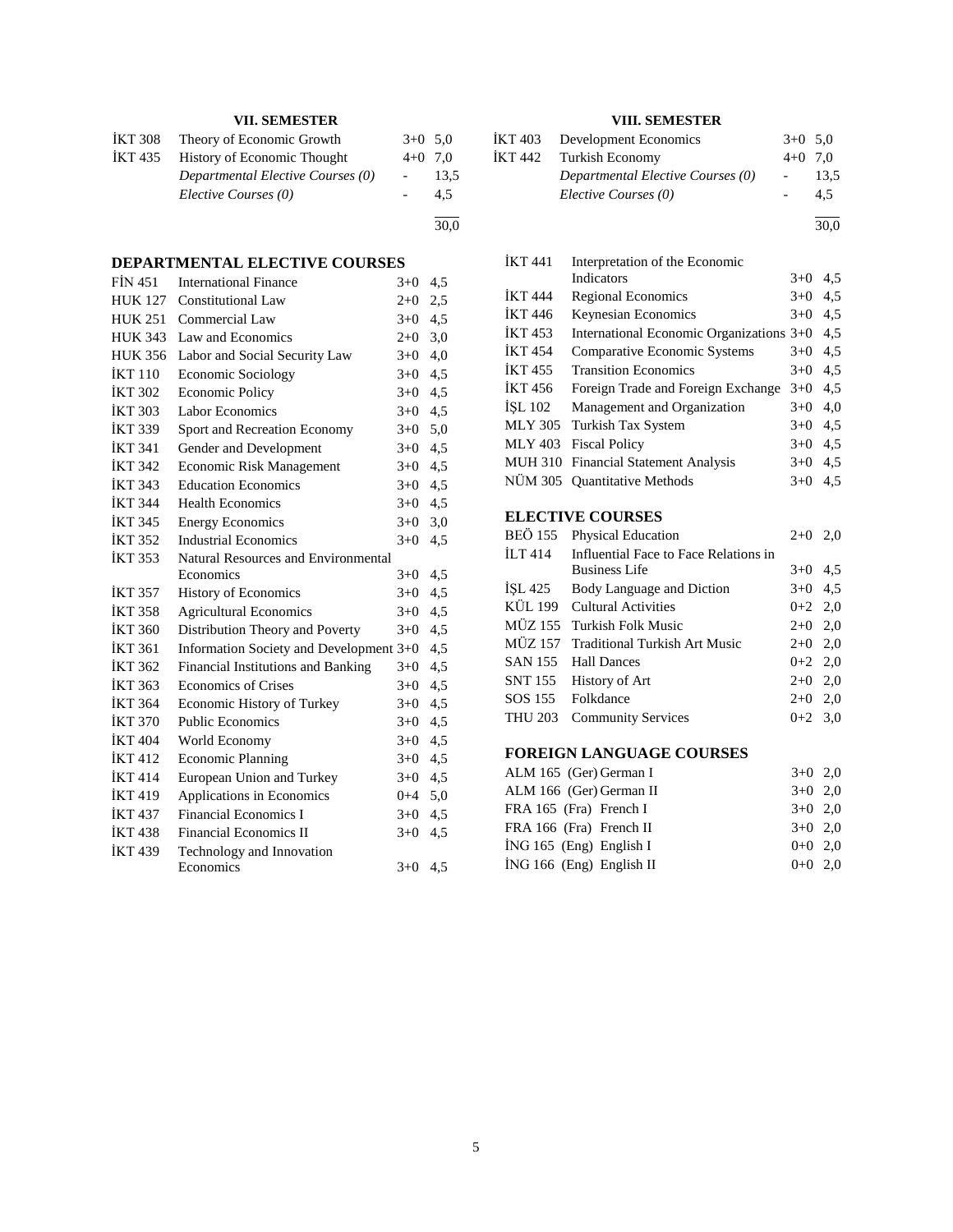## **DEPARTMENT OF LABOUR ECONOMICS AND INDUSTRIAL RELATIONS**

 Labour Economics and Industrial Relations is an interdisciplinary field of social sciences that studies social policy, sociology, psychology, economics and labour law.

 The Department of Labour Economics and Industrial Relations has six main field of sciences:Social Policy, Industrial Relations, Labour Economics, Labour and Social Security Law, Management and Occupational Sociology, Management and Occupational Psychology. The Departmental courses have an interdisciplinary approach to work and work environment and various disciplines in social sciences such as social politics, law, economics, sociology, psychology and management.

 The first two years of the program offers more general courses by various departments from the Faculty. However, the third and fourth years of study is devoted to specialized departmental courses. The Department offers students many elective courses to let the students specialize in the fields they want. Graduates from the Department will be experts in their field and also equipped with generalized skills, which allows them to retain their competence in a rapidly changing world. The graduates find opportunities of employment in personel or human resources departments of the public and private sector. The department is located in the main Campus of Anadolu University which is called Yunus Emre. It is governed by one chairman and one deputy chairman.

Head : Prof. Dr. Ayşe Çiğdem KIREL Deputy Head : Assoc. Prof. Dr. Deniz KAĞNICIOĞLU Deputy Head : Assoc. Prof. Dr. Zerrin SUNGUR

### **PROGRAM**

30,0

30,0

 $\frac{1}{30.0}$ 

### **I. SEMESTER**

|                | BIL 150 Fundamentals of Information |           |     |
|----------------|-------------------------------------|-----------|-----|
|                | Technology                          | $4+0$ 5,0 |     |
| HUK 151        | Fundamental Concepts of Law         | $3+0$ 4.5 |     |
| <b>İKT</b> 101 | Introduction to Economics I         | $3+0$ 5.0 |     |
|                | ISL 111 Introduction to Business I  | $3+0$ 4,0 |     |
|                | MAT 161 Mathematics I               | $3+0$ 4.5 |     |
|                | MUH 115 General Accounting I        | $3+0$ 5.0 |     |
|                | Foreign Language Courses (0)        |           | 2.0 |
|                |                                     |           |     |

#### **III. SEMESTER**

|                | CEK 101 Introduction to Social Policy | $3+0$ 5.0 |     |
|----------------|---------------------------------------|-----------|-----|
| <b>CEK 211</b> | Labour Economics I                    | $3+0$ 5.0 |     |
| <b>HUK 251</b> | Commercial Law                        | $3+0$ 4.5 |     |
| <b>IKT 209</b> | Money and Banking                     | $3+0$ 5.0 |     |
| İST 205        | Statistics I                          | $3+0$ 4.5 |     |
| <b>TAR 165</b> | Atatürk's Principles and History of   |           |     |
|                | Turkish Revolution I                  | $0+0$ 2,0 |     |
|                | TÜR 151 Turkish Language I            | $2+0$ 2,0 |     |
|                | Elective Course (0)                   |           | 2,0 |
|                |                                       |           |     |

#### **V. SEMESTER**

| CEK 303 Individual Labor Law      | $4+0$ 6.0 |      |
|-----------------------------------|-----------|------|
| IKT 406 Turkish Economy           | $3+0$ 4.5 |      |
| Departmental Elective Courses (0) | $-$       | 9.0  |
| Elective Courses (0)              |           | 10.5 |
|                                   |           |      |

#### **II. SEMESTER**

|                   | HUK 127 Constitutional Law           | $2+0$ 2.5 |     |
|-------------------|--------------------------------------|-----------|-----|
|                   | HUK 152 Law of Obligations           | $3+0$ 4.5 |     |
|                   | IKT 102 Introduction to Economics II | $3+0$ 5.0 |     |
|                   | ISL 102 Management and Organization  | $3+0$ 4,0 |     |
|                   | MUH 116 General Accounting II        | $3+0$ 5.0 |     |
| SOS 124 Sociology |                                      | $3+0$ 4.5 |     |
|                   | Elective Courses (0)                 |           | 2.5 |
|                   | Foreign Language Courses (0)         |           | 2.0 |
|                   |                                      |           |     |

l 30,0

#### **IV. SEMESTER**

| <b>CEK 102</b> Social Policy                | $3+0$ 5,0 |  |
|---------------------------------------------|-----------|--|
| <b>ÇEK 212</b> Labour Economics II          | $3+0$ 4.5 |  |
| CEK 421 International Social Policy         | $2+0$ 3,0 |  |
| IST 206 Statistics II                       | $3+0$ 4.5 |  |
| MLY 205 Public Finance                      | $3+0$ 4.5 |  |
| SOS 312 Organizational Behavior             | $3+0$ 4.5 |  |
| TAR 166 Atatürk's Principles and History of |           |  |
| <b>Turkish Revolution II</b>                | $0+0$ 2,0 |  |
| TÜR 152 Turkish Language II                 | $2+0$ 2,0 |  |
|                                             |           |  |

30,0

#### **VI. SEMESTER**

### CEK 310 Collective Labor Law  $4+0$  6.0 SOS 404 Social Structure of Turkey 3+0 4,5 *Departmental Elective Courses (0)* - 9,0 *Elective Courses (0)* - 10,5 l 30,0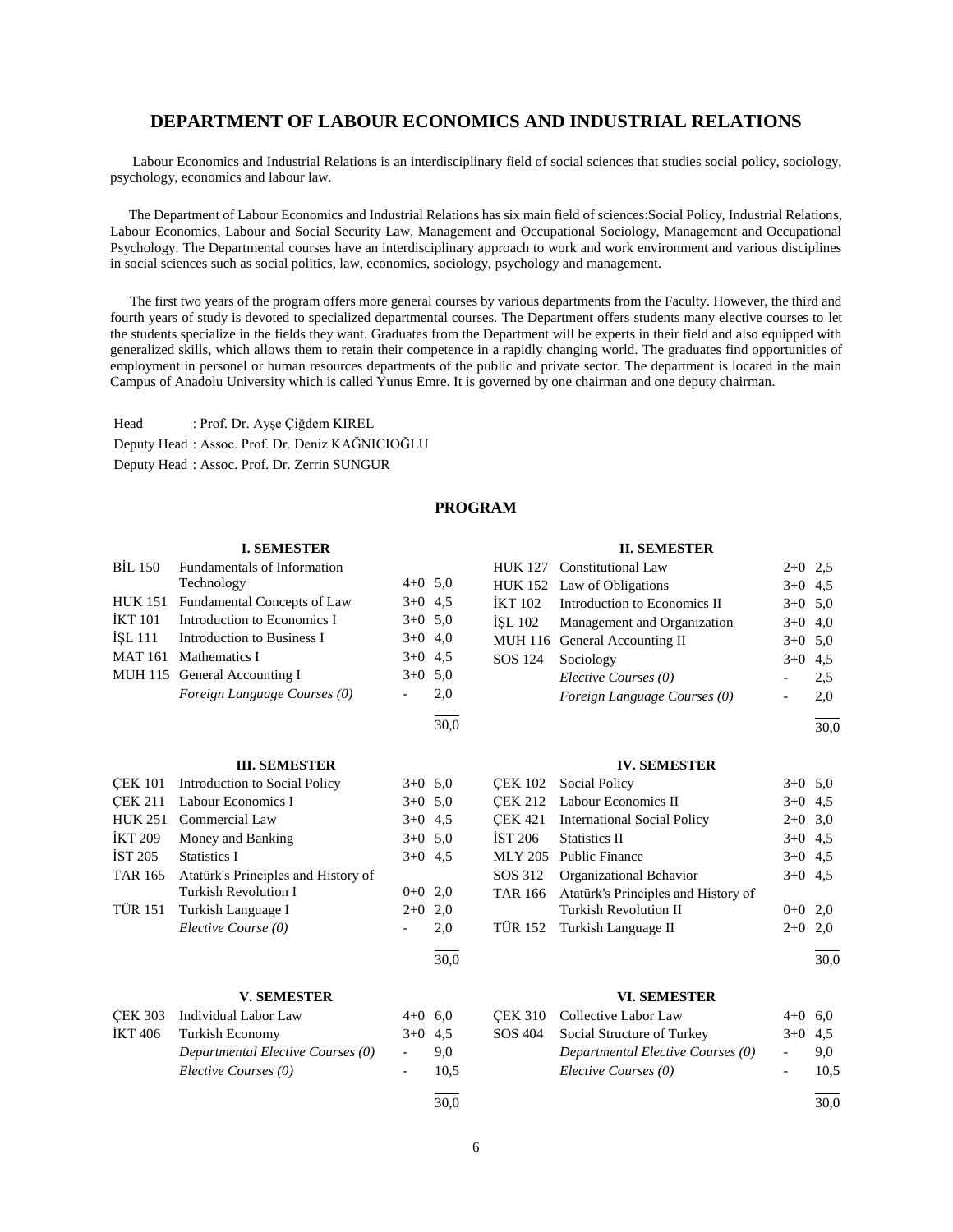### **VII. SEMESTER**

| CEK 405 Industrial Relations      | $4+0$ 6.0 |      |
|-----------------------------------|-----------|------|
| CEK 409 Social Security           | $3+0$ 5.0 |      |
| Departmental Elective Courses (0) |           | 9.0  |
| Elective Courses (0)              |           | 10.0 |
|                                   |           | 30.0 |

#### **DEPARTMENTAL ELECTIVE COURSES**

| <b>ARY 111</b> | <b>Research Methods in Social Sciences</b> | $3+0$   | 4,5 |
|----------------|--------------------------------------------|---------|-----|
| <b>CEK 201</b> | <b>Industrial Psychology</b>               | $3+0$   | 4,5 |
| <b>CEK 206</b> | Sociology of Work                          | $3+0$   | 4,5 |
| <b>CEK 305</b> | <b>Trade Unionism</b>                      | $3+0$   | 4,5 |
| <b>CEK 311</b> | <b>Employment and Unemployment</b>         | $3+0$   | 4,5 |
| <b>CEK 316</b> | <b>Job Evaluation</b>                      | $2+0$   | 3,0 |
| <b>CEK 318</b> | Social Policy in the European Union        | $2+0$   | 2,5 |
| <b>CEK 320</b> | Public Servants' Unions in Turkey          | $2+0$   | 3,0 |
| <b>CEK 351</b> | Social Policy in Turkey                    | $3+0$   | 5,0 |
| <b>CEK 352</b> | Income Distribution and Poverty            | $3+0$   | 5,0 |
| <b>ÇEK 353</b> | History of Turkish Labor Relations         | $3+0$   | 5,0 |
| <b>CEK 406</b> | <b>Applied Labor Law</b>                   | $3+0$   | 4,5 |
| <b>CEK 412</b> | New Technology and Working Life            | $2+0$   | 2,5 |
| <b>CEK 413</b> | <b>Industrial Relations Applications</b>   | $0 + 4$ | 5,0 |
| <b>CEK 418</b> | The Welfare Systems and Social             |         |     |
|                | Policies                                   | $3+0$   | 5,0 |
| <b>CEK 419</b> | Occupational Health and Safety             | $3+0$   | 4,5 |
| <b>CEK 422</b> | Inspection of Working Life                 | $3+0$   | 5,0 |
| <b>CEK 423</b> | Leadership and Social Capital              |         |     |
|                | Management                                 | $2+0$   | 2,5 |
| <b>CEK 425</b> | Social Insurance Law                       | $2+0$   | 3,0 |
| <b>CEK 426</b> | Collective Bargaining and Trade            |         |     |
|                | Unions Law                                 | $2+0$   | 3,0 |
| <b>HUK 126</b> | <b>Administrative Law</b>                  | $2+0$   | 3,0 |
| <b>HUK 343</b> | Law and Economics                          | $2 + 0$ | 3,0 |
| <b>İKT 217</b> | Microeconomic Theory I                     | $3+0$   | 5,0 |
| <b>İKT 219</b> | Macro Economic Theory I                    | $3+0$   | 5,0 |
| <b>İKT 322</b> | <b>International Economics</b>             | $2+0$   | 3,0 |
| <b>İKT 363</b> | <b>Economics of Crises</b>                 | $3+0$   | 4,5 |
| <b>İKT 364</b> | Economic History of Turkey                 | $3+0$   | 4,5 |
|                |                                            |         |     |

### **VIII. SEMESTER**

|         | CEK 410 Social Security Law       | $4+0$ 6.0 |      |
|---------|-----------------------------------|-----------|------|
| ÍSL 301 | Human Resources Management        | $3+0$ 4.0 |      |
|         | Departmental Elective Courses (0) |           | 9.0  |
|         | Elective Courses (0)              |           | 11.0 |
|         |                                   |           |      |

30,0

| İKT 414        | European Union and Turkey                   | $3+0$ 4.5 |  |
|----------------|---------------------------------------------|-----------|--|
| İLT 366        | <b>Presentation Techniques</b>              | $3+0$ 5.0 |  |
| İSN 315        | <b>Public Relations</b>                     | $2+0$ 3,0 |  |
| İSL 438        | Performance and Career Management $2+0$ 3,0 |           |  |
|                | MLY 305 Turkish Tax System                  | $3+0$ 4.5 |  |
| PSİ 152        | Introduction to Psychology                  | $2+0$ 3,0 |  |
| PSİ 452        | Social Psychology                           | $3+0$ 5.0 |  |
| <b>SHZ 422</b> | <b>Social Services</b>                      | $2+0$ 3,0 |  |

#### **ELECTIVE COURSES**

| BEÖ 155 | <b>Physical Education</b>             | $2+0$ 2,0 |  |
|---------|---------------------------------------|-----------|--|
| ILT 414 | Influential Face to Face Relations in |           |  |
|         | <b>Business Life</b>                  | $3+0$ 4.5 |  |
|         | ISL 425 Body Language and Diction     | $3+0$ 4.5 |  |
|         | KÜL 199 Cultural Activities           | $0+2$ 2,0 |  |
|         | MÜZ 155 Turkish Folk Music            | $2+0$ 2,0 |  |
|         | MÜZ 157 Traditional Turkish Art Music | $2+0$ 2,0 |  |
|         | SAN 155 Hall Dances                   | $0+2$ 2,0 |  |
|         | SNT 155 History of Art                | $2+0$ 2,0 |  |
|         | SOS 155 Folkdance                     | $2+0$ 2,0 |  |
|         | THU 203 Community Services            | $0+2$ 3.0 |  |
|         |                                       |           |  |

### **FOREIGN LANGUAGE COURSES**

| ALM 165 (Ger) German I    | $3+0$ 2.0 |  |
|---------------------------|-----------|--|
| ALM 166 (Ger) German II   | $3+0$ 2.0 |  |
| FRA 165 (Fra) French I    | $3+0$ 2.0 |  |
| FRA 166 (Fra) French II   | $3+0$ 2.0 |  |
| $ING 165$ (Eng) English I | $0+0$ 2.0 |  |
| ING 166 (Eng) English II  | $0+0$ 2.0 |  |
|                           |           |  |

### **DEPARTMENT OF PUBLIC FINANCE**

 Economies are generally separated in two sectors. While private sector produces good and services for individual needs and private benefits. Public sector produces good and services for social needs and social benefits. Public finance is interested in separation of duties between private sector and public sector. Therefore public finance is about what the duties of governments should be, how those duties are done and how costs of government operations should be and are financed.

 Public Finance Department has four sub fields; Public Finance Theory, Budgeting and Fiscal Planning, Fiscal Policy and Fiscal Laws

Head : Prof. Dr. Recai DÖNMEZ Deputy Head : Assoc. Prof. Dr. Mehmet Oğuz ARSLAN

Deputy Head : Assoc. Prof. Dr. Şebnem TOSUNOĞLU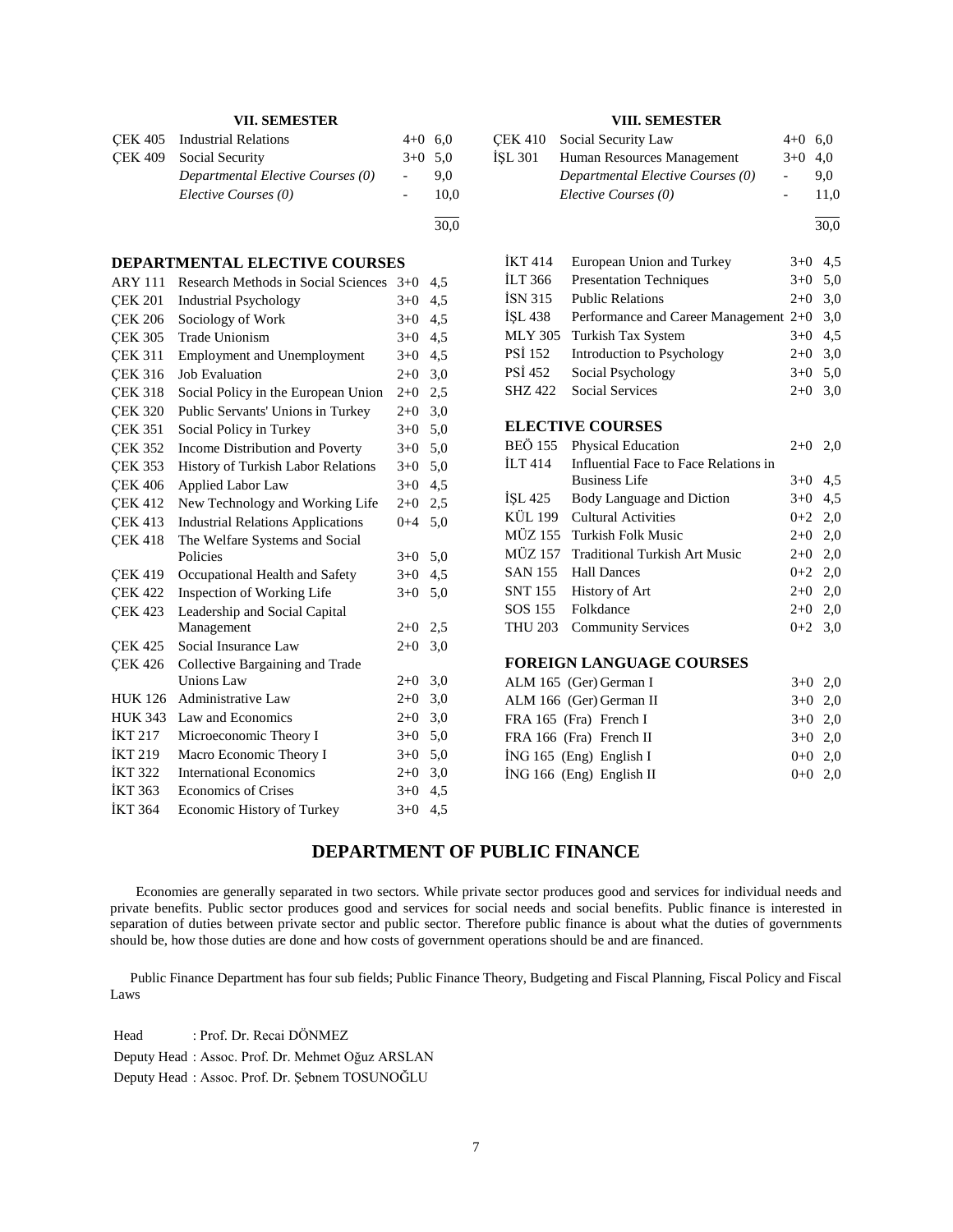### **PROGRAM**

30,0

30,0

30,0

30,0

### **I. SEMESTER**

|                | HUK 127 Constitutional Law       | $2+0$ 2.5 |     |
|----------------|----------------------------------|-----------|-----|
| <b>HUK 151</b> | Fundamental Concepts of Law      | $3+0$ 4.5 |     |
| İKT 101        | Introduction to Economics I      | $3+0$ 5.0 |     |
|                | ISL 101 Introduction to Business | $3+0$ 4.5 |     |
|                | MAT 161 Mathematics I            | $3+0$ 4.5 |     |
|                | MUH 115 General Accounting I     | $3+0$ 5,0 |     |
|                | TÜR 151 Turkish Language I       | $2+0$     | 2,0 |
|                | Foreign Language Courses (0)     |           | 2,0 |
|                |                                  |           |     |

# **III. SEMESTER**

|                | пі, осліво і ек                             |           |     |
|----------------|---------------------------------------------|-----------|-----|
| BIL 150        | Fundamentals of Information                 |           |     |
|                | Technology                                  | $4+0$ 5.0 |     |
| <b>IKT 203</b> | Micro Economic Theory                       | $3+0$ 5.0 |     |
| <b>İST 205</b> | <b>Statistics I</b>                         | $3+0$ 4.5 |     |
|                | MLY 201 Public Finance I                    | $4+0$ 6.0 |     |
| MLY 207        | General Tax Law I                           | $3+0$ 5.5 |     |
|                | TAR 165 Atatürk's Principles and History of |           |     |
|                | Turkish Revolution I                        | $()+()$   | 2.0 |
|                | Elective Course (0)                         |           | 2,0 |
|                |                                             |           |     |

#### **V. SEMESTER**

| MLY 301 Turkish Tax System I      | $4+0$ 6.0 |           |
|-----------------------------------|-----------|-----------|
| MLY 307 Government Budgeting I    | $3+0$ 4.5 |           |
| MLY 309 Public Economics I        |           | $3+0$ 4.5 |
| Departmental Elective Courses (0) |           | 12.0      |
| Elective Courses (0)              |           | 3.0       |
|                                   |           |           |

#### **VII. SEMESTER**

| ,                                 |           |      |
|-----------------------------------|-----------|------|
| MLY 401 Fiscal Policy I           | $3+0$ 4.5 |      |
| MLY 407 Tax Enforcement Law       | $3+0$ 4.5 |      |
| Departmental Elective Courses (0) |           | 15.0 |
| Elective Courses (0)              |           | 6.0  |
|                                   |           |      |

### **DEPARTMENTAL ELECTIVE COURSES**

| <b>ÇEK 101</b> | <b>Introduction to Social Policy</b> | $3+0$ 5,0 |     |
|----------------|--------------------------------------|-----------|-----|
| <b>FİN 304</b> | <b>Financial Management</b>          | $3+0$     | 4,5 |
| <b>HUK 356</b> | Labor and Social Security Law        | $3+0$ 4,0 |     |
| <b>HUK 377</b> | Civil Law                            | $3+0$ 4,5 |     |
| İKT 209        | Money and Banking                    | $3+0$ 5,0 |     |
| İKT 322        | <b>International Economics</b>       | $2+0$ 3.0 |     |
| İKT 365        | Monetary Theory and Policy           | $3+0$ 4.5 |     |
| <b>İKT 404</b> | World Economy                        | $3+0$ 4.5 |     |
| İKT 406        | <b>Turkish Economy</b>               | $3+0$     | 4,5 |
| İKT 435        | History of Economic Thought          | $4 + 0$   | 7.0 |

#### **II. SEMESTER**

|                   | HUK 126 Administrative Law             | $2+0$ 3.0 |     |
|-------------------|----------------------------------------|-----------|-----|
|                   | HUK 152 Law of Obligations             | $3+0$ 4.5 |     |
|                   | MAT 162 Mathematics II                 | $3+0$ 4.5 |     |
|                   | MLY 102 Introduction to Public Finance | $3+0$ 4.5 |     |
|                   | MUH 116 General Accounting II          | $3+0$ 5.0 |     |
| SOS 124 Sociology |                                        | $3+0$ 4.5 |     |
|                   | TÜR 152 Turkish Language II            | $2+0$     | 2.0 |
|                   | Foreign Language Courses (0)           |           | 2.0 |
|                   |                                        |           |     |

30,0

### **IV. SEMESTER**

|                | HUK 251 Commercial Law                      | $3+0$ 4.5 |  |
|----------------|---------------------------------------------|-----------|--|
| <b>IKT 204</b> | Macro Economic Theory                       | $3+0$ 5.0 |  |
|                | IST 206 Statistics II                       | $3+0$ 4.5 |  |
|                | ISL 359 Public Administration               | $2+0$ 2.5 |  |
|                | MLY 202 Public Finance II                   | $4+0$ 6,0 |  |
|                | MLY 208 General Tax Law II                  | $3+0$ 5.5 |  |
|                | TAR 166 Atatürk's Principles and History of |           |  |
|                | <b>Turkish Revolution II</b>                | $0+0$ 2,0 |  |
|                |                                             |           |  |

30,0

#### **VI. SEMESTER**

| MLY 302 Turkish Tax System II     | $4+0$ 6,0 |      |
|-----------------------------------|-----------|------|
| MLY 308 Government Budgeting II   | $3+0$ 4.5 |      |
| MLY 310 Public Economics II       | $3+0$ 4.5 |      |
| Departmental Elective Courses (0) |           | 12.0 |
| Elective Courses (0)              |           | 3.0  |
|                                   |           |      |

l 30,0

### **VIII. SEMESTER**

| ,                                    |           |      |
|--------------------------------------|-----------|------|
| MLY 306 Local Administration Finance | $3+0$ 4.5 |      |
| MLY 402 Fiscal Policy II             | $3+0$ 4.5 |      |
| Departmental Elective Courses (0)    | $\sim$    | 15.0 |
| Elective Courses (0)                 |           | 6.0  |

l 30,0

| İKT 456 | Foreign Trade and Foreign              |           |     |
|---------|----------------------------------------|-----------|-----|
|         | Exchange                               | $3+0$ 4.5 |     |
| ÍSL 405 | <b>Capital Markets</b>                 | $3+0$ 4.5 |     |
| MLY 312 | Economics of Public Enterprise         | $2+0$ 3,0 |     |
| MLY 314 | <b>History of Public Finance</b>       | $2+0$ 3,0 |     |
| MLY 317 | Government Borrowing                   | $3+0$     | 4,5 |
| MLY 354 | Insurance Sector in EU and             |           |     |
|         | Turkey                                 | $2+0$ 3,0 |     |
| MLY 357 | Government and Market                  |           |     |
|         | Economy                                | $2+0$ 3.0 |     |
| MLY 358 | <b>Public Financial Management</b>     | $3+0$     | 3,0 |
| MLY 360 | Current Issues in Public Finance $3+0$ |           | 4.0 |
|         |                                        |           |     |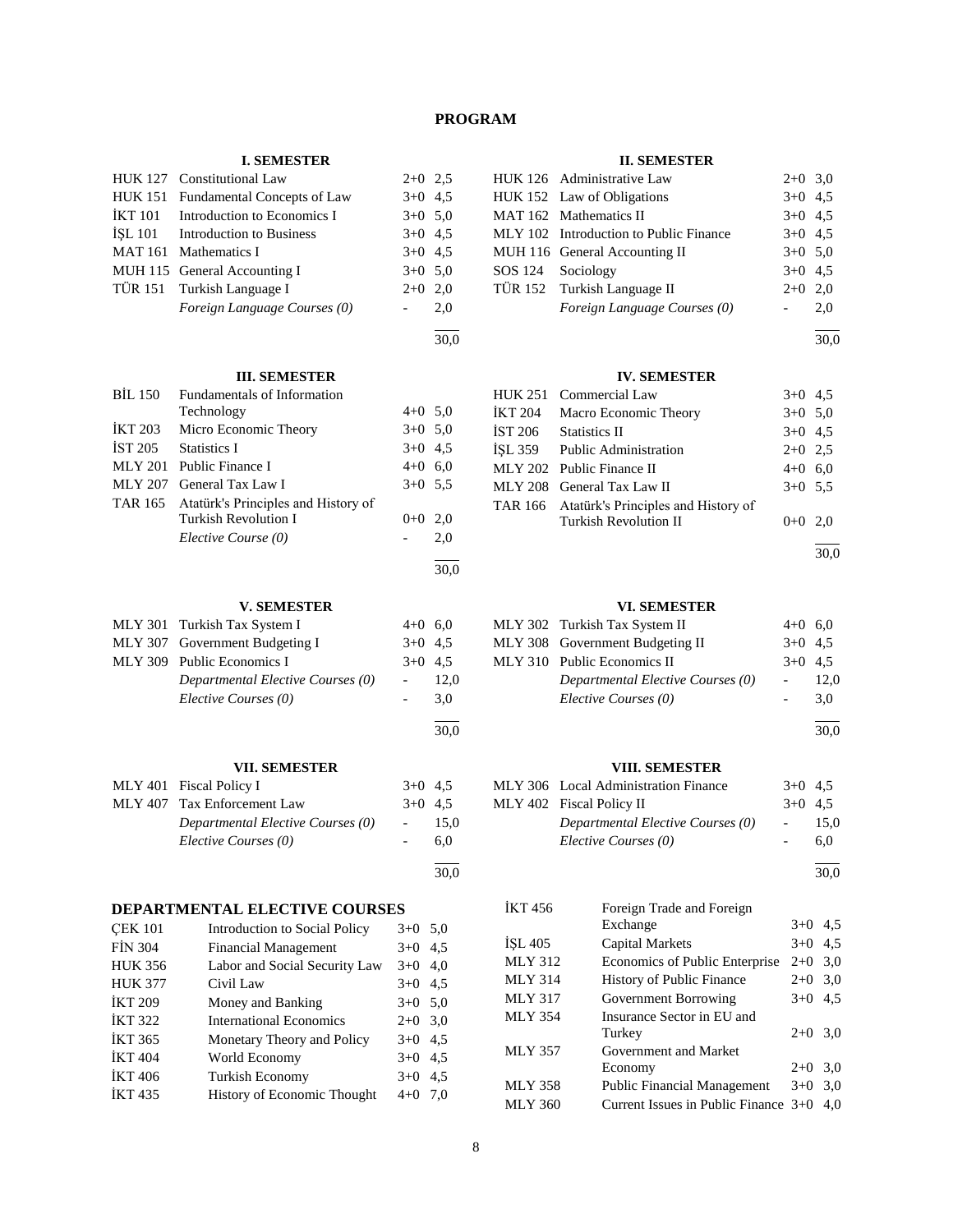| <b>MLY 361</b> | EU's Public Finance                        | $2+0$   | 2,0 |
|----------------|--------------------------------------------|---------|-----|
| <b>MLY 362</b> | <b>International Finance</b>               | $3+0$   | 3,0 |
| <b>MLY 363</b> | <b>International Fiscal Relations</b>      | $2+0$   | 2,0 |
| MLY 406        | Dispute Resolution in Tax Law              | $3+0$   | 4,5 |
| <b>MLY 417</b> | <b>Tax Planning</b>                        | $2+0$   | 3,0 |
| <b>MLY 419</b> | Cost-Benefit Analysis                      | $2+0$   | 3,0 |
| <b>MLY 421</b> | Case Studies on Public Finance             | $0 + 4$ | 5,0 |
| <b>MLY 427</b> | Tax Penal Law                              | $3+0$   | 4,5 |
| <b>MLY 429</b> | <b>Economic Effects of Taxes</b>           | $3+0$   | 4,5 |
| <b>MLY 430</b> | <b>Tax Practices</b>                       | $3+0$   | 4,5 |
| <b>MLY 451</b> | Tax Audit I                                | $4 + 0$ | 4,0 |
| <b>MLY 452</b> | Tax Audit II                               | $4 + 0$ | 4,0 |
| <b>MLY 454</b> | <b>Globalization and Current Issues</b>    |         |     |
|                | in Taxation                                | $3+0$   | 4,0 |
| <b>MLY 455</b> | Strategic Planning in Public               |         |     |
|                | <b>Financial Management</b>                | $2+0$   | 3,0 |
|                | MLY 455 (Eng) Strategic Planning in Public |         |     |
|                | Finance Management                         | $2+0$   | 3,0 |
| <b>MLY 457</b> | Custom Legislation                         | $2+0$   | 3,0 |
| <b>MUH 303</b> | <b>Cost Accounting</b>                     | $3+0$   | 5,0 |
| <b>MUH 308</b> | Corporate Accounting                       | $2+0$   | 3,0 |

|                | ески против с                         |           |     |
|----------------|---------------------------------------|-----------|-----|
| <b>BEÖ</b> 155 | <b>Physical Education</b>             | $2+0$     | 2,0 |
| <b>ILT 414</b> | Influential Face to Face Relations in |           |     |
|                | <b>Business Life</b>                  | $3+0$     | 4,5 |
| ISL 425        | Body Language and Diction             | $3+0$     | 4,5 |
| KÜL 199        | Cultural Activities                   | $0+2$ 2,0 |     |
| MÜZ 155        | Turkish Folk Music                    | $2+0$ 2,0 |     |
| MÜZ 157        | <b>Traditional Turkish Art Music</b>  | $2+0$     | 2,0 |
| SAN 155        | <b>Hall Dances</b>                    | $0+2$ 2,0 |     |
| SNT 155        | History of Art                        | $2+0$ 2,0 |     |
| SOS 155        | Folkdance                             | $2+0$ 2,0 |     |
| <b>THU 203</b> | <b>Community Services</b>             | $0+2$ 3.0 |     |
|                |                                       |           |     |
|                | <b>FOREIGN LANGUAGE COURSES</b>       |           |     |
|                | ALM 165 (Ger) German I                | $3+0$ 2,0 |     |
|                | ALM 166 (Ger) German II               | $3+0$ 2,0 |     |
|                | FRA 165 (Fra) French I                | $3+0$ 2,0 |     |
|                | FRA 166 (Fra) French II               | $3+0$ 2,0 |     |
|                |                                       |           |     |

 $i$ NG 165 (Eng) English I 0+0 2,0 İNG 166 (Eng) English II 0+0 2,0

**ELECTIVE COURSES**

### **PROGRAM IN BUSINESS ADMINISTRATION (ENGLISH)**

 Business organizations have fundamental roles in the economic system of countries. Business education provides the required knowledege and skills for the effective management of business organizations which are surrounded by fastly changing global environment. Business education focus on the decision making process that will lead to effective and efficient use of resources; strategic management; marketing; finance and accounting; human resources and contemprorary management techniques.

 Department of Business Administration of the Faculty of Economics and Administrative Sciences (FEAS) has six main fields of science as Management and Organization; Accounting and Finance; Quantitative Techniques; Production Management and Marketing; Trade Law; Cooperatives. The curricula of the Department consist of the compulsory courses in these distinct fields and a large variety of elective courses. The content of the courses are prepared in a way to give students theoretical and practical business knowledge, to enhance their analytical thinking and increase their ability to analyze business problems.

Head : Prof. Dr. Sevgi Ayşe ÖZTÜRK

Deputy Head : Assoc. Prof. Dr. Ayşe Banu BAŞAR

Deputy Head : Assoc. Prof. Dr. Fatih TEMİZEL

### **PROGRAM**

#### **I. SEMESTER**

| HUK 151                     | Fundamental Concepts of Law                 | $3+0$ 4.5 | <b>HUK 152</b>        | Law   |
|-----------------------------|---------------------------------------------|-----------|-----------------------|-------|
|                             | $IKT 101$ (Eng) Introduction to Economics I | $3+0$ 5.0 | $IKT 102$ (Eng) Intro |       |
|                             | ING 107 (Eng) Advanced English I            | $2+0$ 2,0 | $ING 108 (Eng)$ Adva  |       |
|                             | $ISL 111$ (Eng) Introduction to Business I  | $3+0$ 4,0 | $ISL 112$ (Eng) Intro |       |
| MAT 161 (Eng) Mathematics I |                                             | $3+0$ 4.5 | MAT 162 (Eng) Math    |       |
|                             | MUH 115 (Eng) General Accounting I          | $3+0$ 5.0 | MUH 116 (Eng) Gene    |       |
|                             | SOS 125 (Eng) Introduction to Sociology     | $3+0$ 3.0 | $PSI 152$ (Eng)       | Intro |
| TÜR 151                     | Turkish Language I                          | $2+0$ 2.0 | TÜR 152               | Turk  |
|                             |                                             |           |                       |       |

30,0

**II. SEMESTER** of Obligations  $3+0$  4,5

|                              | İKT 102 (Eng) Introduction to Economics II  | $3+0$ 5.0 |      |
|------------------------------|---------------------------------------------|-----------|------|
|                              | İNG 108 (Eng) Advanced English II           | $2+0$ 2.0 |      |
|                              | $ISL 112$ (Eng) Introduction to Business II | $3+0$ 4,0 |      |
| MAT 162 (Eng) Mathematics II |                                             | $3+0$ 4.5 |      |
|                              | MUH 116 (Eng) General Accounting II         | $3+0$ 5.0 |      |
|                              | PSİ 152 (Eng) Introduction to Psychology    | $2+0$ 3.0 |      |
| TÜR 152                      | Turkish Language II                         | $2+0$ 2.0 |      |
|                              |                                             |           |      |
|                              |                                             |           | 30.0 |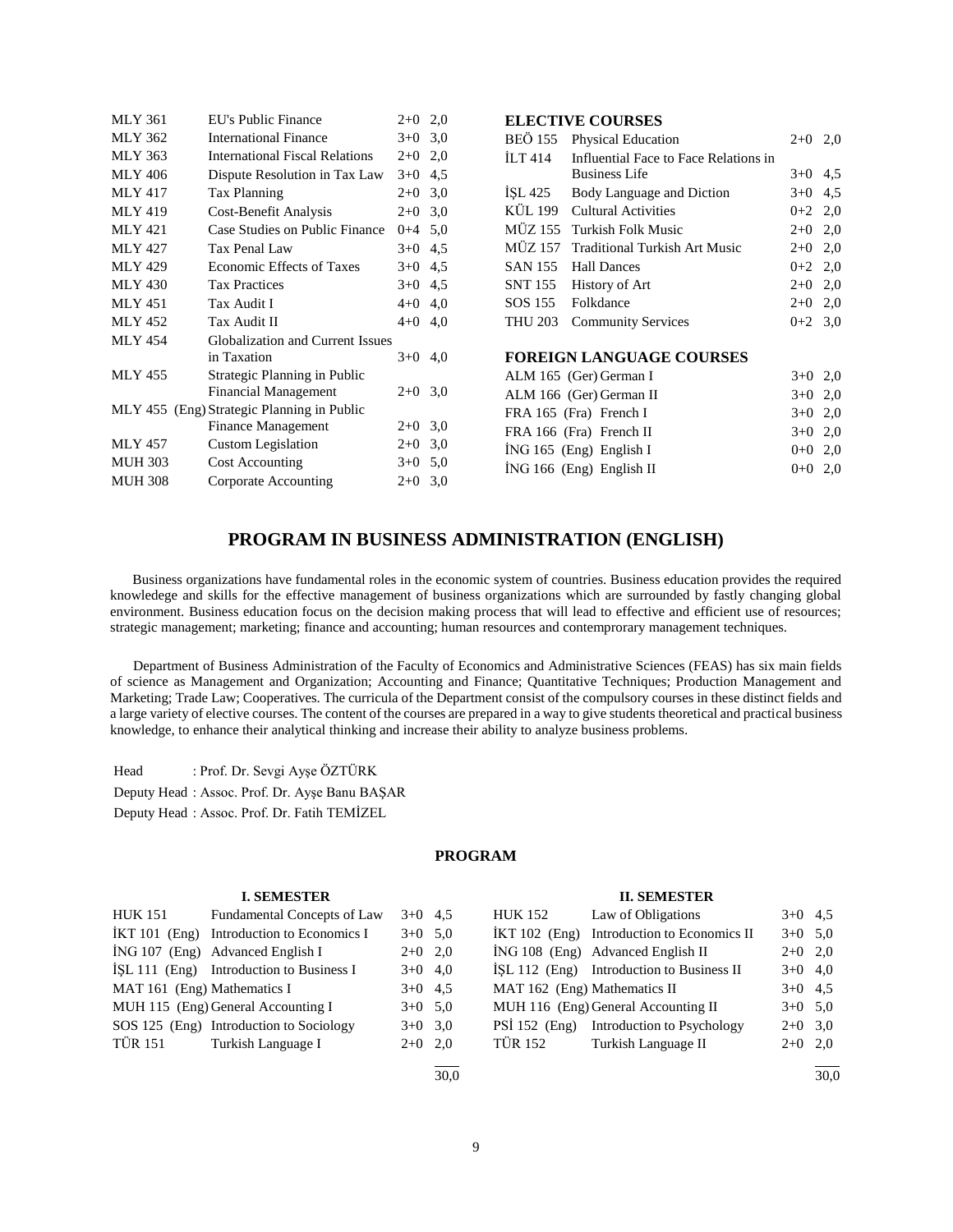### **III. SEMESTER**

| <b>BIL 150</b>               | Fundamentals of Information           |           |      |
|------------------------------|---------------------------------------|-----------|------|
|                              | Technology                            | $4+0$ 5.0 |      |
| IST 205 (Eng) Statistics I   |                                       | $3+0$ 4.5 |      |
|                              | ISL 103 (Eng) Business Management     | $3+0$ 3.5 |      |
|                              | ISL 217 (Eng) Readings in Business    | $3+0$ 4,0 |      |
| MLY 205 (Eng) Public Finance |                                       | $3+0$ 4.5 |      |
|                              | PZL 211 (Eng) Principles of Marketing | $3+0$ 4.5 |      |
| <b>TAR 165</b>               | Atatürk's Principles and History      |           |      |
|                              | of Turkish Revolution I               | $0+0$     | 2.0  |
|                              | Elective Course (0)                   |           | 2,0  |
|                              |                                       |           | 30.0 |

### **V. SEMESTER**

| FIN 301 (Eng) Financial Management I    | $3+0$ 4.5 |     |
|-----------------------------------------|-----------|-----|
| <b>HUK 305</b><br>Tax Law               | $3+0$ 4.0 |     |
| ISL 302 (Eng) Production Management and |           |     |
| <b>Systems</b>                          | $3+0$     | 4.5 |
| Departmental Elective Courses (0) -     |           | 9.0 |
| Elective Courses (0)                    |           | 8.0 |
|                                         |           |     |

#### **VII. SEMESTER**

| ISL 404 (Eng) International Business | $3+0$ 4.5 |      |
|--------------------------------------|-----------|------|
| NÜM 305 (Eng) Quantitative Methods   | $3+0$ 4.5 |      |
| Departmental Elective                |           |      |
| Courses $(0)$                        |           | 14.0 |
| Elective Courses (0)                 |           | 7.0  |
|                                      |           | 30,0 |

### **DEPARTMENTAL ELECTIVE COURSES**

| ARY 111 (Eng) Research Methods in Social |         |     |
|------------------------------------------|---------|-----|
| Sciences                                 | $3+0$   | 4,5 |
| Special Topics in Information            |         |     |
| Technology                               | $2+0$   | 3,0 |
| <b>Risk Management</b>                   | $2+0$   | 3,0 |
| Labor Law                                | $2+0$   | 3,0 |
| <b>Financial Mathematics</b>             | $3+0$   | 4,5 |
| <b>Administrative Law</b>                | $2+0$   | 3,0 |
| <b>Constitutional Law</b>                | $2+0$   | 2,5 |
| Commercial Law                           | $3+0$   | 4,5 |
| Econometrics I                           | $4 + 0$ | 6,5 |
| Econometrics II                          | $4 + 0$ | 6,5 |
| European Union and Turkey                | $3+0$   | 4,5 |
| Turkish Economy                          | $4 + 0$ | 7,0 |
| <b>Presentation Techniques</b>           | $3+0$   | 5,0 |
| Decision Theory                          | $3+0$   | 4,5 |
| Managerial Economics                     | $3+0$   | 4,5 |
| <b>Banking</b>                           | $3+0$   | 3,0 |
| <b>Innovation Management</b>             | $2+0$   | 3,0 |
| <b>Small Business Management</b>         | $2+0$   | 3,0 |
| <b>Public Administration</b>             | $2+0$   | 2,5 |
| Gender and Organizations                 | $2+0$   | 3,0 |
|                                          |         |     |

### **IV. SEMESTER**

| IST 206 (Eng) Statistics II |                                          | $3+0$     | 4.5 |
|-----------------------------|------------------------------------------|-----------|-----|
|                             | ISL 214 (Eng) Organizational Design      | $3+0$     | 5.5 |
|                             | ISL 301 (Eng) Human Resources Management | $3+0$     | 4.0 |
|                             | MUH 303 (Eng) Cost Accounting (Maliyet   |           |     |
|                             | Muhasebesi)                              | $3+0$ 5.0 |     |
|                             | PZL 302 (Eng) Marketing Management       | $3+0$     | 4.5 |
|                             | SOS 312 (Eng) Organizational Behavior    | $3+0$     | 4.5 |
| <b>TAR 166</b>              | Atatürk's Principles and History         |           |     |
|                             | of Turkish Revolution II                 | $0+0$     | 2.0 |
|                             |                                          |           |     |

30,0

### **VI. SEMESTER**

|         | FIN 302 (Eng) Financial Management II                  | $3+0$ 4.5 |     |
|---------|--------------------------------------------------------|-----------|-----|
| ISL 405 | Capital Markets                                        | $3+0$ 4.5 |     |
|         | ISL 417 (Eng) Management Information Systems $3+0$ 4,5 |           |     |
|         | Departmental Elective Courses (0) -                    |           | 9.0 |
|         | Elective Courses (0)                                   |           | 7.5 |
|         |                                                        |           |     |

30,0

### **VIII. SEMESTER**

| ISL 402 (Eng) Business Policy              | $3+0$ 4.5 |      |
|--------------------------------------------|-----------|------|
| MUH 310 (Eng) Financial Statement Analysis | $3+0$ 4.5 |      |
| Departmental Elective                      |           |      |
| Courses $(0)$                              |           | 14.0 |
| Elective Courses (0)                       |           | 7.0  |

l 30,0

| $ISL 406$ (Eng)        | Strategic Management                         | $3+0$     | 4,5 |
|------------------------|----------------------------------------------|-----------|-----|
| <b>ISL 415</b>         | <b>Business Field Studies</b>                | $0 + 4$   | 5,0 |
| $ISL 420$ (Eng)        | Foreign Trade Transactions and               |           |     |
|                        | Management                                   | $2+0$ 3,0 |     |
| $ISL$ 426 (Eng)        | Management and Leadership in                 |           |     |
|                        | the Global Environment                       | $3+0$ 4.5 |     |
| İŞL 427 (Eng)          | Organizational Performance                   |           |     |
|                        | Management                                   | $2+0$ 3,0 |     |
| İŞL 451 (Eng)          | Organizational Performance                   |           |     |
|                        | Management                                   | $3+0$ 4.5 |     |
| $ISL 453$ (Eng)        | <b>Applied Management By Real</b>            |           |     |
|                        | Life Experiences                             | $3+0$     | 4,5 |
| $ISL 459$ (Eng)        | Project Management                           | $2+0$     | 3,0 |
| $ISL 461$ (Eng)        | <b>Negotiation Techniques</b>                | $2+0$     | 3,0 |
| ISL $465$ (Eng)        | <b>International Cross Cultural</b>          |           |     |
|                        | Management                                   | $2+0$     | 4,5 |
| ISL $469$ (Eng)        | <b>Business Simulation</b>                   | $3+0$     | 5,0 |
|                        | MLY 102 (Eng) Introduction to Public Finance | $3+0$     | 4,5 |
|                        | MLY 428 (Eng) Goverment Budgeting            | $3+0$     | 3,0 |
| MUH 357 (Eng) Auditing |                                              | $3+0$     | 5,0 |
|                        | MUH 404 (Eng) Management Accounting          | $3+0$     | 4,5 |
|                        | PZL 306 (Eng) Consumer Behavior              | $2+0$     | 3,0 |
|                        | PZL 412 (Eng) Digital Marketing              | $2+0$     | 3,0 |
|                        |                                              |           |     |

30,0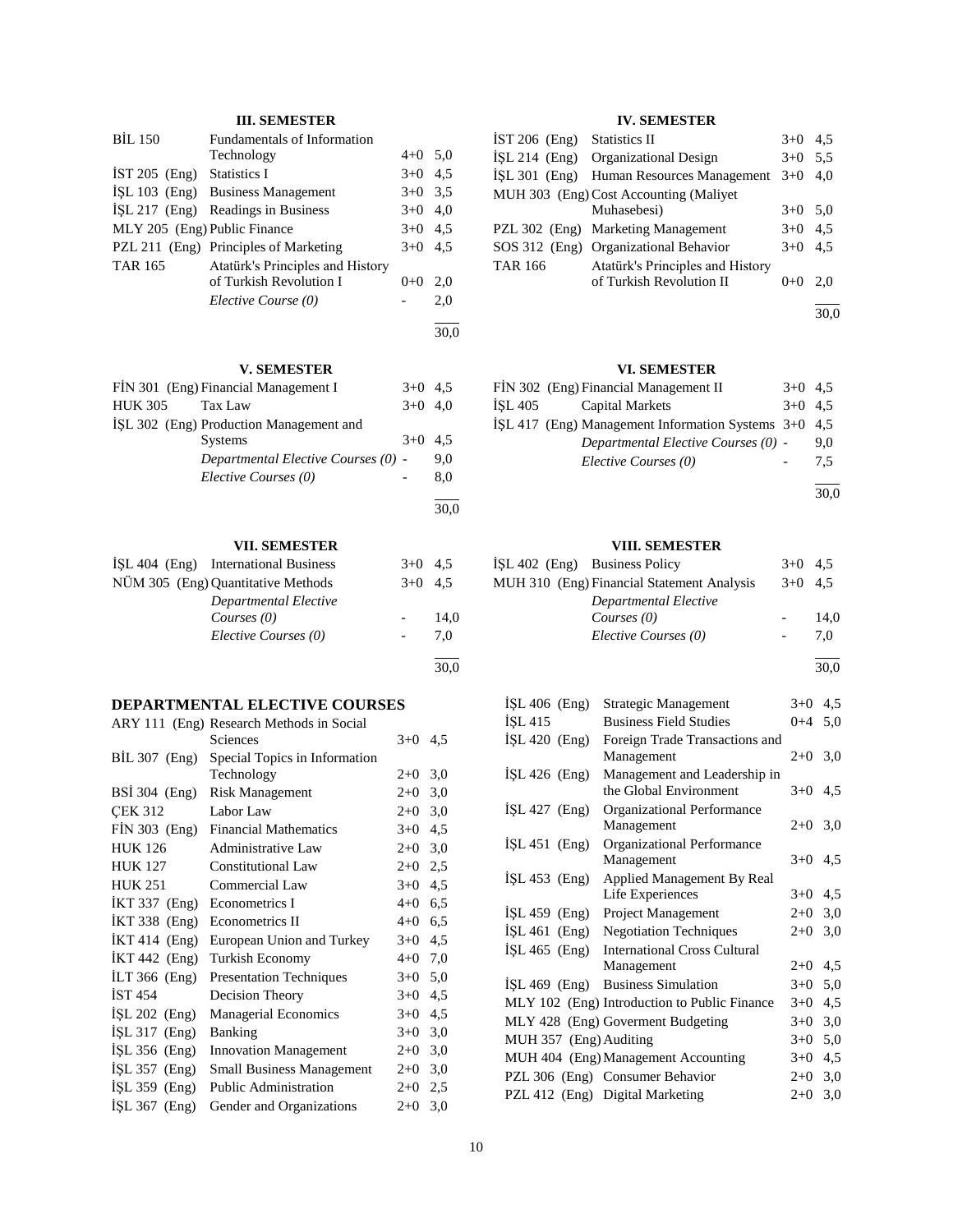|                         | PZL 453 (Eng) Marketing Research                      | $3+0$ 4.5 |  |
|-------------------------|-------------------------------------------------------|-----------|--|
|                         | PZL 458 (Eng) Marketing Information Systems $3+0$ 5.0 |           |  |
|                         | RHI 454 (Eng) Business Communication                  | $3+0$ 4.5 |  |
|                         |                                                       |           |  |
| <b>ELECTIVE COURSES</b> |                                                       |           |  |
|                         | BEÖ 155 Physical Education                            | $2+0$ 2.0 |  |
| ILT 414                 | Influential Face to Face Relations in                 |           |  |
|                         | <b>Business Life</b>                                  | $3+0$ 4.5 |  |
| ISL 425                 | Body Language and Diction                             | $3+0$ 4,5 |  |

| KÜL 199 Cultural Activities           | $0+2$ 2,0 |  |
|---------------------------------------|-----------|--|
| MÜZ 155 Turkish Folk Music            | $2+0$ 2,0 |  |
| MÜZ 157 Traditional Turkish Art Music | $2+0$ 2.0 |  |
| SAN 155 Hall Dances                   | $0+2$ 2,0 |  |
| SNT 155 History of Art                | $2+0$ 2,0 |  |
| SOS 155 Folkdance                     | $2+0$ 2,0 |  |
| THU 203 Community Services            | $0+2$ 3.0 |  |
|                                       |           |  |

### **PROGRAM IN BUSINESS ADMINISTRATION (IJDP-LEEDS METROPOLITAN)**

 Name of Program Anaadolu University, Faculty of Economics and Managerial Sciences, Leeds Metropolitan University-Business Administration (English) International Joint Undergraduate Program Fees Fees are determined for 2009-2010 academic year and in the case of any probable increases in the following years, it will be declared to students before each academic year starts. Every student will be subject to new fees declared for that academic year nowithstanding their entry year. Anadolu University fee is 4.000TL for one year (Preparation English) and each of first three years. Leeds Metropolitan University fee is 5.800Pounds for the last year. This 5.800Pounds cover the education fee and basic charges of Leeds Metropolitan University. The expenditures for staying, food, books and other personal needs are predicted as about 650Pounds montly for the period students will have a time in England. Language The education language of this program is English. To start their undergraduate education, students should take minimum 6 points from IELTS examination, minimum 550 points from paper-based TOEFL examination, minimum 213 points from computer-based TOEFL examination or minimum 74 points from internet-based TOEFL examination. Students who do not satisfy these conditions are going to study English in Anadolu University School of Foreign Languages Preparation Program. Students are expected to satisfy the English proficiency condition within maximum 2 years. Students who do not satisfy the English proficiency condition within maximum 2 years may be severanced and placed by "ÖSYM" to an undergraduate program in Turkey bearing the same name if possible or to an equivalent program, whose language of education is Turkish. The placement is made according to "ÖSS" scores and preferences of students. Application, Acceptance and Placement Students are placed centrally to International Joint Undergraduate Program predicating on placement (EA-2) score covering "ÖSS" score and weighted secondary education feedback score by "ÖSYM". Students are obliged to take the visa to have education in England. Turkish and British program coordinators will help students in their visa applications.

#### **PROGRAM**

l  $\frac{1}{30.0}$ 

#### **I. SEMESTER**

| <b>HUK 151</b>              | Fundamental Concepts of Law                 | $3+0$ 4.5 |  |
|-----------------------------|---------------------------------------------|-----------|--|
|                             | $IKT 101$ (Eng) Introduction to Economics I | $3+0$ 5.0 |  |
|                             | İNG 107 (Eng) Advanced English I            | $2+0$ 2,0 |  |
|                             | $ISL 111$ (Eng) Introduction to Business I  | $3+0$ 4,0 |  |
| MAT 161 (Eng) Mathematics I |                                             | $3+0$ 4.5 |  |
|                             | MUH 115 (Eng) General Accounting I          | $3+0$ 5.0 |  |
|                             | SOS 125 (Eng) Introduction to Sociology     | $3+0$ 3.0 |  |
|                             | TÜR 151 Turkish Language I                  | $2+0$ 2,0 |  |

#### **III. SEMESTER**

| <b>BIL 150</b>               | <b>Fundamentals of Information</b>    |           |     |
|------------------------------|---------------------------------------|-----------|-----|
|                              | Technology                            | $4+0$ 5,0 |     |
| IST 205 $(Eng)$ Statistics I |                                       | $3+0$     | 4.5 |
|                              | İŞL 103 (Eng) Business Management     | $3+0$ 3.5 |     |
|                              | ISL 217 (Eng) Readings in Business    | $3+0$     | 4.0 |
| MLY 205 (Eng) Public Finance |                                       | $3+0$ 4.5 |     |
|                              | PZL 211 (Eng) Principles of Marketing | $3+0$ 4.5 |     |
| <b>TAR 165</b>               | Atatürk's Principles and History      |           |     |
|                              | of Turkish Revolution I               | $0+0$     | 2.0 |
|                              | Elective Course (0)                   |           | 2,0 |
|                              |                                       |           |     |

#### **II. SEMESTER**

| <b>HUK 152</b>               | Law of Obligations                         | $3+0$ 4.5 |     |
|------------------------------|--------------------------------------------|-----------|-----|
|                              | İKT 102 (Eng) Introduction to Economics II | $3+0$ 5.0 |     |
|                              | İNG 108 (Eng) Advanced English II          | $2+0$ 2.0 |     |
|                              | ISL 112 (Eng) Introduction to Business II  | $3+0$ 4.0 |     |
| MAT 162 (Eng) Mathematics II |                                            | $3+0$ 4.5 |     |
|                              | MUH 116 (Eng) General Accounting II        | $3+0$ 5.0 |     |
|                              | PSİ 152 (Eng) Introduction to Psychology   | $2+0$ 3,0 |     |
| <b>TÜR 152</b>               | Turkish Language II                        | $2+0$     | 2.0 |

#### l  $\frac{1}{30.0}$

#### **IV. SEMESTER**

| $IST 206$ (Eng) | <b>Statistics II</b>                             | $3+0$ 4.5 |     |
|-----------------|--------------------------------------------------|-----------|-----|
|                 | ISL 214 (Eng) Organizational Design              | $3+0$     | 5.5 |
|                 | İŞL 301 (Eng) Human Resources Management 3+0 4,0 |           |     |
|                 | MUH 303 (Eng) Cost Accounting                    |           |     |
|                 | (Maliyet Muhasebesi)                             | $3+0$ 5.0 |     |
|                 | PZL 302 (Eng) Marketing Management               | $3+0$ 4.5 |     |
|                 | SOS 312 (Eng) Organizational Behavior            | $3+0$ 4.5 |     |
| <b>TAR 166</b>  | Atatürk's Principles and History                 |           |     |
|                 | of Turkish Revolution II                         | $0+0$     | 2.0 |
|                 |                                                  |           |     |

 $\frac{1}{30.0}$ 

30,0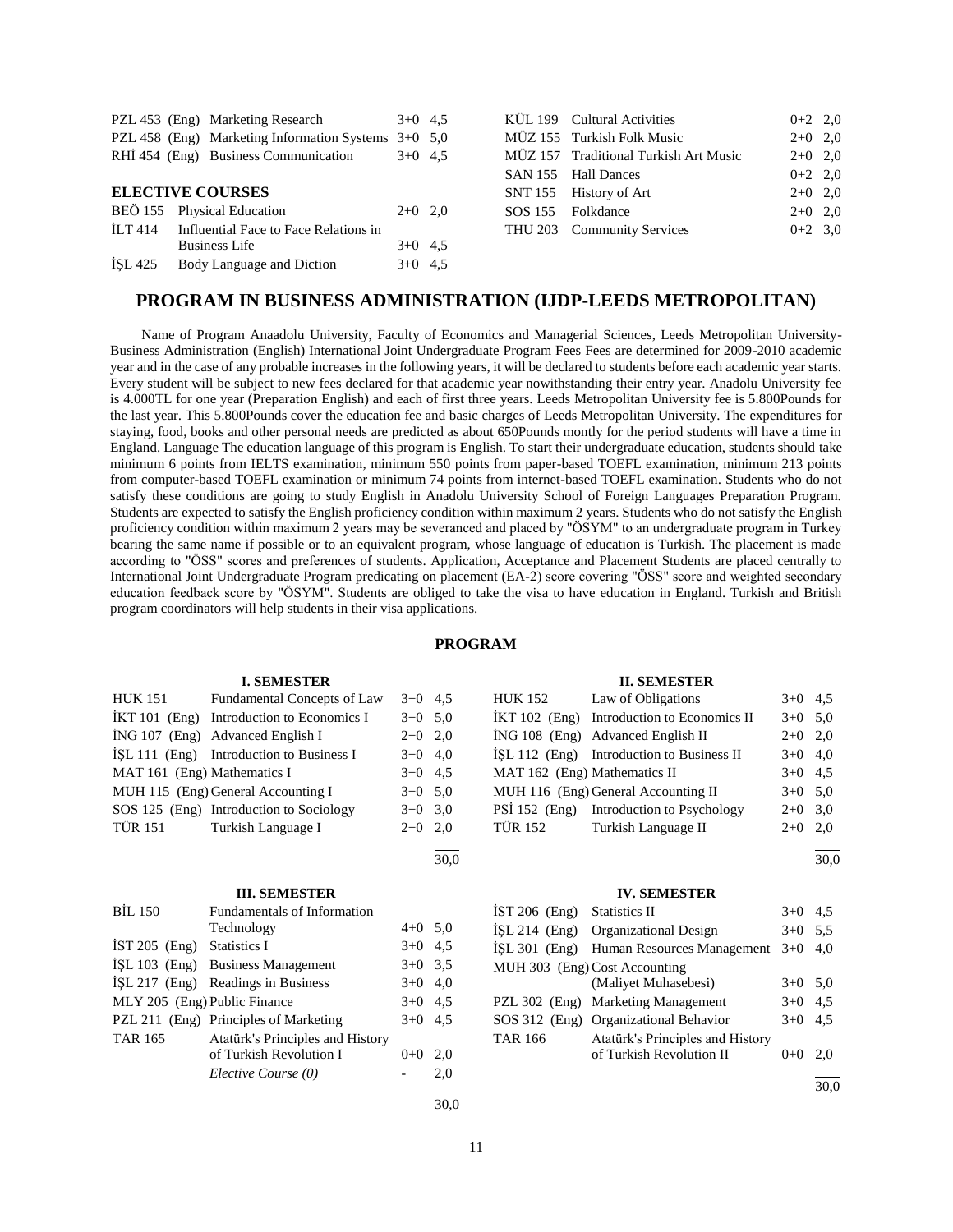### **V. SEMESTER**

|         | FIN 301 (Eng) Financial Management I    | $3+0$ 4.5 |     |
|---------|-----------------------------------------|-----------|-----|
| HUK 305 | Tax Law                                 | $3+0$ 4.0 |     |
|         | ISL 302 (Eng) Production Management and |           |     |
|         | <b>Systems</b>                          | $3+0$ 4.5 |     |
|         | Departmental Elective Courses (0) -     |           | 9.0 |
|         | Elective Courses (0)                    |           | 8.0 |
|         |                                         |           |     |

**VII. SEMESTER**

| 300 01 (Eng) Innovation & Change       | $2+0$ 7.5 |     |
|----------------------------------------|-----------|-----|
| 300 14 (Eng) Project Management        | $2+0$ 7.5 |     |
| 300 21 (Eng) Cross Culturel Management | $2+0$ 7.5 |     |
| Elective Courses (0)                   |           | 7.5 |
|                                        |           |     |

30,0

30,0

### **DEPARTMENTAL ELECTIVE COURSES**

|                 | ARY 111 (Eng) Research Methods in Social |           |     |
|-----------------|------------------------------------------|-----------|-----|
|                 | Sciences                                 | $3+0$ 4.5 |     |
| $BIL 307$ (Eng) | Special Topics in Information            |           |     |
|                 | Technology                               | $2+0$     | 3,0 |
| BSI 304 (Eng)   | <b>Risk Management</b>                   | $2 + 0$   | 3,0 |
| <b>CEK 312</b>  | Labor Law                                | $2 + 0$   | 3,0 |
| FİN 303 (Eng)   | <b>Financial Mathematics</b>             | $3+0$     | 4,5 |
| <b>HUK 126</b>  | <b>Administrative Law</b>                | $2+0$     | 3,0 |
| <b>HUK 127</b>  | Constitutional Law                       | $2+0$     | 2,5 |
| <b>HUK 251</b>  | Commercial Law                           | $3+0$     | 4,5 |
| $IKT 337$ (Eng) | Econometrics I                           | $4+0$ 6.5 |     |
| İKT 338 (Eng)   | Econometrics II                          | $4 + 0$   | 6,5 |
| $IKT 414$ (Eng) | European Union and Turkey                | $3+0$ 4.5 |     |
| İKT 442 (Eng)   | Turkish Economy                          | $4 + 0$   | 7,0 |
| $ILT 366$ (Eng) | <b>Presentation Techniques</b>           | $3+0$     | 5,0 |
| <b>IST 454</b>  | Decision Theory                          | $3+0$     | 4,5 |
| ISL $202$ (Eng) | <b>Managerial Economics</b>              | $3+0$     | 4,5 |
| İŞL 317 (Eng)   | Banking                                  | $3+0$     | 3,0 |
| İŞL 356 (Eng)   | <b>Innovation Management</b>             | $2+0$     | 3,0 |
| $ISL$ 357 (Eng) | <b>Small Business Management</b>         | $2+0$     | 3,0 |
| İŞL 359 (Eng)   | Public Administration                    | $2 + 0$   | 2,5 |
| ISL $367$ (Eng) | Gender and Organizations                 | $2+0$     | 3,0 |
| $ISL 406$ (Eng) | Strategic Management                     | $3+0$     | 4,5 |
| ISL 415         | <b>Business Field Studies</b>            | $0 + 4$   | 5,0 |
| İŞL 420 (Eng)   | Foreign Trade Transactions and           |           |     |
|                 | Management                               | $2+0$     | 3,0 |
| ISL $426$ (Eng) | Management and Leadership in             |           |     |
|                 | the Global Environment                   | $3+0$     | 4,5 |
| $ISL 451$ (Eng) | Organizational Performance               |           |     |
|                 | Management                               | $3+0$ 4.5 |     |

### **VI. SEMESTER**

| FIN 302 (Eng) Financial Management II                | $3+0$ 4.5 |     |
|------------------------------------------------------|-----------|-----|
| ISL 405 (Eng) Capital Markets                        | $3+0$ 4.5 |     |
| İSL 417 (Eng) Management Information Systems 3+0 4,5 |           |     |
| Departmental Elective Courses (0) -                  |           | 9.0 |
| Elective Courses (0)                                 |           | 7.5 |
|                                                      |           |     |

30,0

### **VIII. SEMESTER**

| 300 00 (Eng) Consultancy Project              | $2+0$ 7.5 |     |
|-----------------------------------------------|-----------|-----|
| 300 02 (Eng) Personel & Career Effectiveness- |           |     |
| PACE <sub>3</sub>                             | $2+0$ 7.5 |     |
| 300 09 (Eng) Business Strategy                | $2+0$ 7.5 |     |
| Elective Courses (0)                          |           | 7,5 |

l 30,0

| $ISL 453$ (Eng)        | <b>Applied Management By Real</b>            |           |     |
|------------------------|----------------------------------------------|-----------|-----|
|                        | Life Experiences                             | $3+0$     | 4,5 |
| $ISL 459$ (Eng)        | Project Management                           | $2+0$ 3,0 |     |
| $ISL 461$ (Eng)        | <b>Negotiation Techniques</b>                | $2+0$     | 3,0 |
| ISL $465$ (Eng)        | <b>International Cross Cultural</b>          |           |     |
|                        | Management                                   | $2+0$     | 4.5 |
|                        | MLY 102 (Eng) Introduction to Public Finance | $3+0$ 4.5 |     |
|                        | MLY 428 (Eng) Goverment Budgeting            | $3+0$     | 3,0 |
| MUH 357 (Eng) Auditing |                                              | $3+0$ 5.0 |     |
|                        | MUH 404 (Eng) Management Accounting          | $3+0$     | 4,5 |
|                        | PZL 306 (Eng) Consumer Behavior              | $2+0$ 3,0 |     |
|                        | PZL 412 (Eng) Digital Marketing              | $2+0$     | 3,0 |
|                        | PZL 453 (Eng) Marketing Research             | $3+0$     | 4,5 |
| <b>PZL 458</b>         | <b>Marketing Information Systems</b>         | $3+0$ 5.0 |     |
|                        | RHI 454 (Eng) Business Communication         | $3+0$     | 4.5 |
|                        |                                              |           |     |

# **ELECTIVE COURSE**

|         | BEÖ 155 Physical Education            | $2+0$     | 2,0 |
|---------|---------------------------------------|-----------|-----|
| ILT 414 | Influential Face to Face Relations in |           |     |
|         | <b>Business Life</b>                  | $3+0$ 4.5 |     |
|         | ISL 425 Body Language and Diction     | $3+0$ 4.5 |     |
|         | KÜL 199 Cultural Activities           | $0+2$ 2,0 |     |
|         | MÜZ 155 Turkish Folk Music            | $2+0$ 2,0 |     |
|         | MÜZ 157 Traditional Turkish Art Music | $2+0$ 2,0 |     |
|         | SAN 155 Hall Dances                   | $0+2$ 2,0 |     |
|         | SNT 155 History of Art                | $2+0$ 2,0 |     |
|         | SOS 155 Folkdance                     | $2+0$ 2,0 |     |
|         | THU 203 Community Services            | $0+2$ 3.0 |     |
|         |                                       |           |     |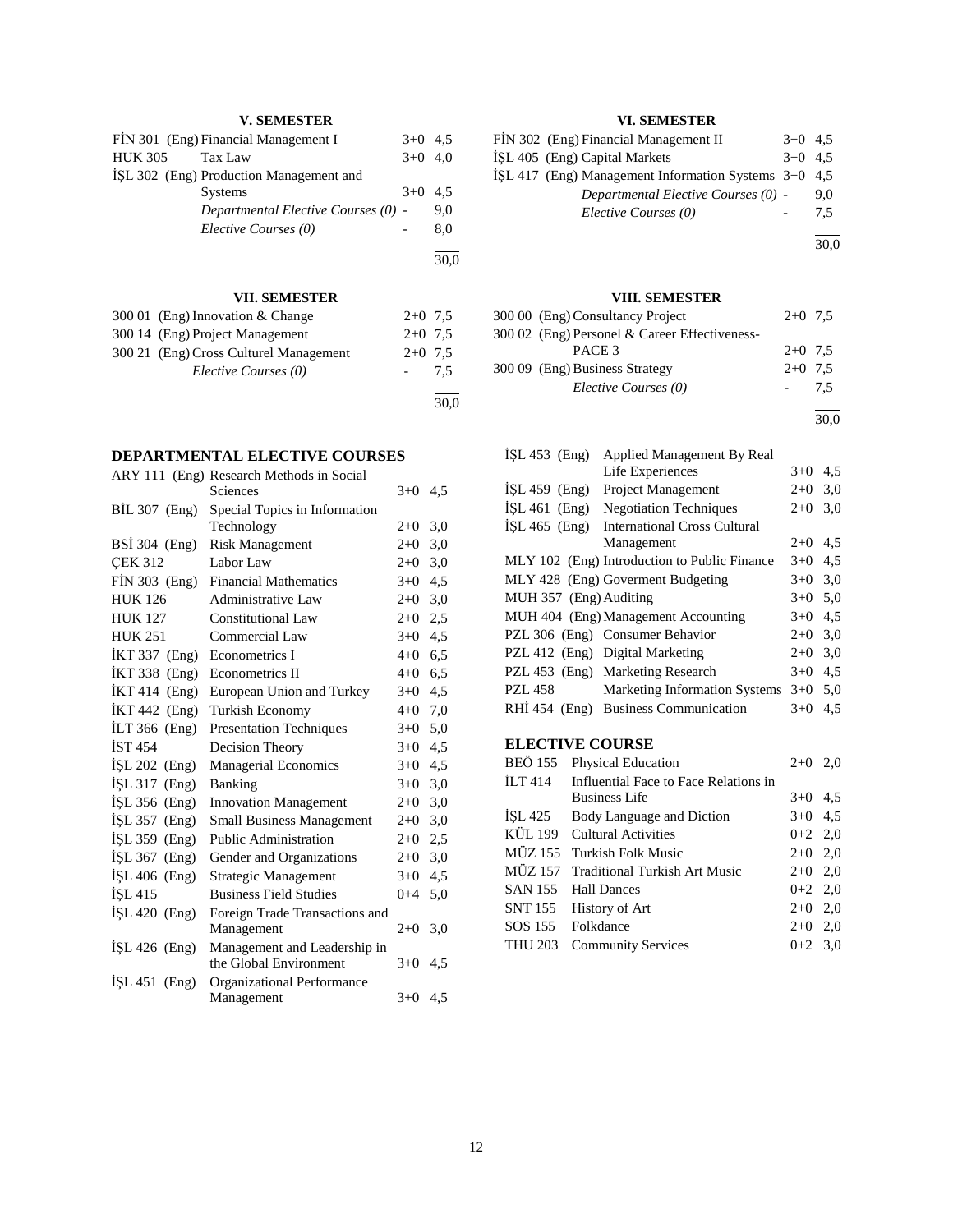## **PROGRAM IN BUSINESS ADMINISTRATION (IJDP-SUNY EMPIRE STATE COLLEGE)**

 Name of Program Anaadolu University, Faculty of Economics and Managerial Sciences, TheState University of New York (SUNY), Empire State College-Business Administration (English) International Joint Undergraduate Program Fees Fees are determined for 2009-2010 academic year and in the case of any probable increases in the following years, it will be declared to students before each academic year starts. Every student will be subject to new fees declared for that academic year nowithstanding their entry year. Anadolu University fee is 4.000TL for each year of Preparation English Program. Fees determined according to Empire State College for 2009-2010 academic year are 3.000TL and 2.500 US Dollars for the first year, 3.000TL and 2.500 US Dollars for the second year, 1.000TL and 3.725 US Dollars for the third year and 1.000TL and 3.725 US Dollars for the fourth year. Arbitrarily, students can take maximum 2 courses in the summerschool whose fee is 3.150 US Dollars. The expenditures for transport, staying, food, books and other personal needs are predicted as about 1.500 US Dollars for the period students will have a time in U.S.A. Language The education language of this program is English. To start their undergraduate education, students should take minimum 550 points from paper-based TOEFL examination, minimum 213 points from computer-based TOEFL examination or minimum 74 points from internet-based TOEFL examination. Students who do not satisfy these conditions are going to study English in Anadolu University School of Foreign Languages Preparation Program. After one-year Preparation Program, students are obliged to take specified TOEFL scores. Students who do not satisfy the English proficiency condition within maximum 2 years may be severanced and placed by "ÖSYM" to an undergraduate program in Turkey bearing the same name if possible or to an equivalent program, whose language of education is Turkish. The placement is made according to "ÖSS" scores and preferences of students. Application, Acceptance and Placement Students are placed centrally to International Joint Undergraduate Program predicating on placement (EA-2) score covering "ÖSS" score and weighted secondary education feedback score by "ÖSYM". Students accepted to International Joint Undergraduate Program are obliged to take the visa to attend the summerschool in U.S.A. Turkish and American program coordinators will help students in their visa applications.

#### **PROGRAM**

#### **I. SEMESTER**

| <b>HUK 151</b>              | Fundamental Concepts of Law                | $3+0$ 4.5 |  |
|-----------------------------|--------------------------------------------|-----------|--|
|                             | İKT 101 (Eng) Introduction to Economics I  | $3+0$ 5.0 |  |
|                             | İNG 107 (Eng) Advanced English I           | $2+0$ 2,0 |  |
|                             | $ISL 111$ (Eng) Introduction to Business I | $3+0$ 4.0 |  |
| MAT 161 (Eng) Mathematics I |                                            | $3+0$ 4.5 |  |
|                             | MUH 115 (Eng) General Accounting I         | $3+0$ 5.0 |  |
|                             | SOS 125 (Eng) Introduction to Sociology    | $3+0$ 3.0 |  |
|                             | TÜR 151 Turkish Language I                 | $2+0$ 2.0 |  |
|                             |                                            |           |  |

### 30,0

### **III. SEMESTER**

| <b>BIL 150</b>    | <b>Fundamentals of Information</b>         |       |      |
|-------------------|--------------------------------------------|-------|------|
|                   | Technology                                 | $4+0$ | 5,0  |
|                   | EDU 232082* (Eng) Educational Planning for |       |      |
|                   | <b>Global Business</b>                     | $3+0$ | 4,0  |
| $IST 205$ (Eng)   | <b>Statistics I</b>                        | $3+0$ | 4,5  |
| $ISL 103$ (Eng)   | <b>Business Management</b>                 | $3+0$ | 3.5  |
| $MLY 205$ (Eng)   | <b>Public Finance</b>                      | $3+0$ | 4,5  |
| PZL $211**$ (Eng) | Principles of Marketing                    | $3+0$ | 4,5  |
| <b>TAR 165</b>    | Atatürk's Principles and                   |       |      |
|                   | <b>History of Turkish</b>                  |       |      |
|                   | Revolution I                               | $0+0$ | 2,0  |
|                   | Elective Course (0)                        |       | 2,0  |
|                   |                                            |       | 30.0 |

#### **II. SEMESTER**

| HUK 152                      | Law of Obligations                                      | $3+0$ 4.5 |     |
|------------------------------|---------------------------------------------------------|-----------|-----|
|                              | İKT 102 (Eng) Introduction to Economics II              | $3+0$ 5.0 |     |
|                              | ING 108 (Eng) Advanced English II                       | $2+0$ 2,0 |     |
|                              | İŞL 112 <sup>**</sup> (Eng) Introduction to Business II | $3+0$ 4.0 |     |
| MAT 162 (Eng) Mathematics II |                                                         | $3+0$ 4.5 |     |
|                              | MUH 116 (Eng) General Accounting II                     | $3+0$ 5.0 |     |
|                              | PSİ 152 (Eng) Introduction to Psychology                | $2+0$     | 3,0 |
| <b>TÜR 152</b>               | Turkish Language II                                     | $2+0$     | 2.0 |

l 30,0

#### **IV. SEMESTER**

| $IST 206$ (Eng) | <b>Statistics II</b>                     | $3+0$ 4.5 |     |
|-----------------|------------------------------------------|-----------|-----|
|                 | İSL 214 (Eng) Organizational Design      | $3+0$     | 5.5 |
|                 | İŞL 301 (Eng) Human Resources Management | $3+0$     | 4.0 |
|                 | MUH 303 (Eng) Cost Accounting (Maliyet   |           |     |
|                 | Muhasebesi)                              | $3+0$ 5.0 |     |
|                 | PZL 302 (Eng) Marketing Management       | $3+0$ 4,5 |     |
|                 | SOS 312 (Eng) Organizational Behavior    | $3+0$ 4.5 |     |
| <b>TAR 166</b>  | Atatürk's Principles and History         |           |     |
|                 | of Turkish Revolution II                 | $0+0$     | 2.0 |
|                 |                                          |           |     |

 $\frac{1}{30.0}$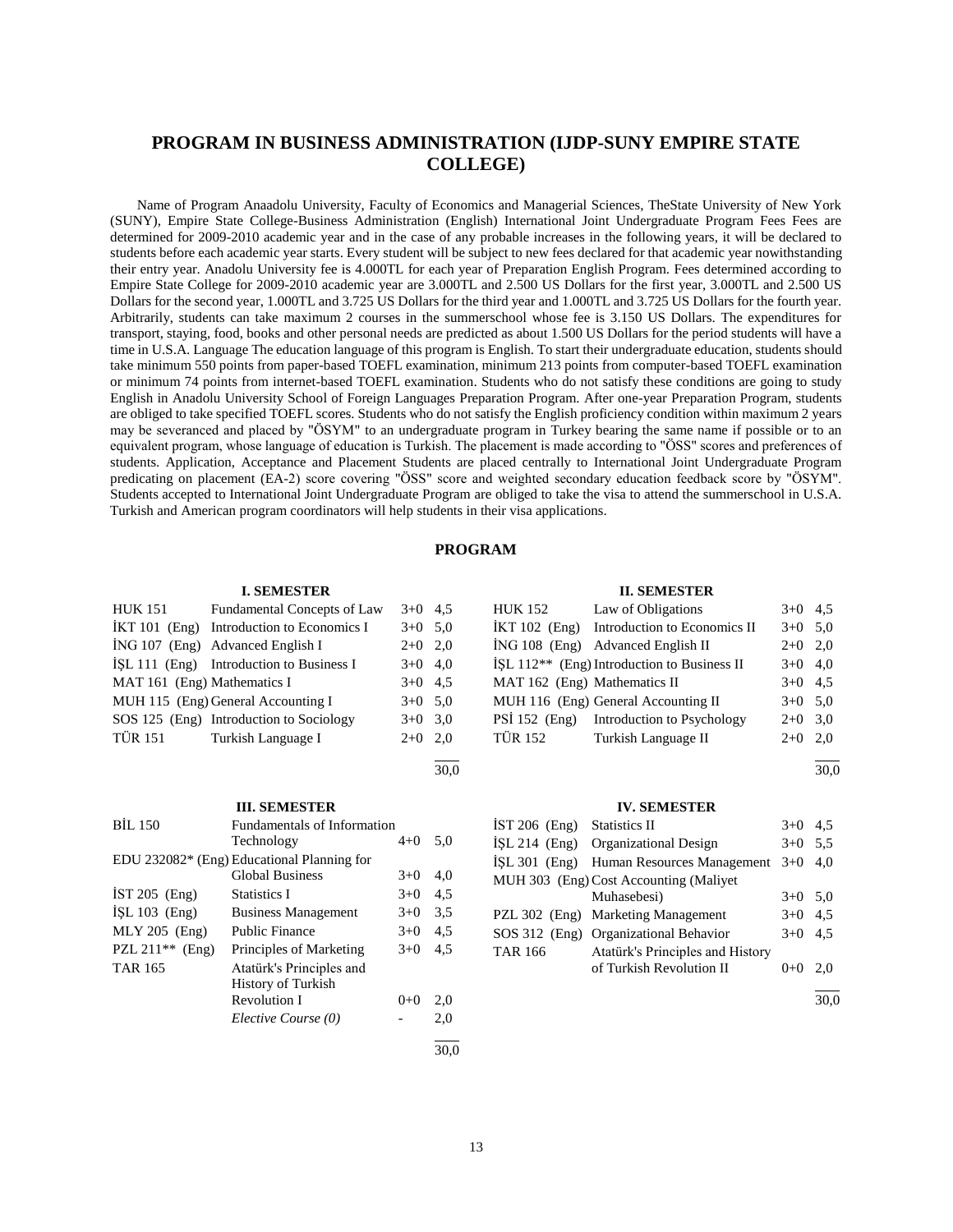## **V. SEMESTER**

| BME 213504* (Eng) e-Commerce |                                          |       | 4.5 |
|------------------------------|------------------------------------------|-------|-----|
| $FIN 301** (Eng)$            | Financial Management I                   | $3+0$ | 4.5 |
| <b>HUK 305</b>               | Tax Law                                  | $3+0$ | 4.0 |
| ISL $302**$ (Eng)            | Production Management and                |       |     |
|                              | <b>Systems</b>                           | $3+0$ | 4.5 |
|                              | SMT 272354* (Eng) Natural Science Course | $3+0$ | 4.5 |
|                              | Elective Courses (0)                     |       | 8.0 |

30,0

l

### **VII. SEMESTER**

| BME 214754* (Eng) Business Ethics |                               | $3+0$  | 4.5 |
|-----------------------------------|-------------------------------|--------|-----|
| $ISL 217$ (Eng)                   | Readings in Business          | $3+0$  | 4.0 |
| $ISL 402$ (Eng)                   | <b>Business Policy</b>        | $3+0$  | 4.5 |
| ISL $404**$ (Eng)                 | <b>International Business</b> | $3+0$  | 4.5 |
| NÜM 305 (Eng)                     | <b>Ouantitative Methods</b>   | $3+0$  | 4.5 |
|                                   | Elective Courses (0)          | $\sim$ | 8.0 |
|                                   |                               |        |     |

30,0

### **ELECTIVE COURSE**

| BEÖ 155 | Physical Education                    | $2+0$ 2,0 |  |
|---------|---------------------------------------|-----------|--|
| ILT 414 | Influential Face to Face Relations in |           |  |
|         | <b>Business Life</b>                  | $3+0$ 4.5 |  |
|         | ISL 425 Body Language and Diction     | $3+0$ 4.5 |  |
|         | KÜL 199 Cultural Activities           | $0+2$ 2,0 |  |
|         | MÜZ 155 Turkish Folk Music            | $2+0$ 2,0 |  |
|         | MÜZ 157 Traditional Turkish Art Music | $2+0$ 2,0 |  |
|         | SAN 155 Hall Dances                   | $0+2$ 2,0 |  |
|         | SNT 155 History of Art                | $2+0$ 2,0 |  |
|         | SOS 155 Folkdance                     | $2+0$ 2,0 |  |
|         | THU 203 Community Services            | $0+2$ 3.0 |  |
|         |                                       |           |  |

### **ELECTIVE COURSES**

|                      | ARY 111 (Eng) Research Methods in Social |         |     |
|----------------------|------------------------------------------|---------|-----|
|                      | Sciences                                 | $3+0$   | 4,5 |
| $BIL 307$ (Eng)      | Special Topics in Information            |         |     |
|                      | Technology                               | $2+0$   | 3,0 |
| <b>BSI</b> 304 (Eng) | <b>Risk Management</b>                   | $2+0$   | 3,0 |
| <b>CEK 312</b>       | Labor Law                                | $2+0$   | 3,0 |
| $FIN 303$ (Eng)      | <b>Financial Mathematics</b>             | $3+0$   | 4,5 |
| <b>HUK 126</b>       | Administrative Law                       | $2+0$   | 3,0 |
| <b>HUK 127</b>       | <b>Constitutional Law</b>                | $2+0$   | 2,5 |
| <b>HUK 251</b>       | Commercial Law                           | $3+0$   | 4,5 |
| <b>IKT 337</b> (Eng) | Econometrics I                           | $4 + 0$ | 6,5 |
| $IKT$ 338 $(Eng)$    | Econometrics II                          | $4 + 0$ | 6,5 |
| $IKT 414$ (Eng)      | European Union and Turkey                | $3+0$   | 4,5 |
| İKT 442 (Eng)        | Turkish Economy                          | $4 + 0$ | 7,0 |
| ILT $366$ (Eng)      | <b>Presentation Techniques</b>           | $3+0$   | 5,0 |
| <b>IST 454</b>       | Decision Theory                          | $3+0$   | 4,5 |
| $ISL 202$ (Eng)      | <b>Managerial Economics</b>              | $3+0$   | 4,5 |
|                      |                                          |         |     |

### **VI. SEMESTER**

|                               | FIN 302 (Eng) Financial Management II              | $3+0$ 4.5 |      |
|-------------------------------|----------------------------------------------------|-----------|------|
|                               | HIS 243444* (Eng) Western Civilization             | $5 + 0$   | 4.5  |
| ISL 405 (Eng) Capital Markets |                                                    | $3+0$ 4.5 |      |
|                               | İSL 417 <sup>**</sup> (Eng) Management Information |           |      |
|                               | <b>Systems</b>                                     | $3+0$     | 4.5  |
|                               | Elective Courses (0)                               |           | 12.0 |
|                               |                                                    |           |      |

30,0

### **VIII. SEMESTER**

| ART 222024* (Eng) Liberal Arts Course |                            | $3+0$   | 4.5 |
|---------------------------------------|----------------------------|---------|-----|
| BME 213254* (Eng) Business Strategy   |                            | $3+0$   | 4.5 |
| $\text{ESC}$ * (Eng)                  | Final Project for ESC      |         |     |
|                                       | Degree                     | $0 + 4$ | 6.0 |
| $HIS 241214* (Eng)$                   | U.S. History               | $3+0$   | 4.5 |
| MUH 310 (Eng)                         | <b>Financial Statement</b> |         |     |
|                                       | Analysis                   | $3+0$   | 4.5 |
|                                       | Elective Courses (0)       |         | 6.0 |
|                                       |                            |         |     |

 $\overline{a}$ 30,0

| İŞL 317 (Eng)   | Banking                                                | $3 + 0$   | 3,0 |
|-----------------|--------------------------------------------------------|-----------|-----|
| İŞL 356 (Eng)   | <b>Innovation Management</b>                           | $2+0$     | 3,0 |
| İŞL 357 (Eng)   | <b>Small Business Management</b>                       | $2+0$     | 3,0 |
| İŞL 359 (Eng)   | <b>Public Administration</b>                           | $2+0$     | 2,5 |
| İŞL 367 (Eng)   | Gender and Organizations                               | $2+0$     | 3,0 |
| ISL $406$ (Eng) | Strategic Management                                   | $3+0$     | 4,5 |
| ISL 415         | <b>Business Field Studies</b>                          | $0 + 4$   | 5,0 |
| $ISL$ 420 (Eng) | Foreign Trade Transactions and<br>Management           | $2+0$     | 3,0 |
| İŞL 426 (Eng)   | Management and Leadership in<br>the Global Environment | $3+0$     | 4.5 |
| $ISL 451$ (Eng) | Organizational Performance<br>Management               | $3+0$ 4.5 |     |
| $ISL 453$ (Eng) | Applied Management By Real                             |           |     |
|                 | Life Experiences                                       | $3+0$     | 4,5 |
| ISL $459$ (Eng) | <b>Project Management</b>                              | $2+0$     | 3,0 |
| $ISL 461$ (Eng) | <b>Negotiation Techniques</b>                          | $2+0$     | 3,0 |
| $ISL 465$ (Eng) | <b>International Cross Cultural</b>                    |           |     |
|                 | Management                                             | $2+0$     | 4,5 |
|                 | MLY 102 (Eng) Introduction to Public Finance           | $3+0$     | 4,5 |
|                 | MLY 428 (Eng) Goverment Budgeting                      | $3+0$     | 3,0 |
|                 | MUH 357 (Eng) Auditing                                 | $3+0$     | 5,0 |
|                 | MUH 404 (Eng) Management Accounting                    | $3+0$     | 4,5 |
|                 | PZL 306 (Eng) Consumer Behavior                        | $2+0$     | 3,0 |
|                 | PZL 412 (Eng) Digital Marketing                        | $2+0$     | 3,0 |
|                 | PZL 453 (Eng) Marketing Research                       | $3+0$     | 4,5 |
|                 | PZL 458 (Eng) Marketing Information Systems            | $3+0$     | 5,0 |
| RHI 454 (Eng)   | <b>Business Communication</b>                          | $3+0$     | 4,5 |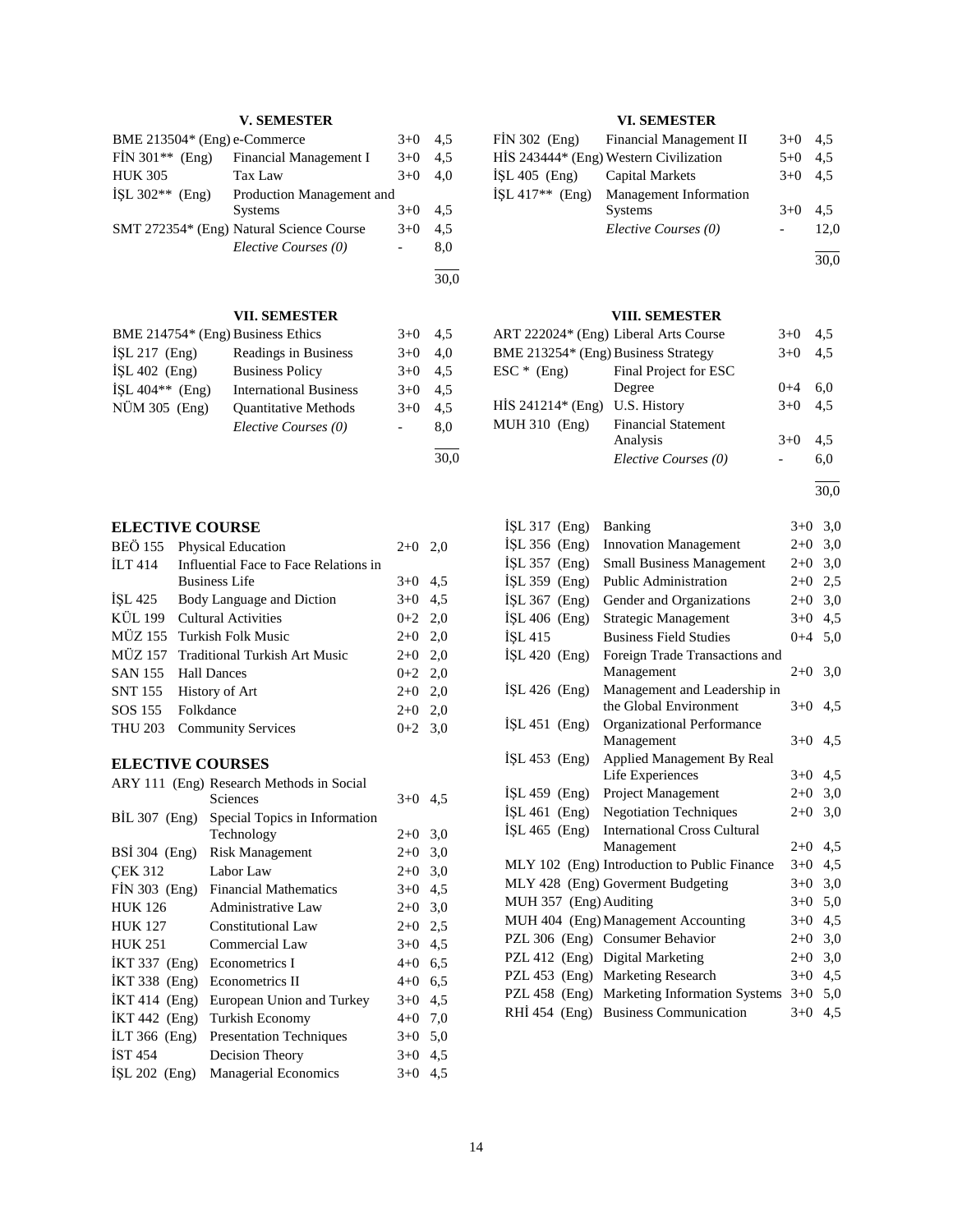### **PROGRAM IN ECONOMICS (ENGLISH)**

 The department of Economics educates people who are willing to do research and work on the variety levels of economic life. The economic theory is given as an academic formation to students who are going to work on private and government sectors with the help of math, statistics and econometrics. The education of economics contains two basic processes. The first is to teach economics? principals and tools which will be used after graduating from university and to educate high quality labor force in changing global conditions. The second is to develop systematic and independent thinking ability, which will be helpful in every aspect of people's life, and to give students academic formation in economics subjects. In this context, in the department apart from economics there are business, law, and public finance classes. These classes give students chances to find better jobs in a wide range of areas. During first two years, students take theoretical courses and completing these courses in success they can take the third and fourth year classes. In the third and fourth year, there are a variety of elective courses, which are related to the areas that student's desire to work after graduation. Thus, students are favoring courses in wide range and having the chance of graduating with a strong infrastructure. The department has four following main branches; Economic Theory, Economic Policy, Economic Growth and International Economics and History of Economics.

Head : Prof. Dr. Cafer Necat BERBEROĞLU Deputy Head : Assoc. Prof. Dr. Levent ERDOĞAN Deputy Head : Asst. Prof. Dr. Hasan İSLATİNCE

### **PROGRAM**

l  $\frac{1}{30.0}$ 

#### **I. SEMESTER**

|                             | $IKT 127$ (Eng) Introduction to Economics I | $4+0$ 7.5 |     |
|-----------------------------|---------------------------------------------|-----------|-----|
|                             | $ING 107$ (Eng) Advanced English I          | $2+0$ 2,0 |     |
|                             | ISL 101 (Eng) Introduction to Business      | $3+0$ 4.5 |     |
| MAT 197 (Eng) Mathematics I |                                             | $4+0$ 6.5 |     |
|                             | MUH 107 (Eng) Financial Accounting I        | $3+0$ 5.5 |     |
| <b>TÜR 151</b>              | Turkish Language I                          | $2+0$ 2,0 |     |
|                             | Elective Course (0)                         |           | 2.0 |
|                             |                                             |           |     |

#### **III. SEMESTER**

|                              | ARY 111 (Eng) Research Methods in Social |           |     |
|------------------------------|------------------------------------------|-----------|-----|
|                              | Sciences                                 | $3+0$ 4.5 |     |
| <b>BİL 150</b>               | Fundamentals of Information              |           |     |
|                              | Technology                               | $4+0$ 5.0 |     |
|                              | IKT 211 (Eng) Microeconomic Theory       | $4+0$ 7.5 |     |
| IST 205 (Eng) Statistics I   |                                          | $3+0$ 4.5 |     |
| MAT 235 (Eng) Linear Algebra |                                          | $4+0$     | 6.5 |
| <b>TAR 165</b>               | Atatürk's Principles and History         |           |     |
|                              | of Turkish Revolution I                  | $0+0$     | 2.0 |
|                              |                                          |           |     |

#### **V. SEMESTER**

| IKT 309 (Eng) Monetary Theory           | $3+0$ 5.0 |     |
|-----------------------------------------|-----------|-----|
| IKT 329 (Eng) International Economics I | $3+0$ 5.0 |     |
| IKT 337 (Eng) Econometrics I            | $4+0$     | 6.5 |
| Departmental Elective Courses (0) -     |           | 9.0 |
| Elective Courses (0)                    |           | 4.5 |
|                                         |           |     |

### $\frac{1}{30.0}$

 $\frac{1}{30.0}$ 

#### **II. SEMESTER**

| <b>HUK 151</b>               | Fundamental Concepts of Law                | $3+0$ 4.5 |       |
|------------------------------|--------------------------------------------|-----------|-------|
|                              | IKT 128 (Eng) Introduction to Economics II | $4 + 0$   | 7.5   |
|                              | ING 108 (Eng) Advanced English II          | $2+0$ 2.0 |       |
| MAT 198 (Eng) Mathematics II |                                            | $4+0$ 6.5 |       |
|                              | MUH 108 (Eng) Financial Accounting II      | $3+0$ 4.5 |       |
|                              | SOS 125 (Eng) Introduction to Sociology    | $3+0$ 3.0 |       |
| <b>TÜR 152</b>               | Turkish Language II                        | $2+0$     | - 2.0 |
|                              |                                            |           |       |

l  $\frac{1}{30.0}$ 

#### **IV. SEMESTER**

|                               | HUK 152 Law of Obligations           | $3+0$ 4.5 |  |
|-------------------------------|--------------------------------------|-----------|--|
|                               | IKT 212 (Eng) Macroeconomic Theory   | $4+0$ 7.5 |  |
|                               | İKT 216 (Eng) Mathematical Economics | $4+0$ 7.0 |  |
| $IST 206$ (Eng) Statistics II |                                      | $3+0$ 4.5 |  |
| MLY 205 (Eng) Public Finance  |                                      | $3+0$ 4.5 |  |
| TAR 166                       | Atatürk's Principles and History     |           |  |
|                               | of Turkish Revolution II             | $0+0$ 2.0 |  |
|                               |                                      |           |  |

30,0

### **VI. SEMESTER**

| IKT 310 (Eng) Monetary Policy            | $3+0$ 5.0 |     |
|------------------------------------------|-----------|-----|
| IKT 330 (Eng) International Economics II | $3+0$ 5.0 |     |
| IKT 338 (Eng) Econometrics II            | $4+0$     | 6.5 |
| Departmental Elective Courses (0) -      |           | 9.0 |
| Elective Courses (0)                     |           | 4.5 |
|                                          |           |     |

 $\frac{1}{30.0}$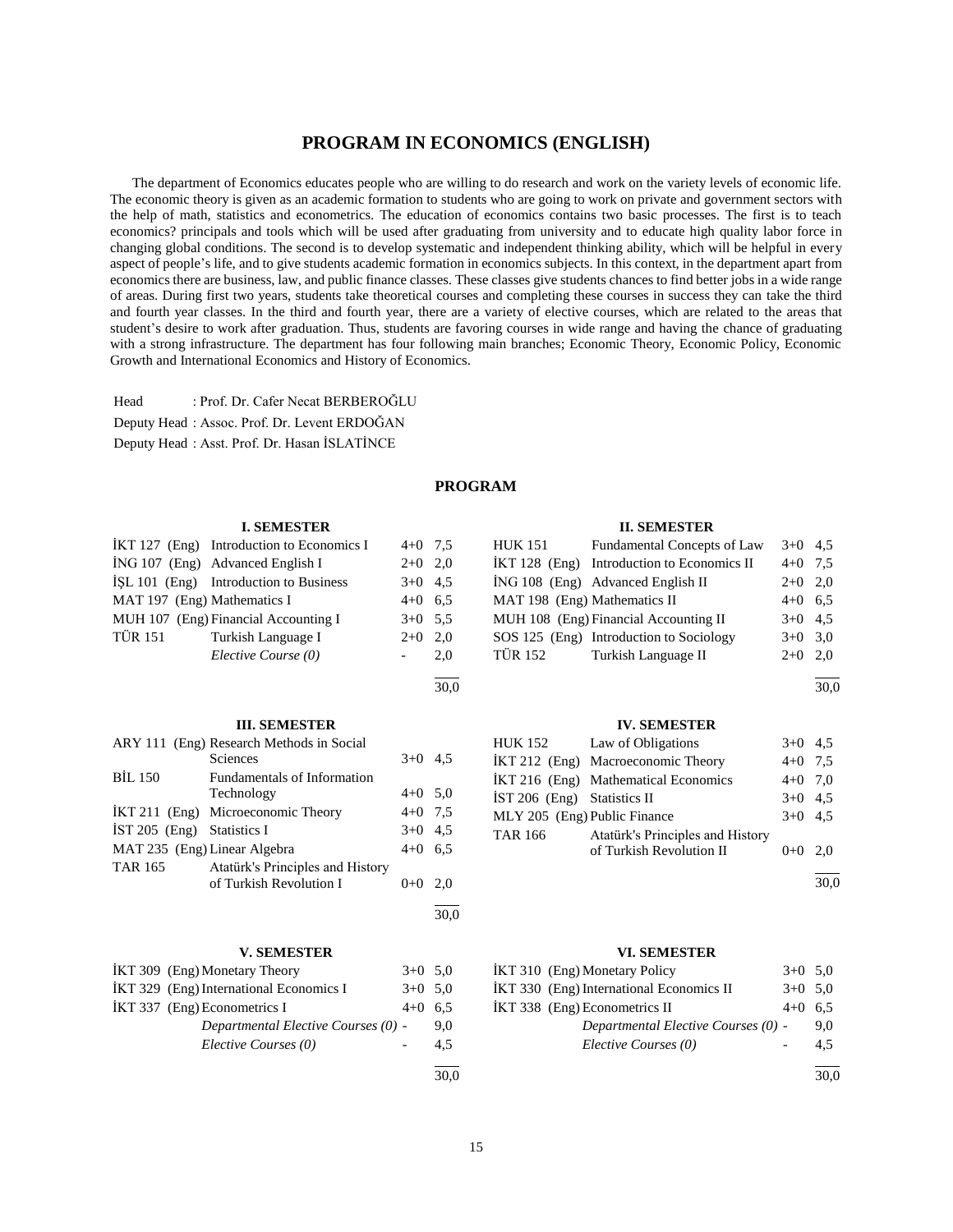### **VII. SEMESTER**

| IKT 308 (Eng) Theory of Economic Growth   | $3+0$ 5.0 |      |
|-------------------------------------------|-----------|------|
| İKT 435 (Eng) History of Economic Thought | $4+0$ 7.0 |      |
| Departmental Elective Courses (0) -       |           | 13.5 |
| Elective Courses (0)                      |           | 4.5  |
|                                           |           |      |

30,0

#### **DEPARTMENTAL ELECTIVE COURSES**

| $FIN 451$ (Eng) | <b>International Finance</b>   | $3+0$     | 4,5 |
|-----------------|--------------------------------|-----------|-----|
| <b>HUK 127</b>  | <b>Constitutional Law</b>      | $2+0$     | 2,5 |
| <b>HUK 251</b>  | Commercial Law                 | $3+0$     | 4,5 |
| <b>HUK 356</b>  | Labor and Social Security Law  | $3+0$     | 4,0 |
| $IKT110$ (Eng)  | <b>Economic Sociology</b>      | $3+0$     | 4,5 |
| $IKT 303$ (Eng) | Labor Economics                | $3+0$     | 4,5 |
| İKT 331 (Eng)   | <b>Industrial Economics I</b>  | $3+0$     | 4,5 |
| $IKT 332$ (Eng) | <b>Industrial Economics II</b> | $3+0$     | 4,5 |
| $IKT 363$ (Eng) | <b>Economics of Crises</b>     | $3+0$     | 4,5 |
| $IKT 366$ (Eng) | Readings in Economics          | $3+0$     | 4,5 |
| $IKT 368$ (Eng) | <b>Advanced Macro Economic</b> |           |     |
|                 | Theory                         | $3+0$     | 4,5 |
| $IKT 414$ (Eng) | European Union and Turkey      | $3+0$     | 4,5 |
| <b>IKT 419</b>  | Applications in Economics      | $0+4$ 5,0 |     |
| İKT 424 (Eng)   | <b>Economic Forecasting</b>    | $3+0$     | 4,5 |
| $IKT 434$ (Eng) | Topics in Economics            | $3+0$     | 4,5 |
| $IKT 437$ (Eng) | Financial Economics I          | $3+0$     | 4,5 |
| $IKT 438$ (Eng) | Financial Economics II         | $3+0$     | 4,5 |
| $IKT 453$ (Eng) | <b>International Economic</b>  |           |     |
|                 | Organizations                  | $3+0$     | 4.5 |

### **VIII. SEMESTER**

|                | İKT 403 (Eng) Development Economics<br>İKT 442 (Eng) Turkish Economy<br>Departmental Elective Courses (0) - | $3+0$<br>$4+0$ 7,0 | 5,0<br>13,5 |
|----------------|-------------------------------------------------------------------------------------------------------------|--------------------|-------------|
|                | Elective Courses (0)                                                                                        |                    | 4,5         |
|                |                                                                                                             |                    | 30,0        |
|                | IKT 455 (Eng) Transition Economics                                                                          |                    | $3+0$ 4.5   |
|                | IKT 457 (Eng) Economics of Services and e-                                                                  |                    |             |
|                | Commerce                                                                                                    |                    | $3+0$ 4,5   |
|                | İKT 458 (Eng) Applied Econometrics                                                                          |                    | $3+0$ 4.5   |
|                | $ISL 317$ (Eng) Banking                                                                                     |                    | $3+0$ 3,0   |
|                | İŞL 357 (Eng) Small Business Management                                                                     |                    | $2+0$ 3,0   |
|                | MLY 428 (Eng) Goverment Budgeting                                                                           | $3+0$              | 3,0         |
|                | <b>ELECTIVE COURSES</b>                                                                                     |                    |             |
| BEÖ 155        | Physical Education                                                                                          |                    | $2+0$ 2,0   |
| İLT 414        | Influential Face to Face Relations in                                                                       |                    |             |
|                | <b>Business Life</b>                                                                                        |                    | $3+0$ 4,5   |
| ISL 425        | Body Language and Diction                                                                                   |                    | $3+0$ 4,5   |
|                | KÜL 199 Cultural Activities                                                                                 |                    | $0+2$ 2,0   |
|                | MÜZ 155 Turkish Folk Music                                                                                  |                    | $2+0$ 2,0   |
| MÜZ 157        | <b>Traditional Turkish Art Music</b>                                                                        | $2+0$              | 2,0         |
| SAN 155        | <b>Hall Dances</b>                                                                                          |                    | $0+2$ 2,0   |
| SNT 155        | <b>History of Art</b>                                                                                       |                    | $2+0$ 2,0   |
| SOS 155        | Folkdance                                                                                                   |                    | $2+0$ 2,0   |
| <b>THU 203</b> | <b>Community Services</b>                                                                                   | $0+2$              | 3,0         |

### **PROGRAM IN ECONOMICS (IJDP-SUNY CORTLAND)**

#### **Name of the Program**

 Anadolu University, Faculty of Economics and Administrative Sciences, The State University of New York (SUNY), Cortland College-Economics International dual-diploma program.

#### **Fees**

 The Common international undergraduate degree program which will be held with Cortland University is a 4 year program. Living the first year in Turkey, the students will complete two years of their education life in Cortland and two years in Anadolu University. For 2007-2008 academic year, the tuition for this program is 10.000 USA Dollar per year. This tuition will be paid at the beginning of each semester as 2 equal payments during this 4 years. This money constitutes of the tuition and fees of the Cortland University, compulsory health insurence fee for the study perion in USA, the fee of the oriantation program and the registration fee in Anadolu University. It is estimated that the money required for dormitory, food,books,expendable items and personal expenses will be about 11.200 USA Dollar per year in Cortland. The tuition for the prep school is 4.200 USA Dollar.

#### **The Language of the Education**

 The Language of this program is English. In order the students to begin their undergraduate education, they have to take the TOEFL exam, should get at least; 550 from the written TOEFL exam, 213 from the computer based TOEFL exam and 74 points from the TOEFL exam on the internet. The students who can not fulfill these requirements will take intensive language education in the preparation program. After one year of intensive english education, students will take the TOEFL exam again and should get the scores stated above. At most two years are given to the students to fulfill the TOEFL requirements.

 If the students can not get the necessary scores from the TOEFL exam in two years time they are dismissed from the program and placed by OSYM to another program in Turkish and with the samename according to the choices of the students.

#### **Application Acceptance and Placement**

 The students are placed to this program centraly by OSYM in accordance with their OSS scores in the related type and their higher education success scores. In order to be accepted to this international common undergraduate program, the students OSS score in the related area should be at least 210 and Y-OSS score should be at least 250.

 The students who are accepted to international common undergraduate program are obliged to take the visa necessary for education in USA. The program coodinators of both universities will guide the students for visa procedures.

You can check the web site below for detailed information about SUNY, Cortland.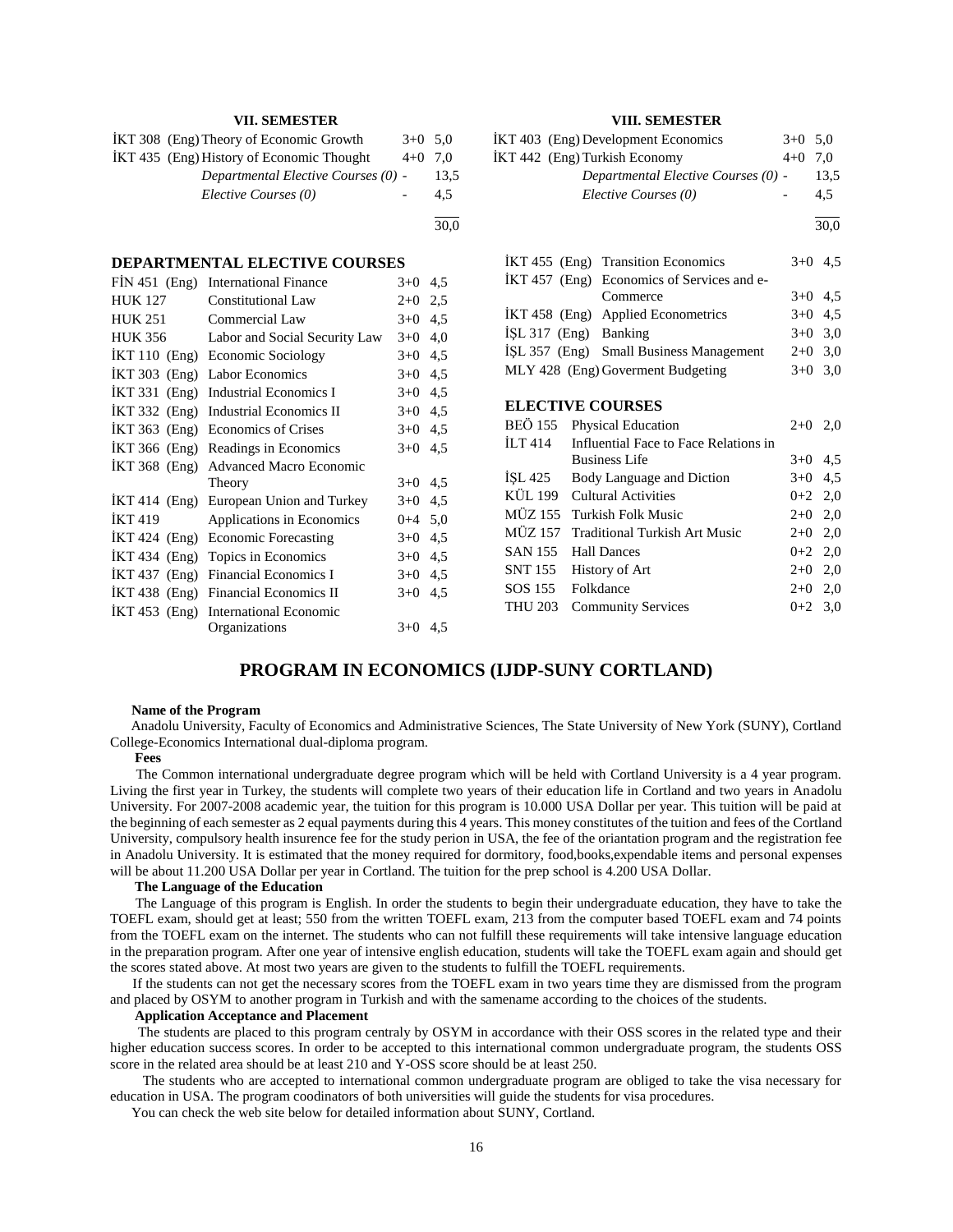### **PROGRAM**

### **I. SEMESTER**

|                             | IKT 127 (Eng) Introduction to Economics I | $4+0$ 7.5 |     |
|-----------------------------|-------------------------------------------|-----------|-----|
|                             | ING 107 (Eng) Advanced English I          | $2+0$ 2,0 |     |
|                             | ISL 101 (Eng) Introduction to Business    | $3+0$ 4.5 |     |
| MAT 197 (Eng) Mathematics I |                                           | $4+0$ 6.5 |     |
|                             | MUH 107 (Eng) Financial Accounting I      | $3+0$ 5.5 |     |
| <b>TÜR 151</b>              | Turkish Language I                        | $2+0$ 2,0 |     |
|                             | Elective Course (0)                       |           | 2.0 |
|                             |                                           |           |     |

l 30,0

### **II. SEMESTER**

| HUK 151                      | Fundamental Concepts of Law                | $3+0$ 4.5 |     |
|------------------------------|--------------------------------------------|-----------|-----|
|                              | IKT 128 (Eng) Introduction to Economics II | $4+0$ 7.5 |     |
|                              | ING 108 (Eng) Advanced English II          | $2+0$ 2.0 |     |
| MAT 198 (Eng) Mathematics II |                                            | $4+0$ 6.5 |     |
|                              | MUH 108 (Eng) Financial Accounting II      | $3+0$ 4.5 |     |
|                              | SOS 125 (Eng) Introduction to Sociology    | $3+0$ 3.0 |     |
| TÜR 152                      | Turkish Language II                        | $2+0$     | 2.0 |
|                              |                                            |           |     |

30,0

### **VII. SEMESTER**

| IKT 308 (Eng) Theory of Economic Growth               | $3+0$ 5.0 |      |
|-------------------------------------------------------|-----------|------|
| IKT 435 (Eng) History of Economic Thought             | $4+0$ 7.0 |      |
| Atatürk's Principles and History of<br><b>TAR 165</b> |           |      |
| Turkish Revolution I                                  | $0+0$ 2.0 |      |
| Elective Courses (0)                                  |           | 16.0 |
|                                                       |           |      |

30,0

### **VIII. SEMESTER**

**VI. SEMESTER**

| IKT 403 (Eng) Development Economics                   | $3+0$ 5.0 |      |
|-------------------------------------------------------|-----------|------|
| IKT 442 (Eng) Turkish Economy                         | $4+0$ 7.0 |      |
| Atatürk's Principles and History of<br><b>TAR 166</b> |           |      |
| <b>Turkish Revolution II</b>                          | $0+0$ 2.0 |      |
| Elective Courses (0)                                  |           | 16.0 |
|                                                       |           |      |

30,0

### **DEPARTMENTAL ELECTIVE COURSES**

| $FIN 451$ (Eng) | <b>International Finance</b>          | $3+0$   | 4,5 |
|-----------------|---------------------------------------|---------|-----|
| HUK 127         | <b>Constitutional Law</b>             | $2+0$   | 2,5 |
| <b>HUK 251</b>  | Commercial Law                        | $3+0$   | 4,5 |
| <b>HUK 356</b>  | Labor and Social Security Law         | $3+0$   | 4,0 |
| $IKT110$ (Eng)  | Economic Sociology                    | $3+0$   | 4,5 |
| $IKT 303$ (Eng) | Labor Economics                       | $3+0$   | 4,5 |
| $IKT 331$ (Eng) | <b>Industrial Economics I</b>         | $3+0$   | 4,5 |
| $IKT 332$ (Eng) | <b>Industrial Economics II</b>        | $3+0$   | 4,5 |
| $IKT 363$ (Eng) | <b>Economics of Crises</b>            | $3+0$   | 4,5 |
| $IKT 366$ (Eng) | Readings in Economics                 | $3+0$   | 4,5 |
|                 | IKT 368 (Eng) Advanced Macro Economic |         |     |
|                 | Theory                                | $3+0$   | 4,5 |
| $IKT 414$ (Eng) | European Union and Turkey             | $3+0$   | 4,5 |
| <b>IKT 419</b>  | Applications in Economics             | $0 + 4$ | 5,0 |
| $IKT 424$ (Eng) | <b>Economic Forecasting</b>           | $3+0$   | 4,5 |
|                 | IKT 434 (Eng) Topics in Economics     | $3+0$   | 4,5 |
| $IKT 437$ (Eng) | Financial Economics I                 | $3+0$   | 4,5 |
| $IKT 438$ (Eng) | Financial Economics II                | $3+0$   | 4,5 |
| $IKT 453$ (Eng) | <b>International Economic</b>         |         |     |
|                 | Organizations                         | $3+0$   | 4,5 |
|                 | IKT 455 (Eng) Transition Economics    | $3+0$   | 4,5 |
|                 |                                       |         |     |

|                       | IKT 457 (Eng) Economics of Services and e- |           |  |
|-----------------------|--------------------------------------------|-----------|--|
|                       | Commerce                                   | $3+0$ 4.5 |  |
|                       | IKT 458 (Eng) Applied Econometrics         | $3+0$ 4.5 |  |
| İŞL 317 (Eng) Banking |                                            | $3+0$ 3.0 |  |
|                       | ISL 357 (Eng) Small Business Management    | $2+0$ 3,0 |  |
|                       | MLY 428 (Eng) Goverment Budgeting          | $3+0$ 3.0 |  |
|                       |                                            |           |  |
|                       |                                            |           |  |

### **ELECTIVE COURSES**

| BEÖ 155 | <b>Physical Education</b>             | $2+0$ 2,0 |  |
|---------|---------------------------------------|-----------|--|
| ILT 414 | Influential Face to Face Relations in |           |  |
|         | <b>Business Life</b>                  | $3+0$ 4.5 |  |
|         | ISL 425 Body Language and Diction     | $3+0$ 4.5 |  |
|         | KÜL 199 Cultural Activities           | $0+2$ 2,0 |  |
|         | MÜZ 155 Turkish Folk Music            | $2+0$ 2,0 |  |
|         | MÜZ 157 Traditional Turkish Art Music | $2+0$ 2,0 |  |
|         | SAN 155 Hall Dances                   | $0+2$ 2,0 |  |
|         | SNT 155 History of Art                | $2+0$ 2,0 |  |
|         | SOS 155 Folkdance                     | $2+0$ 2,0 |  |
| THU 203 | <b>Community Services</b>             | $0+2$ 3.0 |  |
|         |                                       |           |  |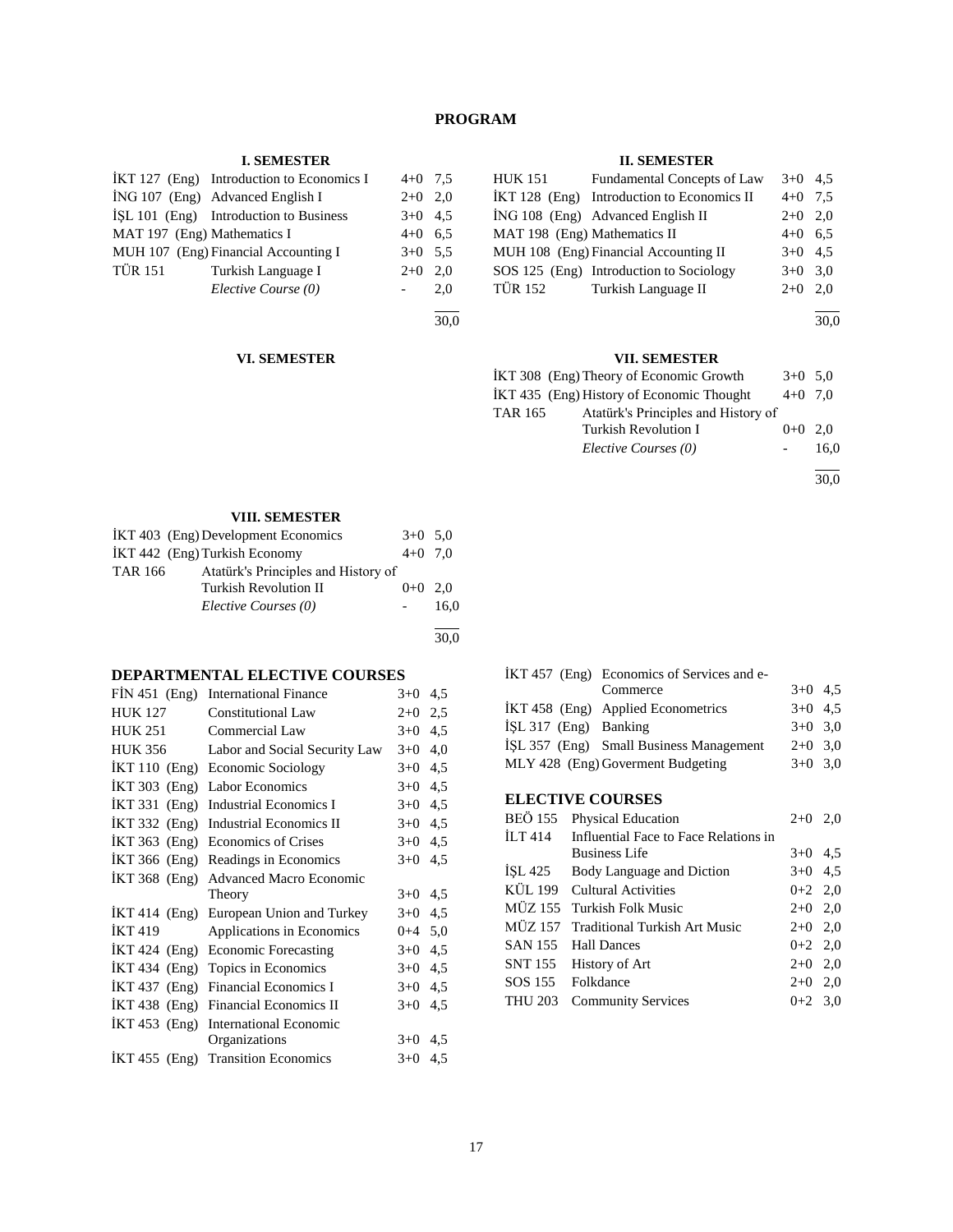### **COURSE CONTENTS**

#### **ALM 165 German I 3+0 2,0**

Greeting and Saying Goodbye; Introducing Yourself and Others; Giving Personal Information About Yourself; Spelling a Word; Counting up to 100; Communicating in Private Life; Telling Profession; Talking About Occupation and Business; Expressing a Problem; Introducing Family; Telling the Time; Planning Events; Making an Appointment; Saying the Names of Foods; Reading the Menu; Ordering in the restaurant; Shopping at the Market; Making A Complaint; Saying the Names of Vehicles; Asking for Address; Understanding Directions; Talking about the Illness; Reading and Writing Dates; Replying to an Invitation; Making Holiday Plans; Understanding and Talking About the Weather Forecast.

#### **ALM 166 German II 3+0 2,0**

Giving Feedback; Making A Suggestion; Asking Questions; Expressing Ideas; Expressing Requests and Fears; Understanding Signs; Giving Directions; Talking about Sports; Reading and Understanding Newspapers; Ordering by Telephone; Preferring a Profession; Talking about<br>Professions; Making a Complaint; Intercultural Complaint; Communication; Comprehending Instructions for Use; Making Weather Forecast; Reading Literary Texts; Celebrating; Comprehending and Giving Recipe; Identify Things; Comprehending Adventure Stories and Movies.

**ARY 111 Research Methods in Social Sciences 3+0 4,5** Social Science and Research: Social sciences, Scientific Research; Planning of Social Research; Subject and goal, Research questions, Research methods, Population and sample; Research Models in Social Sciences: Historical model, Descriptive model, Casual-Comparative model, Experimental model; Measurement: Levels of measurement, Characteristics of measurement implements, Types of measurement implements; Techniques of Data Analysis; Preparing Research Reports in Social Sciences.

#### **BEÖ 155 Physical Education 2+0 2,0**

Definition of Physical Education and Sports; Aims, Disadvantages of Inactive Life; Various Activities for Physical Education; Recreation; Human Physiology; First Aid; Sports Branches: Definition, Rules and Application; Keep Fit Programs.

#### **BİL 150 Fundamentals of Information Technology 4+0 5,0**

Introduction to Computer: History of Computer; Operating Systems: Introduction to operating systems; Office Software-Word Processors and Document Systems: General Characteristics of the Office Software; Office-Software-Spreadsheets Programs: Spreadsheets Programs; Office Software-Presentation Programs: Presentation Programs; E Mail-Personal Communication Management: General Characteristics of the E Mailing System; Effective use of the Internet and Internet Security; Network Technologies. Computer Hardware and Error Detection: Types of Computers; Social Networks and Social Media: Social Media and Introduction to Social Media; Special Application

Software: Multimedia; Law and Ethics of Informatics: Intellectual Property and Informatics Law; E-Learning: Developments in E-Learning; E-Government Applications; Computer and Network Security; Latest Strategic Technologies of Informatics: Factors Affecting Technological Developments.

#### **BİL 285 Computer Applications 3+0 4,5**

Windows 98 as an Operating System; Characteristics and Use of Windows 98; Windows File System; Introduction and Usage of Network Applications Supported by Windows 98: Instructions for using Internet Explorer, Instructions for Internet Mail applications, Internet News and usage, Microsoft Exchange, Microsoft NetMeeting; Introduction to Office 97; Microsoft Outlook; Introduction to Visual Basic Programming Language; Introduction to Access.

#### **BİL 307 Special Topics in**

**Information Technology 2+0 3,0** Management and Information Technology Interaction; Strategy and Information Technology: Information technology and strategy coherence; Technological<br>Innovations and Innovativeness; Strategy and Innovativeness; Strategy and Innovativeness; Innovative e-Business Models; User Generated Context and its use in business context, Recent developments.

### **BSİ 304 Risk Management 2+0 3,0**

Risk concept and important of risk, risk type, international market and exchange rate method of approach , relations rate of interest and risk, , risk managment and derivatives, risk managemant technics inside of business, risk of international operation and protective method, risk management and capital requirements, Basel I and Basel II approach, IRB approach, New approach in risk management, Risk management technics in Turkish Banking System, risk managment and insurance, Risk adjusted performance Measures, Solvency capital requirements..

### **ÇEK 101 Introduction to Social Policy 3+0 5,0**

Social policy: Principles and rules of social policy, social welfare, social care, Work conditions, Society and the State; Basic Instruments of Social Policy: Social planning, Social Security System, Industrial Relations System; Historical Development of Social Policy; Industrial Revolution; International Social Policy; Themes in Comparative Analysis of Social Policy; International Labor Office; Social Policy in European Union; Current Social Policies.

#### **ÇEK 102 Social Policy 3+0 5,0**

Selected Areas in Social Policy; Unemployment and Employment Policies; Informal Sector and Social Policy; Wages, Minimum Wages and Social Policy; Improving Working Conditions; Female Labor and Social Policy; Defining and Employment of Disabled; Ex-offenders and Social Policy; Children and Social Policy; Protection of Child Labor; Social Care for the Elderly; Social Policy and Mobility, Migration and Settlement; Consumer Movement;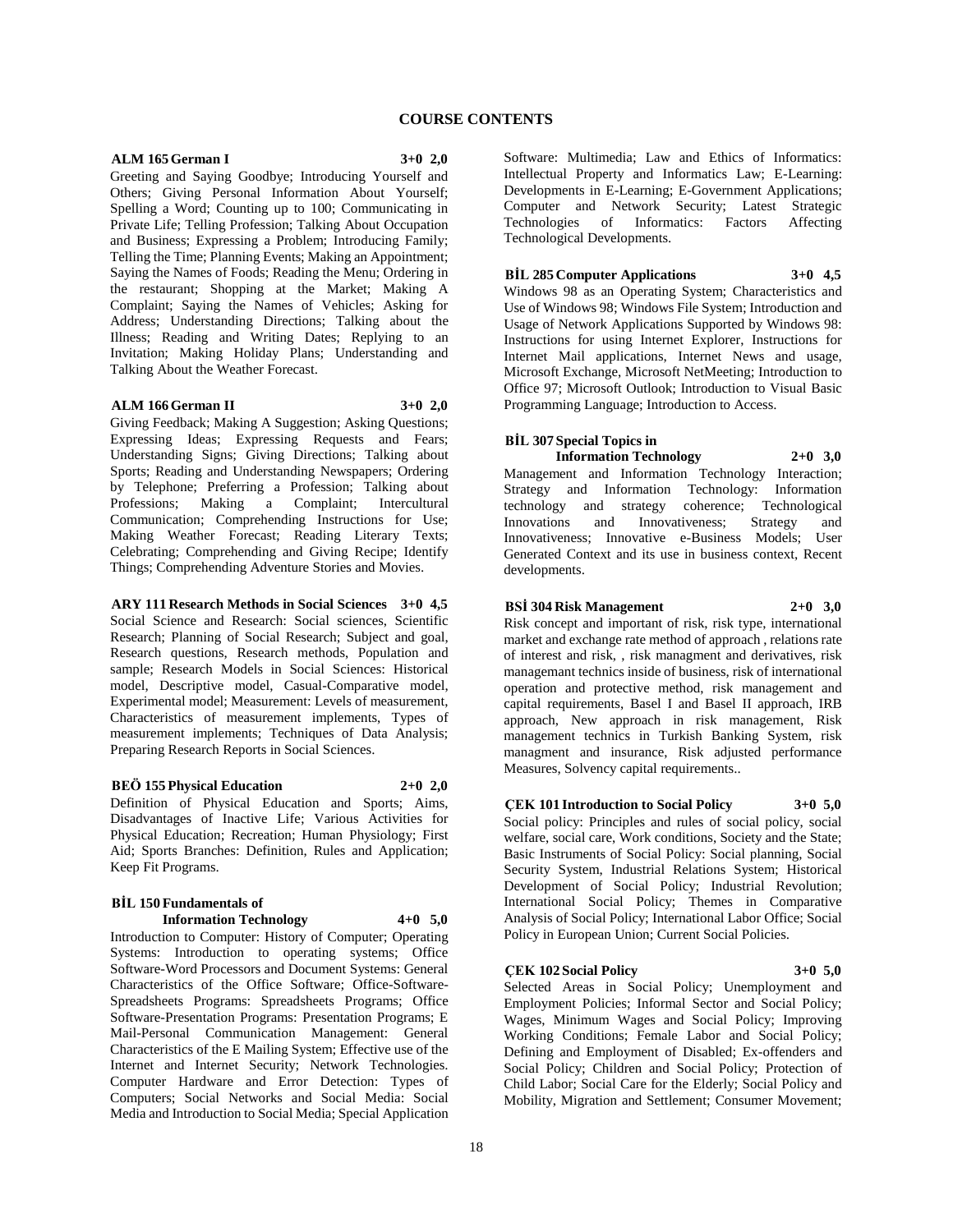Social Security Systems and Social Policy, Industrial Relations and Social Policy.

# **ÇEK 201 Industrial Psychology 3+0 4,5**

Personnel Psychology: Psychological dimensions of job analysis, Employee selection, Training, Motivation and performance appraisal processes; Work Environment its Influence on Individual: Conditions related to physical, social, internal environment, and working hours, Boredom, Stress, Dissatisfaction and aggression at work; Psychology of Industrial Relations: Individual motives and attitudes influencing Union participation, Trust and Loyalty; Negotiation Process: Power of negotiation, Ability, Personality.

#### **ÇEK 206 Sociology of Work 3+0 4,5**

What is Industrial Sociology?; The Emergence of Industrialization; Current Perspectives in Industrialization; Convergence Theories; The Family and Industrialization; Fundamental Characteristics of Agricultural, Industrial and Information Societies; Current Developments in Business Management; Organizational Socialization; What is Organizational Culture?; Place of Women in Work Life; Flexible Organization Model; Organizations and Bureaucracy; Technology and Environmental Problems.

#### **ÇEK 211 Labour Economics I 3+0 5,0**

Characteristics of Labor Markets; Neo-Classical Traditions; Instructional Traditions; Supply of Labor; Neo Classical Work/Leisure Theory; Characteristics of indifference curves affecting the labor supply non wage elements; Labor force participation rate; Demand for labor in the short run; Demand for labor in the long run; Equilibrium employment rate; Elasticity of demand for labor; Wage settings; Wage settings in competitive markets; Wage settings in competitive markets; Wage settings in monopolist markets; Wage determination; Heterogeneous work; Heterogeneous worker; Failure of labor markets and wage determination; The economics of education; Human Capital Theory; The criticism directed to the Human Capital Theory.

#### **ÇEK 212 Labour Economics II 3+0 4,5**

Economics analysis of Labor Mobility; Types of Labor Mobility; Labor Migration as a Human Capital Investment; Brain Drain; The results of the labor migration; Labor Migration from Turkey to Foreign Countries; Economic Analysis of Trade Unions; Supply and Demand for Labor Union Services; Objectives of Trade Unions; Trade union activities; Economic Impact of Trade Unions; Impact of Trade Unions on Relative Wages; Impact of Trade Unions on Firms? profitability; Governments and Labor Markets; Labor Productivity; Relationship between productivity and technology; Unemployment; Type of Unemployment; Relationship between Unemployment and technology; Unemployment in Turkey; Policies to reduce unemployment in Turkey; Passive Labor Market Policies; Active Labor Market Policies; Inflation and wages; Inflation and Employment; Labor Markets in Globalization Process; Discrimination in Labor Markets.

#### **ÇEK 303 Individual Labor Law 4+0 6,0**

History, Sources and Basic Concepts of Labor Law; Scope of Labor Act. No:1475; Contract of Service; Types of Contract; Employer and Employee Obligations; Termination of Contract of Service; Results of Termination, Indemnity Pay and Certificate of Work; Work Hours; Overtime; Night Work; Paid Holidays and Vacations; Protection of Child Workers and Women Workers; Convicted and Handicapped Workers.

#### **ÇEK 305 Trade Unionism 3+0 4,5**

Development of the Trade Unionism; Trade Union Theories; Types; Development of Turkish Trade Unionism; Social, Economic and Legal Determinants of Trade Union Movement; Structure of Trade Unions; Models of Trade Unions; Activities of Trade Unions: Collective Agreement, ; Strike and Other Activities; Trade Unions and the State; Characteristics of Trade Union Movements Major Issues in Trade Unions of EU countries, Southeast Asia Countries, U.S.A., Israel, etc; Development and Future of International Unionism.

**ÇEK 310 Collective Labor Law 4+0 6,0** Unions in General; Structure of Trade Unions: Union membership, Guarantees, Financial structure; Activities, Auditing; Termination of Trade Unions and Confederations; Collective Agreement: Collective labor disputes, Mediation and arbitration; Strike and Lockout in Collective Labor Disputes.

### **ÇEK 311 Employment and Unemployment 3+0 4,5**

Defining to employment/unemployment-related concepts; Labor Markets and Characteristics; Economically Active Population; Labor Force; Labor Force Participation; Dependency Ratio; Underemployment; Theoretical background of Employment and Unemployment Concept; Classical Economics (Classical Employment Theory); Labor Market in Classical Economics; Employment and Unemployment in Keynesian Economics; Neoclassical economics; Constitutional Economics; Contemporary economic approaches; Production Relations and Employment; Employment problems; Underemployment; Unemployment; Definition; Ratio; Measurement; Unemployment Types (Hidden; Frictional; Structural; Cyclical; Seasonal); Microeconomic Analysis of Employment and Unemployment; Firm and Labor Force Supply and Demand; Macroeconomic Analysis of Employment and Unemployment; Employment and Unemployment in the World; Employment and Unemployment in Turkey.

### **ÇEK 312 Labor Law 2+0 3,0**

Principles and History of Labor Law; Labor Code; Contract of Service: Formation, Types, Obligations, Termination and its consequences; Regulation of Work; Trade Unions: Formation, Organization, Structure, Termination, Control; Union Membership; Guarantees of Union Membership; Collective Labor Agreements: Signing and application of the agreement; Strikes and Lockouts: Concept, Application, Consequences.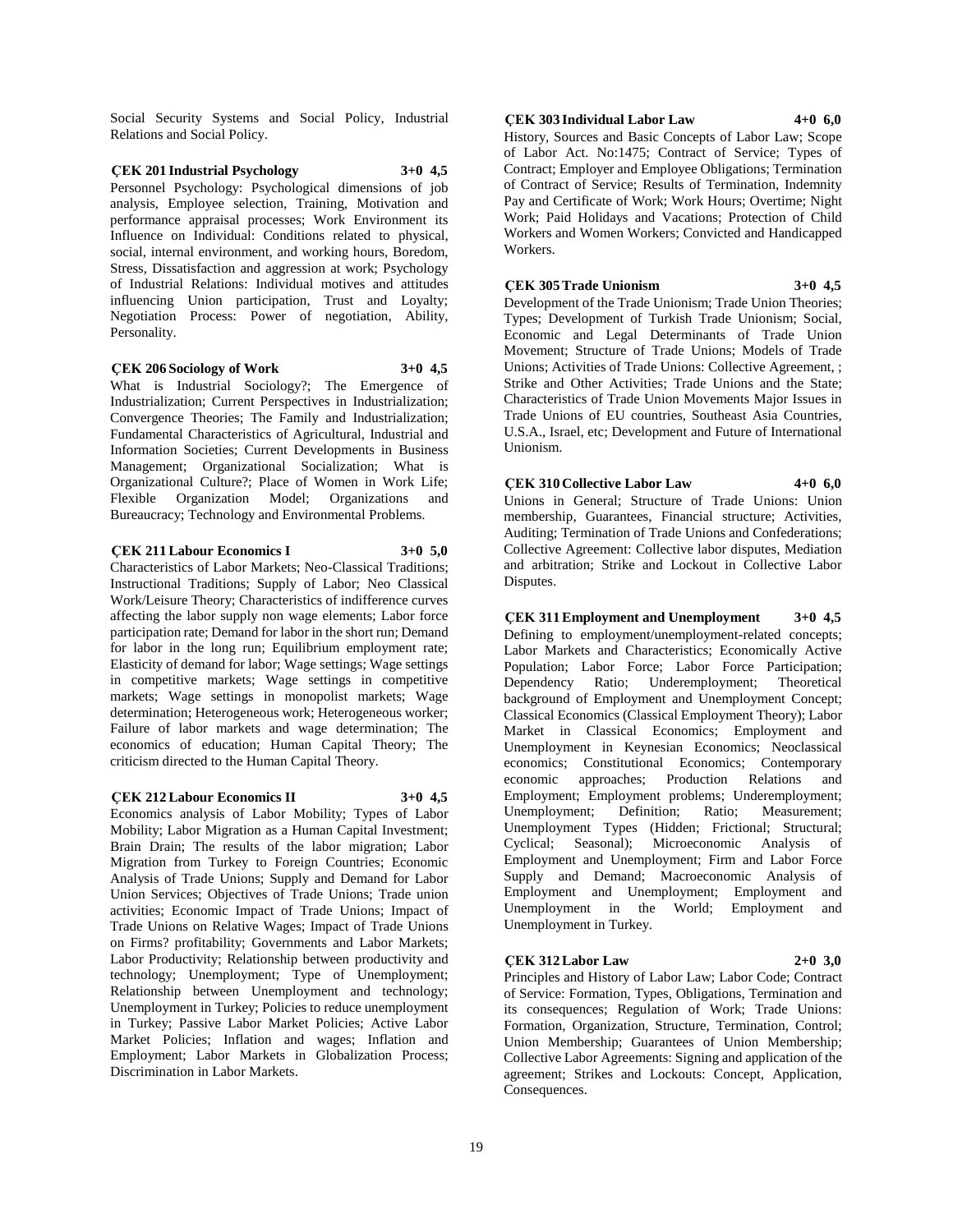#### **ÇEK 316 Job Evaluation 2+0 3,0**

Human Resource Management and Job Evaluation in Whole Business Management; Objectives and Benefits of the Job Evaluation System; Job Evaluation and Job Study; Job Analysis; Job Description and Job Requirement; Approaches to Job Evaluation; Non-analytical Methods; Whole Job Ranking; Paired Comparison; Job Classification; Analytical Methods: Factor Comparison, Point-Factor; Market comparisons; Selecting the Right Job; The Process of Developing a Compensation Plan for the Organization.

**ÇEK 318 Social Policy in the European Union 2+0 2,5** The roots of European social policy; Evolution of social policy in the EU: Treaty establishing the European Coal and Steel Community; Treaty of Rome; Maastricht Treaty; Amsterdam Treaty; Nice Treaty; Lisbon Agenda and European Employment Strategy; EU Constitution; Social partners at EU level: European Trade Union Confederation (ETUC); The Confederation of European Business (Business Europe); European Centre of Employers and Enterprises providing Public services (CEEP); The European Association of Crafts; Small and Medium-sized Enterprises (UEAPME); Decision process in the EU; Sources of primary and secondary sources of social policy in the EU; Collective bargaining and social dialogue at the EU level; Harmonization of social policies to the EU in Turkey: Social policies in Turkey-EU key documents; Social policies in the accession partnership documents; National programs and social policies; Social policies in the progress reports.

**ÇEK 320 Public Servants' Unions in Turkey 2+0 3,0** Historical Development of Public Servants? Unions in Turkey and in the World; Union Rights of Public Servants in the International Conventions; Foundation of Public Servants? Unions; Mandatory and Voluntary Organs of Public Servants? Unions; Elections; Acquisition of Membership; Restrictions on Union Membership; Resignation from the Union; Affiliation of the Union to a Confederation and International Organization; Protection of Members and Union Administrators; Activities of Public Servants? Unions; Collective Bargaining Process; Authorization for Collective Bargaining; Dispute Settlement; Participation in Management; General Characteristics and Problems of Public Servants? Unions in Turkey.

#### **ÇEK 351 Social Policy in Turkey 3+0 5,0**

Historical Development of Social Policy; Unemployment and Social Policy in Turkey; Wages and Minimum Wages in Turkey and Wage Protection Policies; Policies for Improving Work Conditions in Turkey; Policies for the Protection of Disabled People in Turkey; Female Labor Force in Turkey; Child Labor and Protection of Child Labor in Turkey; Informal Sector in Turkey and Policies for the Protection of Informal Sector Workers; Social Security System and Social Policy in Turkey; Consumer Protection in Turkey; Environment Policies of Turkey; Population Growth in Turkey; Settlement Policy of Turkey.

**ÇEK 352 Income Distribution and Poverty 3+0 5,0** Basic Concepts of Income Distribution; Theories of Income Distribution; Measurement of Inequity in Income

Distribution; Economic Growth and Income Distribution; Globalization and Income Distribution; Income Distribution in Turkey: The Indicators of Income Distribution; Structural Factors Affecting Income Distribution; Income Distribution Policies in Turkey; Poverty and Measurement; Poverty in the World and in Turkey; International Organizations and Combating Poverty; Combating Poverty in Turkey.

**ÇEK 353 History of Turkish Labor Relations 3+0 5,0** Basic Concepts and Problems related with the Field of Labour Relations: Concept of Labor Force, Different Statuses in Labor Force, Concepts of Labour Relations, Industrial Relations and Social Policy; Different Theoretical Perspectives in Labour Relations; Pre-Republic Era: 2ndConstitutional Monarchy, 2nd Constitutional Monarchy and the World War I, Turkish War of Independence; The Republic of Turkey: Single-Party Period: Labour relations between 1920 and 1946, Labour relations between 1946 and 1960; Multi-Party Period, Labour relations between 1960 and 1971, Labour relations between 1971 and 1980, Labour relations between 1980 and 1983, Labour relations after 1983; Globalization and Working Life; Comparison of Working Conditions in Turkey and in Developed Countries.

#### **ÇEK 405 Industrial Relations 4+0 6,0** The Definition of Industrial Relations: Historical background, Basic concepts; Structure of Industrial Relations Systems: Economic, Political, Technological, Production systems; Structural Features of Work Force; Theoretical Approaches to Industrial Relations; Parties in Industrial Relations and their Relations: Collective bargaining; Collective labor disputes and social compromise; Current Issues and Structure of Turkish Industrial Relations; Industrial Relations in Turkey and the World: Individualization of industrial relations; Globalization Multinational companies and Industrial Relations.

**ÇEK 406 Applied Labor Law 3+0 4,5** Some Resolved and Unresolved Labor Law No.1475 Cases: Class discussions, Sample cases, Discussion of resolutions suggested by students; Some Resolved and Unresolved Trade Union Law No.2821 Cases: Class discussions, Sample cases, Discussion of resolutions suggested by students; Some Resolved and Unresolved Collective Agreement, Strike and Lockout Law No.2822 Cases: Class discussions, Sample cases, Discussion of resolutions suggested by students.

#### **ÇEK 409 Social Security 3+0 5,0**

Concept of Social Security; Historical Development of Social Security in the World; Historical Development of Social Security in Turkey; Methods of Social Security; Concept of Social Risk; Classification of Social Risk; Category of Social Risks; Benefits; Financing Source of Social Security; Financing Methods of Social Security; International Documents of Social Security; Public Service and Social Security; Importance of Modern Social Security.

### **ÇEK 410 Social Security Law 4+0 6,0**

Basic Concepts of Social Security; Turkish Social Security System; Main Principles of Social Security Law; Scope of Social Security Act NR: 506; Short and Long Term Social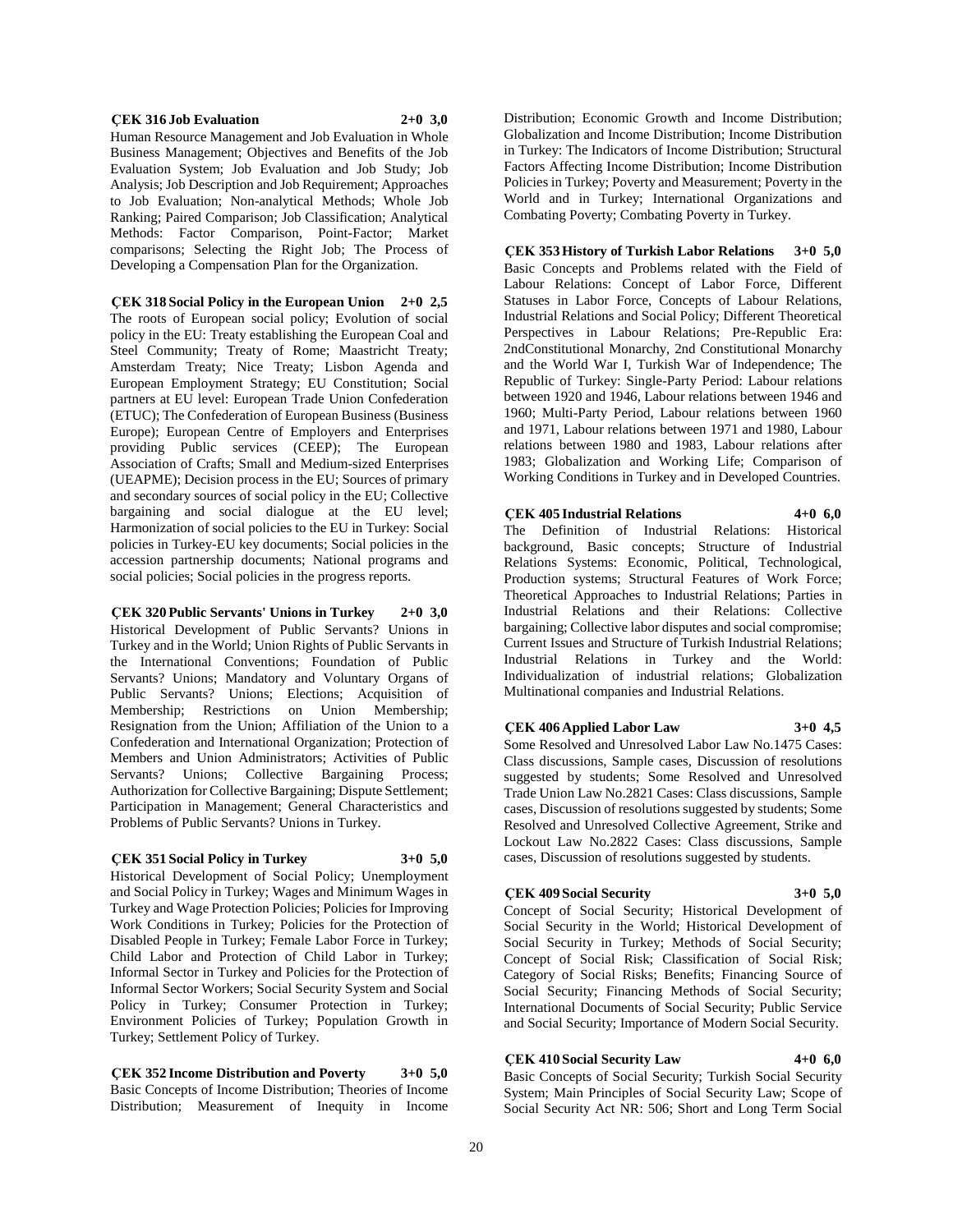Insurance Types: Work accidents, Occupational diseases; Sickness, Maternity, Disability, Old age, Disabled, Unemployment; Responsibilities of the Employers and the Insured Employee; Common Principles of Insurance Pays; Turkish Pension Fund; Social Security of the Public Employees; Social Security of the Self Employed (Bağ;Kur); Social Security for Agricultural Workers.

#### **ÇEK 412 New Technology and Working Life 2+0 2,5** The Rise of Science-Related Technology; Microeconomics

of Innovation: Firm Theory; Synthetic Substances; Mass Production; Cars; Electricity Industry and Computers; Macroeconomics of Innovation; Technology; Growth and Globalization; Success and Failure in Industrial Innovation; Innovation and Firm Size; Innovation and Company Strategy; Innovation and Public Policy; National Innovation Systems; Technology and Economic Growth; Power and Steel of the Industrial Revolution Era Petroleum and Chemical Process Innovations; Innovation and International Trade Performance; Development and Dissemination of Technology; Process of Work and Employment Creation and Economic Results in the Framework of Firm Theory; Public Policy for Science and Technological Innovation; Information Society and Employment; Technology and Unemployment; Technology and Labor Force Participation; Technology; Growth and Employment in the Process of Globalization; The process of job creation through Micro Loans(credits); Entrepreneurship ect.; Global Production Network; Global Unemployment; Poverty and Social Exclusion.

#### **ÇEK 413 Industrial Relations Applications 0+4 5,0**

This course aims at teaching the students the applications of theoretical knowledge in the real world situations. The first semester reviews the theoretical background and tries to establish a relationship between the theory and practice. In the second semester, the parties in industrial relations such as labor unions, employer unions and non-union employers are examined. Concepts such as collective bargaining, strike, lock out and mediation are studied. At the end of the semester comparison of theory and practice is made by a report prepared by the students.

#### **ÇEK 418 The Welfare Systems and Social Policies 3+0 5,0**

The Basic Concepts Related to the Welfare State and Social Policy; Reasons for the Emergence of the Welfare State; Change in state understanding, Inter-party competition, Market failures and other reasons; The Thought Systems and Understanding about Welfare; Welfare State Systems: The modern welfare state, The corporate welfare state, The residual welfare state and The inchoate welfare state; Historical Background of Welfare States; The period up to the Industrial Revolution, the period between the Industrial Revolution and II. World War, II. World War and the postwar period and modern era; Social Policies in Terms of Welfare State Systems; Globalization and Welfare State; The Crisis in Welfare State and Restructring of the Welfare State.

**ÇEK 419 Occupational Health and Safety 3+0 4,5** Development and Importance of Occupational Health and Safety; Causes of Work Accidents and Occupational Illnesses; Measures against Work Accidents and Employee Health Problems; Occupational Health and Safety in Turkey; Legal Responsibilities of Employers; Organization and Practice of Safety Control in Turkey.

### **ÇEK 421 International Social Policy 2+0 3,0**

International Sources of Social Politicies; Importance of International Principles and Rules of Social Politicies; Evolution of International Social Policy; Development and Institutional Structure of International Labor Organization (ILO); Activities and Work Norms of ILO; Principles of International Labor Acts and Resolutions; ILO and Turkey Relations; Development and Institutional Structure of the United Nations (UN); Basic Norms and Control Mechanisms of the UN Addressing Work Life; Development, Institutional Structure, and Activities of European Council; Labor Norms of European Council; European Council and Turkey Relations; Development, Institutional Structure, and Social Policy Regulations of the European Union; European Union and Turkey Relations and Their Effects on Work Life; International Labor and Employer Organizations. Other Sources of International Social Politics; Characteristics and Importance of these Sources.

### **ÇEK 422 Inspection of Working Life 3+0 5,0**

General Information on the Inspection of Working Life; International Regulations about the Inspection of Working Life; National Legislation on the Inspection of Working Life; Inspection by the Ministry of Labour and Social Security; Inspection by Other Organizations and Institutions; Inspection by the Social Security Administration and the Social Security High Health Committee; Inspection by the Workplace; Transformation and Restructuring in the Inspection of Working Life.

### **ÇEK 423 Leadership and Social Capital Management 2+0 2,5**

The Concept of Leadership; Classical Leadership Theories; New Perspectives in Leadership Theories; Measurement and Analyses of Leadership; Leadership Qualifications in Turkish Organizational Culture; Concept of Social Capital; Relationship between Trust and Social Capital; Analyses of Social Network; Theories of Social Network; Social Capital Management in Organizations; Social Capital Outcomes in Organizations; Profile of Social Capital in Turkish Organizational Culture.

**ÇEK 425 Social Insurance Law 2+0 3,0** Social Insurance Institution; Insured Persons; Uninsured Persons; Short Term Insurance; Long Term Insurance; Unemployment Insurence; General Health Insurance; Voluntary Insurance; Contributions; Penalty Provision; Problems and Evaluation of the Turkish Social Security System; Social Aids and Services.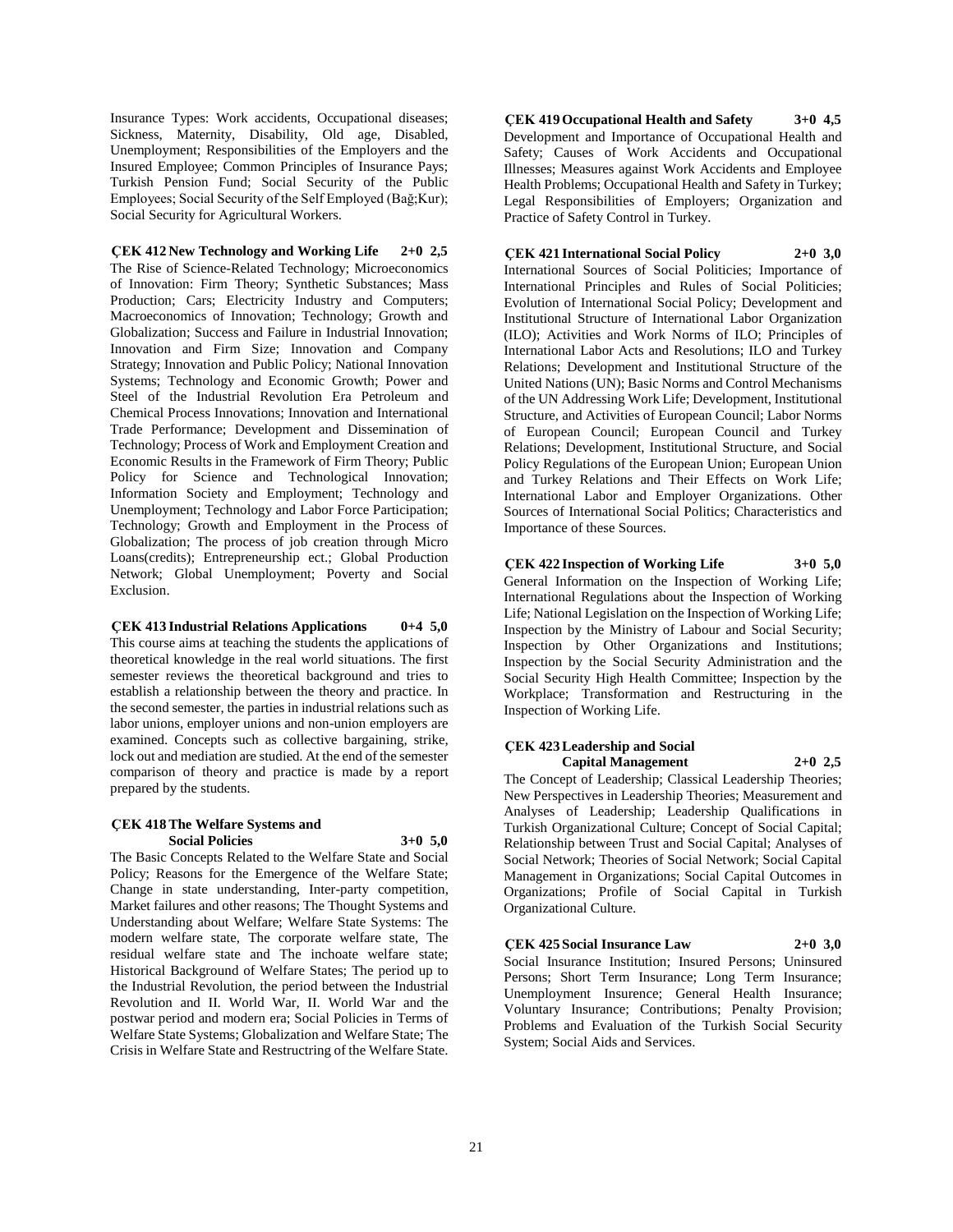#### **ÇEK 426 Collective Bargaining and Trade Unions Law 2+0 3,0**

The Termination, Activities, Structure, Varieties, Organization and Historical Background of Trade Unions; Union Membership and Guarantees of Union Membership; Attainment and Termination Conditions of Membership; Rights and Obligations of Union Membership; Signing, Varieties of Collective Labour Agreement and Concepts About This Process; Collective Labour Disputes and Its Solution; Strike and Lockout Concept; Strike and Lockout Application and Results in Collective Labour Disputes.

**FİN 301 Financial Management I 3+0 4,5** Financial Management and its Functions: Purposes of a Company; Historical Evolution of Finance; Legal Foundations and Types of Companies: Corporate Companies goes to the Public; Time Value of Money: Interest Calculations, Annuities; Financial Analysis: Analysis Techniques, Breakeven Analysis; Financial Planning and Control: Cash Budget, Statement of fund flows; Working Capital Management, Risk and Profitability; Short Term Financing: Major Sources of Short Term Finance; Medium Term Financing: Bank Loans, Credits from sellers, Leasing, Forfaiting.

#### **FİN 302 Financial Management II 3+0 4,5**

Capital Structure; Capital Structure in Efficient Markets; Capital Structure in Non-Efficient Markets; Capital Structure Approaches; Cost of Capital; Cost of Equity; Cost of Debt; Weighted Average Capital Cost; Dividend Policy: Relationship between dividend and value of firm; Forms of Cooperation between Companies; Business Failure and Crises; International Financial Management; Contemporary Techniques in Financial Management.

#### **FİN 303 Financial Mathematics 3+0 4,5**

Simple Interest: Description and importance of interest, Calculation of simple interest, External interest; Simple Discount: Discount calculation related to external discount method, Discount calculation related to internal discount method, Equivalent notes, Consolidation of notes, Financial assets and calculation of interest in financial markets; Compound Interest and Annuities; Normal Annuities; Debt Depreciation; Debt Pay-off with Equal Principals; Evaluation of Bonds and Stocks; Bond Valuation and Stock Valuation.

### **FİN 304 Financial Management 3+0 4,5**

Objectives and Description of Financial Management; Organizing Finance Departments in Companies; Financial Analysis; Ratios, Statement of Fund Flows; Financial Planning: Cash Budget, Pro-Forma Balance Sheet; Breakeven Analysis; Working Capital Management in Companies: Cash and Cash-Equivalents Management, inventory Management, Receivables Management; Fixed Assets Management in Companies; Borrowing Policies in Companies; Short, Medium and Long Term Sources of Financing; Cost of Capital and Capital Structure in Companies; Causes of Business Failure and its Solutions.

**FİN 404 International Financial Management 2+0 3,0** International Financial Markets; Characteristics and Operations of International Financial Markets; Features of Capital Markets in Developing Countries and New Developments; Internationalization of Financial Markets; International Money Markets; International Capital Markets; International Working Capital Management; International Capital Budgeting.

**FİN 405 The Analysis of Investment Decision 3+0 4,5** Investment and its Features: Investment and investment types; Project Description and Investment Projects; Preparation of Investment Projects; Economic Analysis of Investment Projects; Technical Analysis of Investment Projects; Financial Analysis of Investment Projects; Evaluation of Investment Projects: Static valuation methods, Dynamic valuation methods; Risk and Uncertainty in Investment Projects: Methods used in evaluation of investment projects under conditions of uncertainty; Evaluating Public Investment Projects.

#### **FİN 451 International Finance 3+0 4,5**

Foreign Exchange Market, Currency Derivatives, Exchange Rate Quotations and Contract Settlements, Cross Rates and Inter-market Arbitrage, Economic Determinants of Exchange Rates, Financial Determinants of Exchange Rates: Foreign Exchange Exposure and Hedging; Currency Position and Liquidity Position, Optimum Hedge Ratio, Managing Economic Exposure, Managing Translation Exposure, Exchange Rate Regimes: Fixed, Pegged, Floating, Floating Pegs, Crawling Pegs; How Flexible Are Exchange Rates, Why Do Countries Fix Their Exchange Rates, Theory of Optimal Currency Areas and Monetary Union; Speculative Currency Attacks; Coordination Games, Multiple Equilibria, Equilibrium Selection, IMF and Capital Market Liberalization, Discussion of Tobin Tax.

#### **FRA 165 French I 3+0 2,0**

Greeting and Introducing yourself; Saying the day and hour; Presenting somebody; Talking about occupations; Discovering the environment; Talking about the weather report; Informing oneself about health issues; Locating and Settling; Expressing one's opinion; Suggesting an activity; Expressing one's feelings; Reserving a train ticket; Communicating on the telephone; Talking about work; Expressing one's interest; The progress of an Action; Obtaining information about the press.

#### **FRA 166 French II 3+0 2,0**

Starting a conversation; Describe the physical appearance of a person; Informing oneself on means of payment; Describing clothes; Telling events; Giving an instruction; Talking about one's neighbourhood; Expressing feelings; Describing the characteristics of a person; Expressing enthusiasm; Telling memories; Talking about an event; Describing an advertisement document; Talking about friendship relations.

### **HUK 126 Administrative Law 2+0 3,0**

The Concept of Administration; Constitution and Administration; Sources of Administrative Law;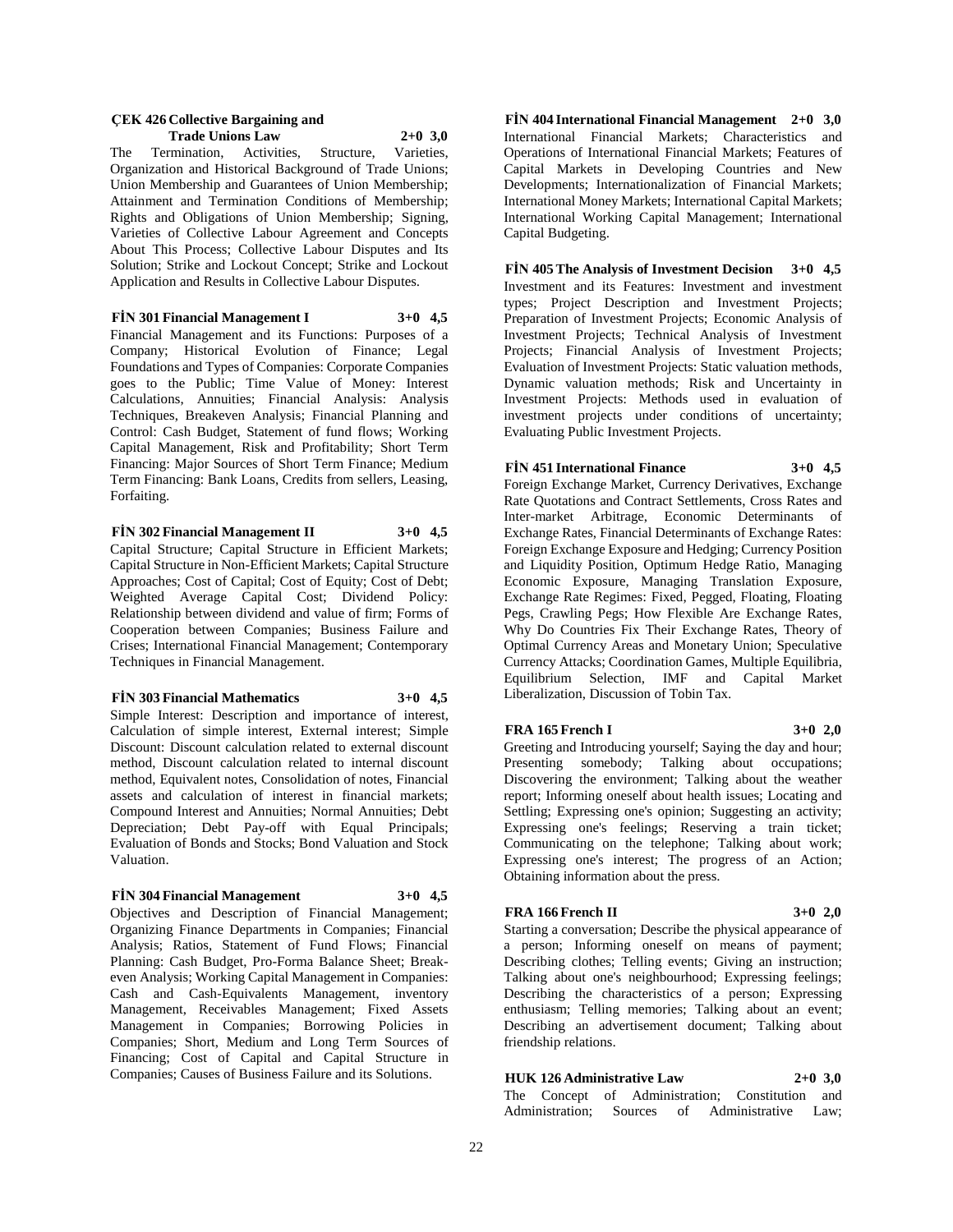Administrative Decisions; Administrative Contracts; Powers of Administration; Police Actions; Public Services; Financial Responsibility of Administration; Organization of Administration; Public Personnel; Judicial Review of Administration.

#### **HUK 127 Constitutional Law 2+0 2,5**

Political Power and the State: Legal theory of the State, Government systems; Constitution and Constitutional State: Constitutionalism, Requirements of a constitutional state; Constitutional State and Democracy: Definition, Types, Principles and Organizations of democracy; Development of Constitutionalism in Turkey; 1982 Constitution; Fundamentals of Constitutional Regime: Philosophy of the Constitution, Qualities of the Republic; Power map of the Constitution: Legislature, Executive, Judiciary powers, Constitutional Court, Political parties.

#### **HUK 151 Fundamental Concepts of Law 3+0 4,5**

Rules of Social Order and the Law; Rules of Law and Sanctions; Sources of Law; Statutes, Regulations, By-laws; Types of Legal Rules; Precedent Law; Turkish Judicial Systems; Branches Law: Public law; Private Law; Branches of Private Law; Branches of Public Law; Implementation and interpretation of Law; Concept of Legal Relationship and the Parties; Concept and Types of Rights; Persons: Real Persons, Legal Persons; Acquiring, Losing and Protection of Rights.

#### **HUK 152 Law of Obligations 3+0 4,5**

Obligation: Concept, Characteristics, Responsibilities of the parties; Sources of Obligation; Obligations Created through Contracts: Formation, Form, Subject and enforceability of a contract; Representation; Obligations Created by Torts: Conditions, Liability and compensation; Obligations Created by unjust enrichment: Conditions and responsibilities; Paying Debts; Default of a Debtor, Default by Creditor; Termination of Debt and the Reasons for Termination.

#### **HUK 251 Commercial Law 3+0 4,5**

The Concept of Commercial Law and Commercial Enterprise; The Concept of 'Merchant? and its Consequences; Trade Name; Commercial Register; Unfair Competition; Books of Account; Prokura and Other Commercial Authorizations; Current Accounts; Business Associations: Concept, Definition, Components; General Partnership: Formation, Operation; Limited Partnership: Formation, Operation, Termination; Joint Stock Corporation: Formation, Operation, Termination; Limited Liability Company: Formation, Operation, Termination; Negotiable Instruments: Definition, Components; Bill of exchange, Promissory note, Check.

### **HUK 305 Tax Law 3+0 4,0**

Liability of Income Tax; Commercial Liability I (Concept of Commercial Liability and Determining Commercial Liability); Commercial Liability II (Determining Commercial Liability); Exemption from Commercial Liability and Exclusions; Agricultural Liability; Self-Employed Liability; Wages; Financial Capital; Other Types of Income and Earnings; Declaration of Income I (Annual Tax Return); Declaration of Income II (Holding Tax Return

and Declaration); Declaration of Income III (Related Examples of Returns); Assessment and Payment of Taxes; Corporate Income Tax; Exemptions and Exclusions; Tax Base; Exceptional Situations in Corporate Income Tax Base; Report of Corporate Income Tax; Real Estate Tax; Motor Vehicles Tax and Fees Stamp Tax; Inheritance and Gift Tax; Value-Added Tax; Tax Crime and Penalties I (Common Principles of Tax Crime and Penalties); Tax Crime and Penalties II (Tax Crime and Penalties in Turkish Legal System and Tax Law); Jurisprudence I (Common Knowledge about Jurisdict

### **HUK 343 Law and Economics 2+0 3,0**

Economic Analysis of Law: Economic Approach to Law; The Coase Theorem: Revision on the Problem of Social Cost; The economics of Property: Economic foundations of property law, Economics of intellectual property; Economics of Tort Liability: Value of Risk to Life and Health; Economy of Criminal Law: Crime and Punishment: An Economical Approach.

**HUK 356 Labor and Social Security Law 3+0 4,0** Labor Law: Its subject; Fundamental principles; Fields of Application of Labor Law: Employment contract; Debt emerging from employment contracts; Paying off debts; Arranging the work in terms of time; Wages and vacation; Security and Health of Laborers; Law of Unions: Collective agreement; Law of strike and lockout.

### **HUK 377 Civil Law 3+0 4,5**

Definition and Scope of Civil Law; Concept of Sources in Law and Operational Sources of Civil Law; Acts, Regulations; Customary Law; Law of Persons: Real persons, Legal entities; Concept of Rights in Law: Types of rights, Right holder, Acquisition and transfer of rights; Concept of Bona Fide; Protection of Rights.

### **İKT 101 Introduction to Economics I 3+0 5,0**

Basic Concepts: Economic activity, Economics as a science; Methodology and Systematic; Production Process: Factors of production; Productivity laws, Types of enterprises; Introduction to Price Theory: Value and utility, Optimal consumer behavior, Demand functions, Various types of demand elasticity; Supply: Cost and revenue functions, Market equilibrium, Determination of the supply curve; Demand and supply; Equilibrium Price and its Functions; Pricing Policies and Market Types; Determination of Equilibrium Price in Perfect Competition; Equilibrium in Monopoly; Imperfect Competition and Price Determination: Rent, Wages, Interest and entrepreneurial income.

**İKT 102 Introduction to Economics II 3+0 5,0** National Income Accounting and National Product: Economic Equilibrium, Various Ways of Presenting Macroeconomic Relationships, Nominal and Real National Income; Introduction to Monetary Theory: Theories Describing the Value of Money, Calculation of Purchasing Power, Inflation, International Economic Equilibrium (Exchange Rates), Primary Tools of the Monetary Theory; Factors Determining Business Cycles and National Income: Introduction to Business Cycles Theories, Consumption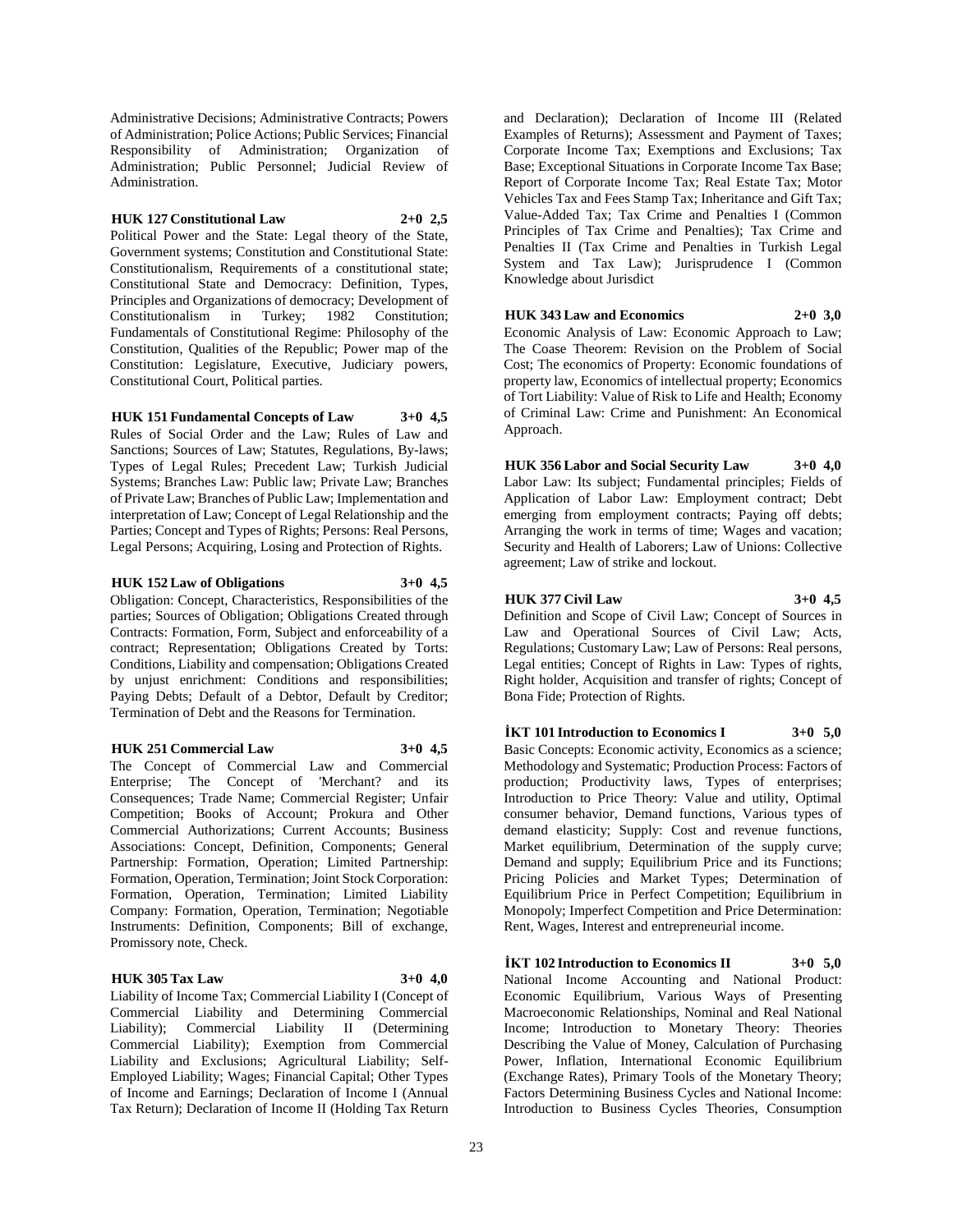Expenditures, investment Expenditures, Employment; International Economic Relations: International Mobility of Goods and Services, International Mobility of Factors of Production; Economic Growth and Development.

#### **İKT 110 Economic Sociology 3+0 4,5**

Definition, Contents, Subjects, Methodology; Economy and Society: Mercantilism, Industrialism, Development, Capitalism, Crisis, Growth, Underdevelopment; Informal Economy: Modernization school, Dualism, Dependency school; Problems of Modern Industrial Society: Entrepreneurship and developmentialism, Workers and Trade Unions, State and Economic Order; Sociological Analysis of Economic Process: Structure of economy and economic society, Production, Exchange and markets, Consumption; Transformation of Industrial Society: The Indicators of Economic and Social Developments; The Future of Economic Society: Information Society.

### **İKT 127 Introduction to Economics I 4+0 7,5**

Basic Concepts: Economic activity, Scope of economic science, Methods; Production Process; Production Factors; Productivity Laws; Business Firm Types; Introduction to Price Theory: Value and utility, Behavior of the optimal consumer; Demand functions: Demand elasticity; Supply; Cost and Revenue Functions; Supply Curve: Supply and demand, Equilibrium price and its functions; Price Policy and Market Types: Equilibrium in perfect competition and price determination, Monopoly equilibrium; Price determination in imperfect competition; Rent; Wage; Interest; Entrepreneurial Income.

### **İKT 128 Introduction to Economics II 4+0 7,5**

National Income Accounting and National Income: Economic equilibrium, Macroeconomic relations, Nominal national income and reel income; Introduction to Monetary Theory: Value of money theories, Purchasing power, Loss of money value (inflation); International Economic Equilibrium (exchange rates); Basic Tools in Monetary Policy: Factors determining business cycles and national income; Introduction to Business Cycle Theories; Consumption Expenditures; Investment Expenditures; Employment; International Economic Relations; International Goods and Services; International Factor Movement; Economic Growth and Development.

#### **İKT 203 Micro Economic Theory 3+0 5,0**

Consumer Behavior and Consumption Analysis: Introduction, Marginal benefit analysis, Identity curve Analysis; Income, Price and Substitution Effects; Supplier Behavior and Production Analysis: Introduction, Marshall analysis, Hicks analysis; Change in Supplier Equilibrium; Price Analysis: Supply, Demand, Market, Price constitution and results, Supply and demand elasticity; Cost Theory; Competing Company Equilibrium; Company Equilibrium in Lacking Competition; Factor Markets; General Equilibrium and Prosperity Economics.

## **İKT 204 Macro Economic Theory 3+0 5,0**

Transition from Micro Analysis to Macro Analysis; Analysis of National Income: National Income Equilibrium; Factor

Accelerator: Analysis of Money Markets, Money and national income, Money market equilibrium, Basic macroeconomic variables, Basic Macroeconomic Relationships; Reference Models: Classical model, Keynesian model; Basic Models: IS-LM Model, IS-LM-BP Model AD-AS Model; Basic Problems: Unemployment and inflation; Internal and external economic growth; Consumption, Saving, Investment: Constant capital investments, Stock investments, Money supply and demand.

### **İKT 209 Money and Banking 3+0 5,0**

Basic Concepts of Financial System; Difficulty in Defining Money; Asset- Demand Theory and Determination of Equilibrium Interest Rates; Risk, Term and Tax Structure of Interest Rates; Bank as a Firm: Asset and liability management in banking, Exchange rate risk and interest rate risk and risk management, Balance sheet of a bank and Creation of deposit; Role of House holds; Banks and Central Bank in Mechanism of Money Stock Determination; Tools of Monetary Policy; Money Demand Theories and the Equilibrium in Money Market.

# **İKT 211 Microeconomic Theory 4+0 7,5**

Consumer Behavior and Consumption Analysis; Marginal Utility Analysis; Indifference Curve Analysis; Price; Income and Substitution Effects; Producer Behavior and Production Analysis: Introduction, Marshall Analysis, Hicks Analysis, Changes in producer equilibrium; Price Analysis: Supply, Demand, Market and results of price determination, Supply and demand elasticity; Cost Theory Firm Equilibrium in Competitive Market; Firm Equilibrium in Imperfect Competition; Factor Markets; General Equilibrium and Welfare Economics.

### **İKT 212 Macroeconomic Theory 4+0 7,5**

Introduction: Transition from micro economic analysis to macro economic analysis; Balance of National Income; Multiplier and Accelerator; Money Market Analysis; Money and National Income; Balance in Money Market; Basic Macro Economic Variables; Basic Macro Economic Relations; Reference Models: Classical Model, Keynesian Model; Basic Models: IS-LM Model, AD-AS Model; Basic Problems: Inflation and unemployment; Economic Growth in Open and Closed Economies; Consumption; Saving; Investment: Fixed capital investments, Stock investments; Money Supply and Money Demand.

### **İKT 216 Mathematical Economics 4+0 7,0**

The Mathematical Framework of Economic Analysis, Economic Models and Characteristics of Economic Models; Introduction to Functions and Types of Functions; Linear Functions and Economic Applications; Unvariate Functions and Optimization; Multivariate Functions and Optimization; Constrained Optimization; The Exponential and Logarithmic Functions and Economic Applications; Compounding Interest Rate and Growth Rate Accounting; Integral Calculus and Economic Applications; Systems of Equations and Matrix Algebra; Input-Output Analysis; Difference Equations.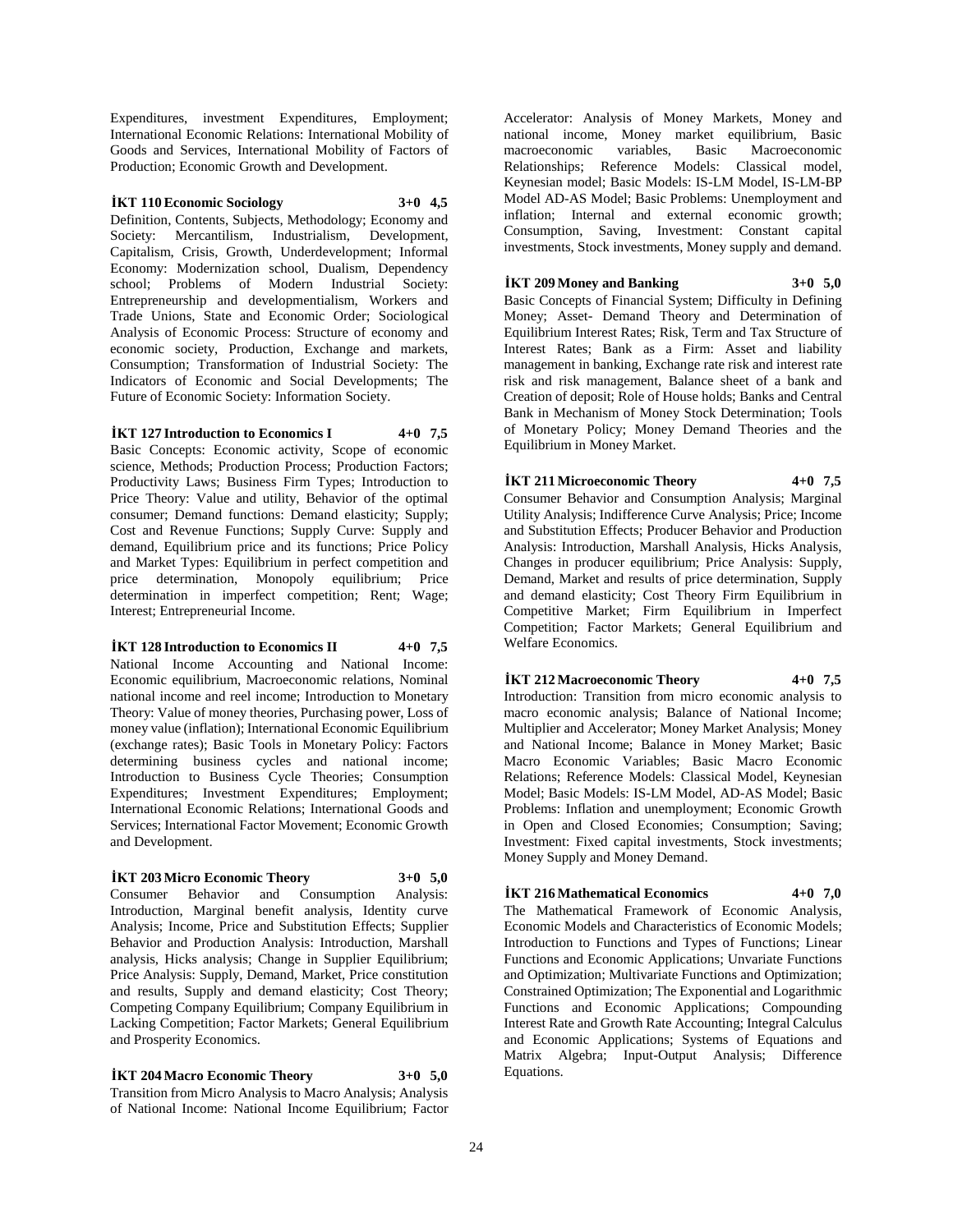**İKT 217 Microeconomic Theory I 3+0 5,0** Consumer Behavior theory, Consumer choice, Indifference curves, Optimal choice and utility maximization, Consumer demand, Generalized compensated demand functions, Demand elasticities, Producer behavior theory, Production functions, Short and long term analysis, Production cost theory, Profit maximization of firm in a competitive market and supply of the firm, short and long term adjustments in response to the changes in the demand and supply parameters, Efficiency in production and General equilibrium.

**İKT 218 Micro Economic Theory II 3+0 5,0** Imperfect competitive markets, Equilibrium of firms in the monopolistic market, Pricing strategies in the monopolistic market, Oligopolistic markets, Non cooperative models, Cooperative models, Game theory and applications, Monopolistic competition, Factor markets, Uncertainty and uncertainty model applications, Asymmetric Information, Adverse selection, Moral hazard, Main firm and agent, reputation signal and guaranties, Public goods and externalities.

**İKT 219 Macro Economic Theory I 3+0 5,0** Fundamentals of macroeconomics, (Variables and their relations, reference models, Classical model and Keynesian model), Basic Models, Money, Interest and National Income, IS-LM Model, Equilibrium in the goods and money market, Effects of fiscal and monetary policies, IS-LM-BP Model, Mundel-Fleming Model, Evaluation of policies in the fixed and floating exchange rate systems, AD-AS Models.

**İKT 220 Macro Economic Theory II 3+0 5,0** AD-AS Models and dynamic AD-AS, Basic macroeconomic problems, unemployment, Inflation, Budget deficits and external deficits, Economic growth, (factors and sources of growth ), neoclassical growth model, New growth theories, human capital and endogenous growth theory, New look into the facts of growth, Microeconomic foundations of macroeconomics (Consumption and saving, Investment, Money supply and demand).

**İKT 301 International Trade Theory 3+0 5,0** Classical Theory of Trade: The classical theory and comparative advantage, International equilibrium with increasing cost, The Hecksher-Ohlin model; Alternative Trade Theories; Economic Growth and International Trade: Sources of economic growth, Classifying the trade effects of economic growth, The Singer-Prebisch thesis; Economic Integration Theory: Types of economic integration, Static and Dynamic effects of economic integration.

#### **İKT 302 Economic Policy 3+0 4,5**

Fundamental Concepts of Economic Policy; Description of Economic Policy; Factors Accelerating Development of Economic Policy; Basic Elements of Economic Policy; Goals-Tools Balance; Determination and Application of Economic Policy; Fundamental Objectives of Economic Policy; Instruments(Tools) of Economic Policy; Theories of Economic Policy and Macroeconomics; Classic Macro

Theory and Economic Policy; Rational Expectations and Economic Policy.

**İKT 303 Labor Economics 3+0 4,5**

Factor Markets: Demand and supply in factor markets, Determining factor prices; Labor Markets: Labor demand and labor supply, Equilibrium in Labor markets, Labor markets in Turkey: Types of Labor Markets; International Labor Mobility; Wages and Wage Theories; Trade Unionism And Collective Bargaining; Vocational Education and Training; Latest developments in Turkish industrial relations; Unemployment in Turkey; Wages in Turkey; Labor Problems in Turkey; Inflation - Unemployment Relationship.

**İKT 304 International Trade Policy 3+0 5,0** Trade Policies: Impact of import quota, Impact of export subsidy; Foreign Exchange Market: Exchange rate systems and policies; Balance of Payments Accounts: Basic assumptions; International Monetary System: Bretton Woods System; European Economic and Monetary Union; International Monetary Fund: Goals of IMF, Funding in IMF, IMF-Turkey relations; International Credit Markets; World Debt Crisis.

**İKT 308 Theory of Economic Growth 3+0 5,0** Basic Concepts of Growth: Product function, Properties of growth, Results of growth; Growth Models: Classical growth models: Smith, Ricardo, Marx, Schumpeter; Modern Growth Theories: Harrod- Domar; Pos-Keynesian Growth Model;

Income Distribution Theories: Kaldor Model, Pasinetti Model; Optimal Growth Models: Von Neumann Model; Endogenous Growth Models; Case Studies of Growth in Turkey and the World.

#### **İKT 309 Monetary Theory 3+0 5,0**

Definition and Functions of Money; Interest Rates; Calculation of Interest Rates; Theories of Interest Rates; Loanable Funds Theory; Liquidity Preference Theory; Risk and Term Structure of Interest Rates: Yield curves and interpretation, Expectations hypothesis, Liquidity premium hypothesis, Segmented markets hypothesis; Theories of Demand for money: Classical quantity theory, Developments in Keynesian theory, Post Keynes; Transmission of money; General Equilibrium and Effectiveness of Monetary Policy.

#### **İKT 310 Monetary Policy 3+0 5,0**

Balance Sheet Analysis in Banking: Asset, Liquidity, Liability and capital management; Deposit Creation in Banking; Money Stock Determination: Monetary base, Money multiplier, Changes in money stock; Central Banking and Analysis of Central Bank balance sheet; Tools of Monetary Policy; Conduct of Monetary Policy: Choice of targets, Indicators of monetary policy; Monetary Policy Theory: Expectations and monetary policy, Activist and nonactivist policy debate, Monetary policy rules and discretionary monetary policy; Monetary Policy Games.

### **İKT 322 International Economics 2+0 3,0**

Globalization in World Economy; International Economic Integration; European Economic Community; North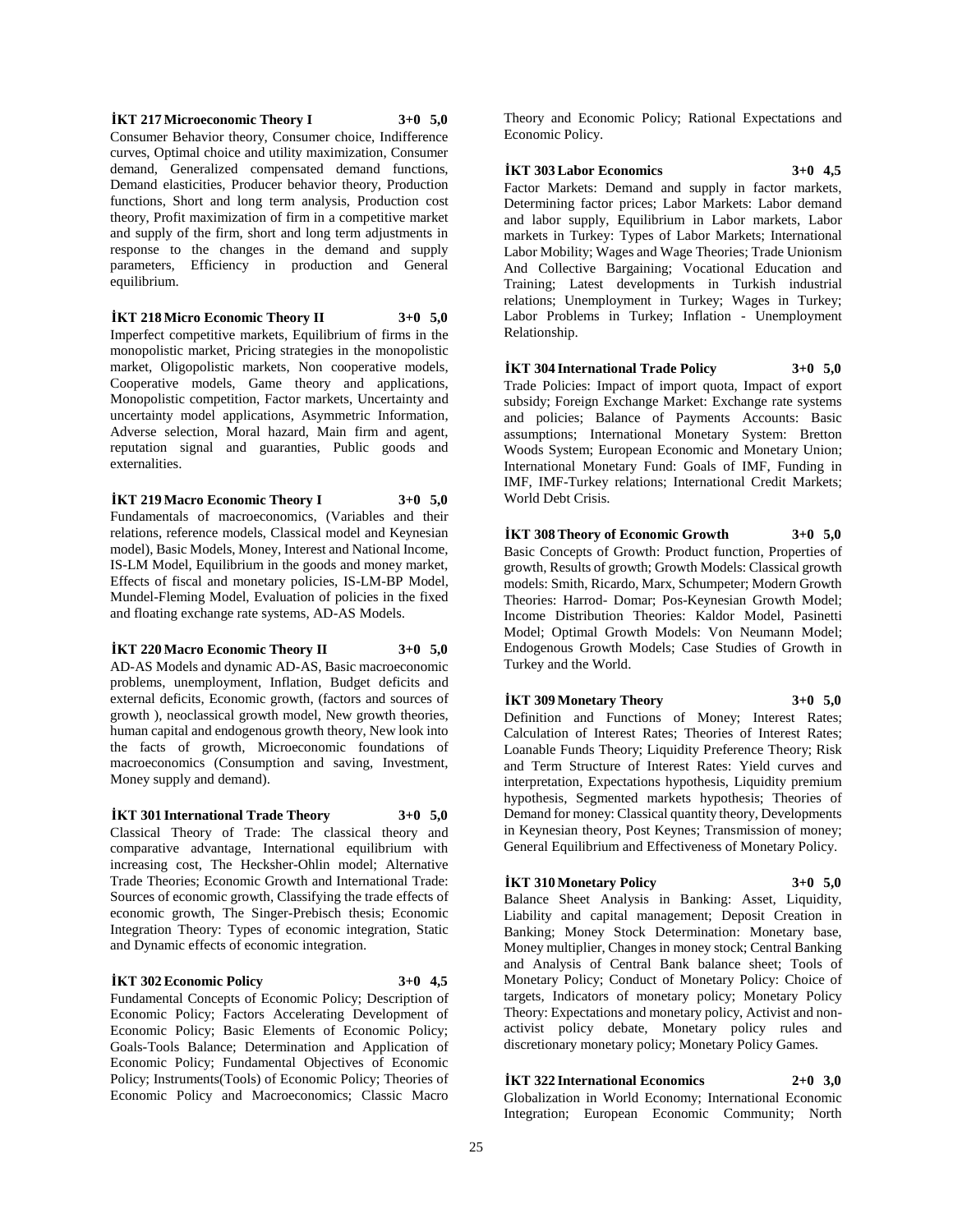America Free Trade Areas; Association of Southeast Asian Nations; United Nations Conference on Trade and Development; International Economic Policies; Trade Restrictions; Dumping; Export Subsidies; Foreign Exchange Markets; Balance of Payments; International Monetary Systems; International Credit Markets; Third World Countries; International Monetary Fund and Turkey; International Investment Analysis.

### **İKT 329 International Economics I 3+0 5,0**

Comparative Advantages: Labour Productivity and Ricardo Model, Factor Payments and Neo-Classic Model, Trade and International Balance, Hecksher-Ohlin Theory; Trade, Share and Wealth: Partial and General Balance Analysis, Stolper-Samuelson Theory, Theory of Factor Prices Equilibrium, Specific Factor Models; Empiric Proofs and New Trade Theories; Kinds of Tariffs and Measurement Techniques; Production, Consumption and their Effects on Prices, Tariffs, Effective Protection Ratio; Non-Tariffs Barriers and new Protectionism: Quotas, Export Restrictions, Export Incentives, Dumping, Measurement of Non-Tariffs Barriers.

**İKT 330 International Economics II 3+0 5,0** Economy Policy of Foreign Trade Policy: A Short History of Foreign Trade Policy, Economic Integration and Regional Trade, Inter-regional Trade; Economic Growth and Multinational Companies, Development and foreign Trade, Money Markets and Foreign Exchange Rate: Foreign Exchange Markets, Parity of Interest Rates, Determination of Flexible Exchange Rate, Determination of Fixed Exchange Rate, Effective Exchange Rate, Balance of Payments Accounts; Open Economy and Macro Economics: Goods and Service Markets in Open Economy, Money and Banking System and Foreign Exchange, Short term Macro Economic Policies in Fixed and Flexible Exchange Systems, Alternative International Monetary Systems.

#### **İKT 331 Industrial Economics I 3+0 4,5**

Market Structure and Performance: Definition of market structure, Firm Behavior; Pricing Strategy: Competitive markets, Oligopoly, Monopoly, Natural monopoly; Resource allocation in regulatory markets and Non-profit organizations; Game Theory, Static Games under perfect information, Dynamic Games under perfect information

#### **İKT 332 Industrial Economics II 3+0 4,5**

Contemporary Approaches for firm theory; imperfect information, Advertisement, Research and Development, Timing in firm decisions; Economic reasons for government intervention, Regulation and Liberalization, Static and dynamic criteria for market performance; anti-trust policies, Game Theory, Static Games under imperfect information, imperfect information and dynamic games.

### **İKT 337 Econometrics I 4+0 6,5**

Two variable Linear Model: Assumptions, Two-Variable Regression Analysis with ordinary least squares method and its statistical properties, Correlation Coefficient, Analysis of Variance and F Test, Multiple Regression Analysis: Notation and Assumptions, Multiple Regression Analysis with ordinary least squares method and its statistical properties,

The Multiple Coefficient of Determination, Deriving the multiple regression coefficients in the mean difference form, Hypothesis testing in multiple regression and analysis of Variance, Other subjects related with the linear model: Linear constraints, Multicollinearity, Model Specification errors, Dummy variables, Analysis of covariance.

#### **İKT 338 Econometrics II 4+0 6,5**

The Method of Generalized Least Squares, application of least squares method to generalized assumptions, Estimation with the generalized least squares method, Properties of GLS Estimators, Heteroscedastic error terms, Detection of Heteroscedasticity, Autocorrelation, Lagged Variables, Simultaneous Equation Models: Structural form, Reduced Form, Two numerical examples, Identification Problem, Rules for identification, identification test, Examples about the identification of simultaneous equation models, Estimation of the simultaneous equation models.

#### **İKT 339 Sport and Recreation Economy 3+0 5,0**

Evaluation of Micro and Macro Aspects of Sports Industry: Model Definitions for the Sports Industry; Market Structure in Sport Industry; Economic Impact of Sport and Recreation; Demand for Leisure Time and Economic Development; Competition and Antitrust in Sports Business Applications; Importance of Sports as a Recreational Event; Relationship Between Leisure Activities and Economic Development; Growth Models in the Framework of Causality Between Recreational Time and Economic Development Assessment.

### **İKT 341 Gender and Development 3+0 4,5**

Questions of Equality and Inequality; Philosophical Roots of Feminism; Gender, Media an Popular Culture; Gender and Globalisation: General conditions of Women globally; The Role of Women and Gender in International Relations; Gender and Politics: Comparative analysis of women in democratic and non-democratic goverments; Gender and Culture of Violence: Economical; Psychological, Pyhsical; Women and Economy; Feminist Economy; Women, Child and Family; Women, Work and Employment; Women and Human Rights: A survey of govermental and nongovermental bodies working on women right?s, Conventions on discrimination against women; Women and Gender in Turkey.

#### **İKT 342 Economic Risk Management 3+0 4,5**

Course Content: The Evolution of the Economic Risk Management, The Classification and Measurement of Economic Risks Management, Economic Growth and Opportunity Managemet, Total Economic Risk, Macroeconomic Policies to Eliminate Economic Risk, Economic Risk Management in Turkey.

### **İKT 343 Education Economics 3+0 4,5**

Education and Economics: Education Economics and it's Fields of Study, The Role of Education in the Economy; Education in the History of Economic Thought; Human Capital Theory, Education and Economic Growth: Growth Accounting Approaches, the Rate of Returns Approach, Endogenous Growth Theories; Effects of Education on Economic Development; Role of Different Education Levels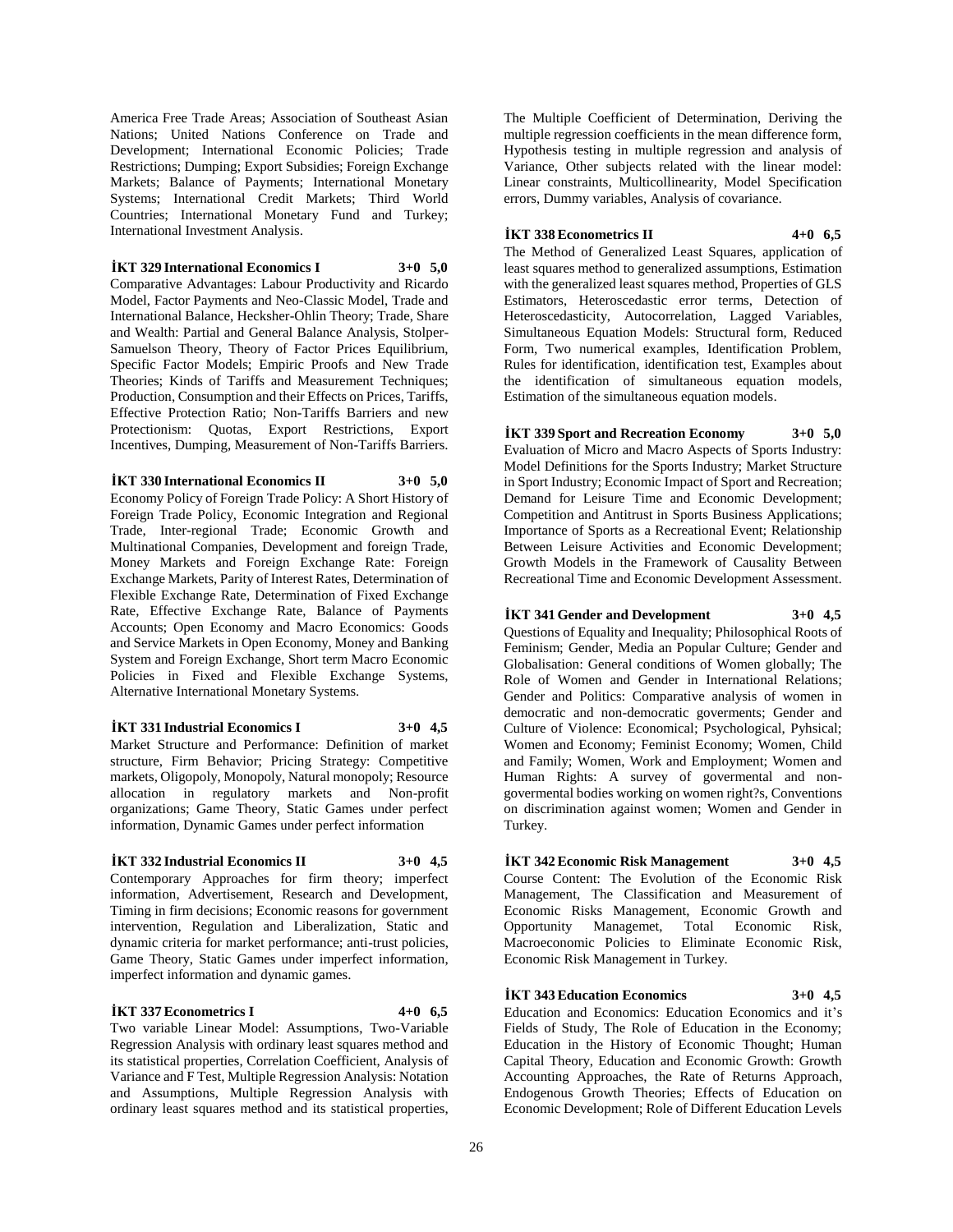on Economics Development; Education-Labor Market Relations: Labor Supply and Demand, Screening Hypothesis, Spence Models, Asymmetric Information, Taile Hypothesis, Dual Labor Market Theory; Spending and Costs in Education; Financing of Education; Returns of Education: Private and Social Returns of Education, Non-Monetary Returns of Education and Externalities, Educational Planning.

#### **İKT 344 Health Economics 3+0 4,5**

Health and Economics: Health Economics and It's Fields of Study, The Role of Health in the Economy; Basic Concepts of Health Economics; Health Economics System and Health Economics Systems of Some Countries; Health Care Supply and Demand Analysis; Evaluation of Health Spending; Financing of Health Expenditure and Major Financial Techniques; Economic Evaluation Techniques in Health Sector; Quality of Life; Application Methods and Application of Health Service; Health Insurance; Pharmaceutical Sector; Economic Growth, Development and Health Sector; Economic Planning and Health Sector.

#### **İKT 345 Energy Economics 3+0 3,0**

Basic concepts of the economy; Fundamentals of macroeconomics and microeconomics; Economic analysis of energy projects; Financing energy projects; Financial analysis of energy investments; Energy investment planning, teriffication and pricing; Energy cost analysis; Energy trading; Energy derivative markets; Global energy potential, supply and demand; Energy balance; Global energy markets; Regional outlooks to the next 30 years: current trends and the projections; Energy indicators; Energy policy analysis and modelling; Energy and economic growth; Regulation, liberalization and competiton in energy markets; Energy and sustainable development.

#### **İKT 352 Industrial Economics 3+0 4,5**

Market Structure and Performance: Definition of market structure, Firm Behavior; Pricing Strategy: Competitive markets, Oligopoly, Monopoly, Natural monopoly; Resource allocation in regulatory markets and Non-profit organizations; Game Theory: Static games under perfect information, Dynamic games under perfect information; Contemporary Approaches to Firm Theory; Imperfect information, Advertisement, Research and Development; Timing in firm decisions; Economic reasons for government intervention; Regulation and Liberalization; Static and dynamic criteria for market performance; Antitrust Policies; Game Theory: Static games under imperfect information, imperfect information and dynamic games.

#### **İKT 353 Natural Resources and Environmental Economics 3+0 4,5**

Environmental Economics and Policy: Environmental problems, Urbanization, Industrialization, Environmental pollution, Life style and environmental policies; Relationship between Urbanization and Economy: Cost of urbanization, Urbanization and resource problems, Urbanization and environmental problems, Market mechanism; Natural Resources and Economic Activities; Public Goods and Services and Externalities; Welfare Effects

and Economic Aspect of Environmental Pollution; Costbenefit Analysis; Economic Approaches to Pollution Control; Economic Growth and Protection of Environment.

### **İKT 357 History of Economics 3+0 4,5**

History of Economics; Agricultural Revolution and its Consequences; Economies in the Early Ages; Geographical and Social Frame of European Civilizations; Early Middle Ages; Late Middle Ages; European Economy at the Beginning of the Modern Age; Shifts in Economic Power Structure; Industrial Revolution; Economic Developments in the 19th Century; Spread of Industrialization in the 19th Century; World Economy in the 20th Century.

### **İKT 358 Agricultural Economics 3+0 4,5**

Evolution of Agricultural Land Ownership; Contribution of Agriculture to the Economy; Present-day Expectations from Agriculture; Economic Development and Place of Agriculture in National Income; Economic Development and Decreasing Number of Workers in Agricultural Sector; Agricultural Production Function; Large and Small Scale Firms in Agricultural Sector; Automation in Agriculture; Prices of Agricultural Products; Government Intervention in Agricultural Production in General and in Turkey; International Intervention in Agricultural Production; International Agricultural Organizations; Turkey's Agricultural Relations with the EU.

**İKT 360 Distribution Theory and Poverty 3+0 4,5** Theory of Distribution and Poverty: Theory of Distribution, Poverty and Income Distribution, Concept of Poverty and Methods of Poverty Measurement, Causes of Poverty, Income Distribution in Turkey, Macroeconomic Policies, Income Distribution and Poverty.

**İKT 361 Information Society and Development 3+0 4,5** Information Society and Its Properties: Rise of Information Society and Its Development; Definition and Scope of Information Society; Basic Characteristics of Information Societies; Information-Based Economy and Criteria of Information Society: Measurement of Information, Measurement of Information Inputs, Measurement of Information Stocks and Flows, Measurement of Information Networks; Other Approaches about the Measurement of Information Society; Information, Technology and Development: Information and Technology; Classification of Technological Improvements; Technology Transfer; Technological Improvement and Development; Turkey in the Process of Being an Information Society: Information Society and Turkey; Turkey's Information Society Policies and Strategies; Turkey's Science and Technology Strategies.

**İKT 362 Financial Institutions and Banking 3+0 4,5** Definition and Functions of Financial Markets; Scope and Functions of Financial Instruments; Structure and Functions of the Central Bank in Turkey and in the World; Commercial Banking Theory; Basic Functions of Commercial Banking in the World and in Turkish Economy; Structure and Functions of Investment and Development Banking in Turkey; Stock Exchange in the World and in Turkish Economy; Brokerage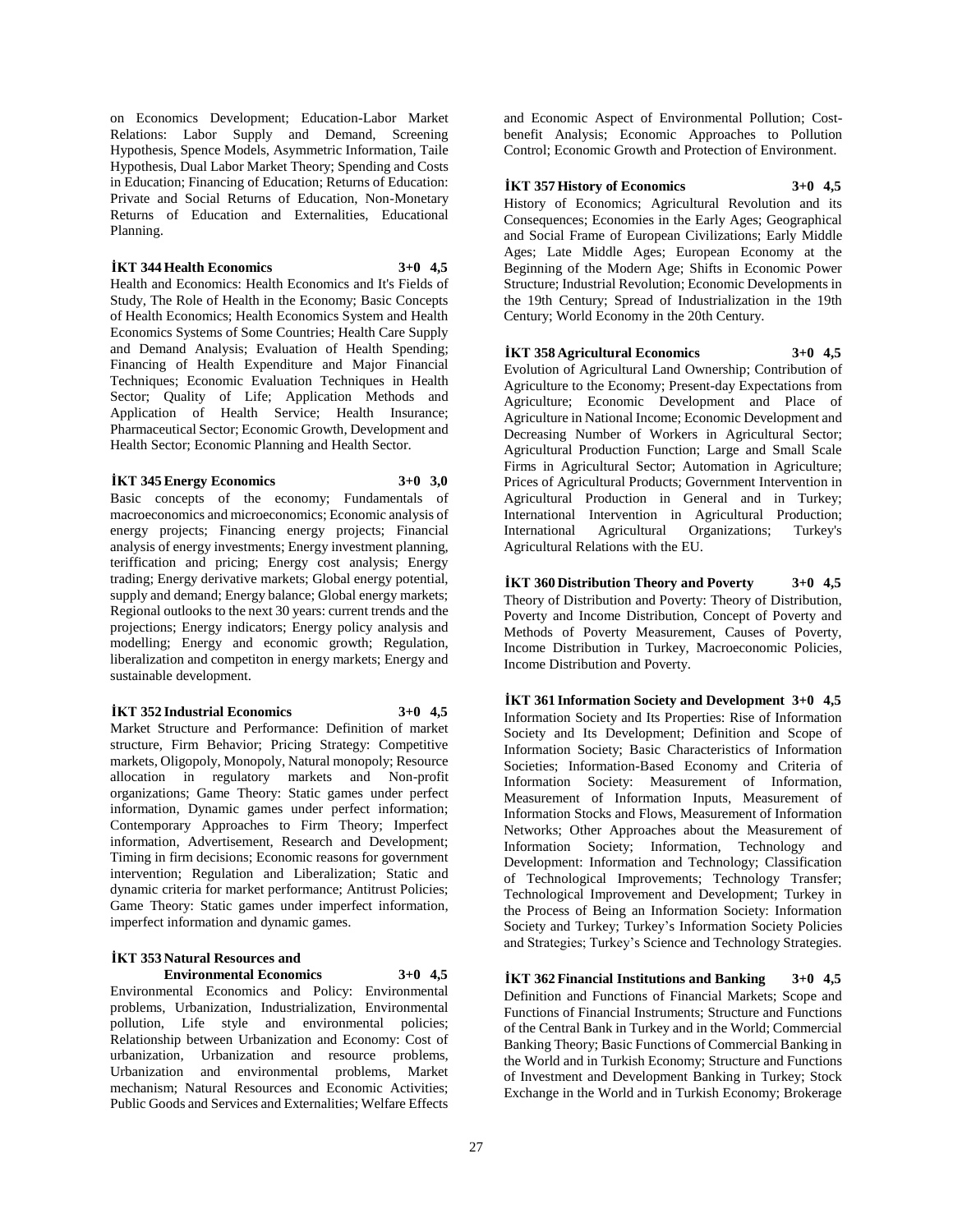Houses in Turkey; Mutual Funds and Investment Corporations in Turkey; Islamic Banking in Turkey.

### **İKT 363 Economics of Crises 3+0 4,5**

Theoretical and Empirical Review of Financial Crises, First Generation Models, Second Generation Models, Third Generation Models Of Currency Crises. Banking Crises: Financial Liberalization and (De)Regulation, Open Positions, Moral Hazard and Macroeconomic Problems, The Relation In Currency And Banking Crises; Twin Crises. Contagion in Financial Crises. Budget and Current Account Deficit. The Importance of Capital Flows and the Approaches to Reforming the International Financial System Early Warning Systems for Financial Crises and Leading Indicators. Policy Implications. Financial Crises in Latin American and East Asian Countries, Financial Crises in Turkey During The Post 1990s Era.

#### **İKT 364 Economic History of Turkey 3+0 4,5**

Pre-Ottoman Period: Economic structures of Byzantines and Seljuks; Ottoman Economy during the 15th and 16th Centuries; Mercantilist Development of Western European Economy and Its Structural Effects on Ottoman Economy: Financial problems, Collapse of the monetary system, Structural changes in agricultural sector; Semi-colonization of Ottomans by European Capitalism during the 19th and 20th Centuries: External debts, Foreign capital in the Ottoman Economy; Inherited Economic Resources of the Turkish Republic.

#### **İKT 365 Monetary Theory and Policy 3+0 4,5**

Introduction to Monetary Economics; Definition of Money; Multiple Deposit Creation; The Money Supply Process; Central Banking; Tools of Monetary Policy; The Conduct of Monetary Policy; Exchange Rate Targeting; Foreign Exchange Interventions; Inflation Targeting; Theories of Money Demand; Money and Output in the Short-Run; Transmission Mechanism of Monetary Policy; Money and Inflation; Monetary Policy Theory.

#### **İKT 366 Readings in Economics 3+0 4,5**

The Literature on Economics; Covering Contemporary Issues in Micro and Macro Economics written in English; Review of Literature; Translations of Readings into Turkish; Discussions on Economic Issues; Discussion of Cases.

**İKT 368 Advanced Macro Economic Theory 3+0 4,5** Macroeconomic Methodology: Modern methodology; agents, optimization, aggregation; The Lucas critique; Representative agents; Consumption and asset prices: Uncertainty and expected utility; Consumer's intertemporal optimization problem; Complete markets, aggregation, and stochastic discount factors; International risk sharing in complete markets; Interest rates, consumption, permanent income; Solutions to asset pricing puzzles: Large moves; Preferences; Incomplete markets and heterogeneity; Conditioning information; Changing growth rates; Extensions and issues in consumption behavior: Buffer-stock savings; Precautionary savings; Liquidity constraints; Investment and Inventories: Investment under uncertainty; Adjustment costs and Q-theory; Lumpy investments, fixed

costs, and irreversibility; Financial market imperfections; Inventories; Modeling Monetary Economy: Overlapping Generation Model; Cash-in-Advance Model; Lucas imperfect information; Sticky prices and New Keynesian Monetary Po

### **İKT 370 Public Economics 3+0 4,5**

Market Failure and Rationale for Government Intervention; Theory of Public Goods: Properties; Efficient provision of public goods; Externalities: Types of externalities; Corrective devices for externalities; Resource Allocation Mechanism For Public Goods (Voting Models): Optimal decision rule; Bowen-Black majority voting model; Buchanan-Tullock Model; Downs Model; Romer-Rosenthal Model; Normative Analysis of Taxation; Efficiency and Equity; Tax Shifting; Public Enterprise Pricing; Government Failures.

### **İKT 403 Development Economics 3+0 5,0**

Development and Underdevelopment: Characteristics of underdeveloped nations; Theories of Underdevelopment: Economic approaches, Socio-cultural approaches; Capital Accumulation and Technology; Development and Capital; Development and Technology; Development Financing: Internal financing, External financing; Development and the Human Element: Population, Investment on human, employment; Development and Foreign Trade; Development and International Division of Labor; Protective Foreign Trade; Resource Allocation: Theoretical basics, Resource allocation in underdeveloped countries; Industrialization Strategies; Sustainable growth; Natural Resources and the Environment.

### **İKT 404 World Economy 3+0 4,5**

Basic problems in world economy: Population and resources, Migration, Nature, Underdevelopment, Industrialization and technological developments; Recent Developments in World Economy: Economic policies, International trade, Technology and recent developments in social government; Principal Organizations in World Economy: The new world economic order, Globalization, Market economy, Regionalization, New world economic order and Turkish economy; Analyzing Recent Developments in World Economy: International economic activities, Regional analyses.

### **İKT 406 Turkish Economy 3+0 4,5**

Geographical Characteristics of Turkey; Turkey in World Economy; National Income; Income Distribution in Turkey; Developments in Public Finance in Turkey; Public Debts in Turkey; Development of Agriculture and Industry in Turkey; Energy and Service Sectors in Turkey; State Economic Enterprises; Privatization of State Economic Enterprises; Inflation in Turkey; Stabilization Programs in Turkey; Analyzing Turkey's Foreign Trade Policy; EC-Turkey Relationship; Foreign Capital Policy of Turkey.

### **İKT 412 Economic Planning 3+0 4,5**

Underdevelopment and Planning; Market Mechanism in

Developing Countries; Meaning and Characteristic of Planning in Underdeveloped Countries; The Planning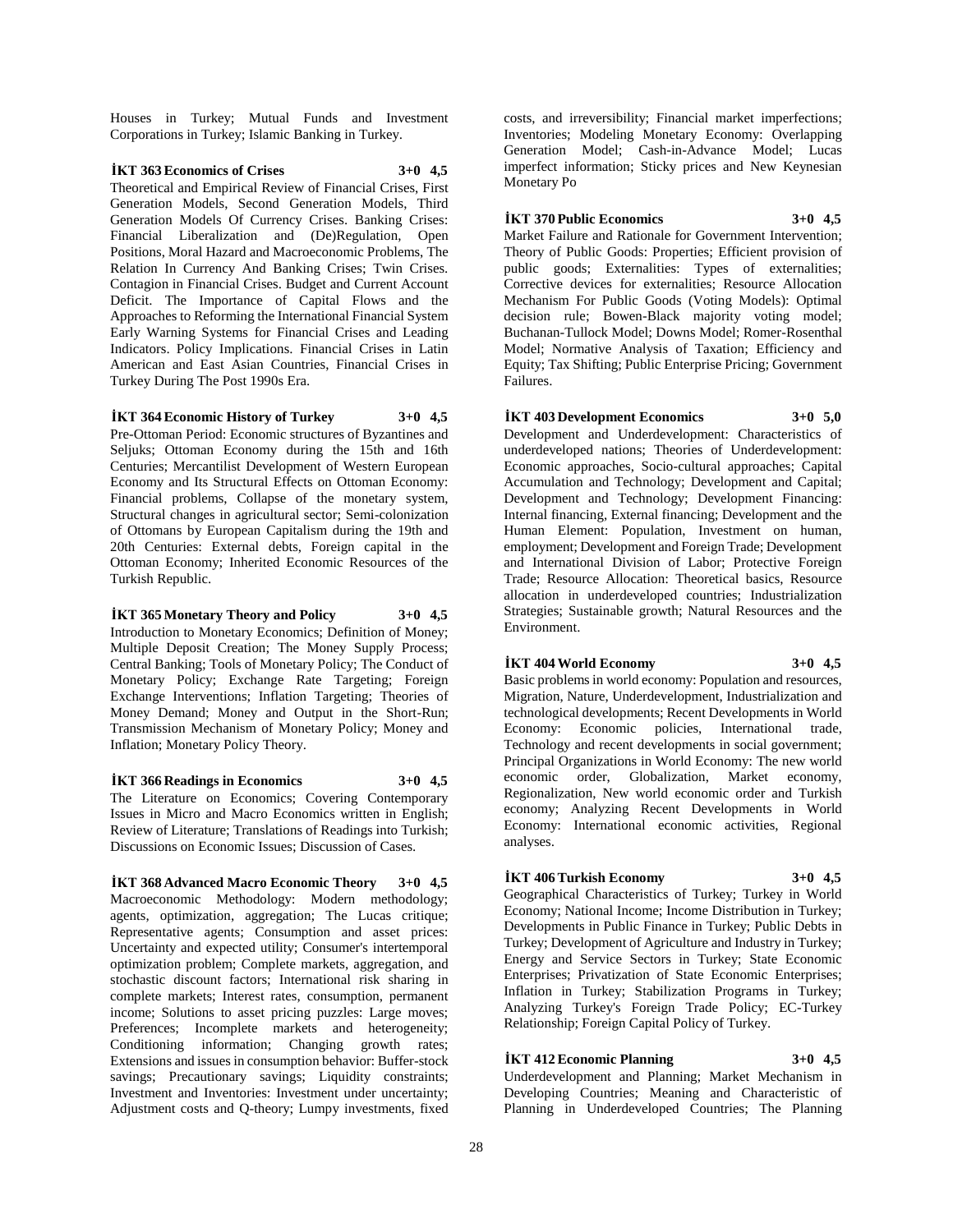Process: Evaluation of the situation, Definition of the development strategy, Programming, Implementation of the Plan, Evaluation of plan; Planning methods in market economies; Programming Supply and Demand in Tinbergen Style Macroeconomic Growth; Individual and Multi-sectoral Programming; Strategic Project Programming.

### **İKT 414 European Union and Turkey 3+0 4,5**

European Community: Establishment, Enlargement, Goals, Foundations, Management of European community, Criterion for membership, Results of membership; Economic and Monetary Union; Harmonization of Economic and Social Policies; Budget and European Investment Bank; Relationship Between Turkey and European Union: The history of relations, Terms of partnership, Financial assistance; Completing of Customs Union between Turkey and European Union: The establishment and scope of customs union, The effects of customs union on Turkish economy; The Analysis of European Summit Decisions.

### **İKT 419 Applications in Economics 0+4 5,0**

The main purpose of this one semester course is to enable students to grasp the broad context of the Program in Economics whilst introducing them to recent developments in the economy by having students work on projects of their choice. An advisor is assigned to each student to supervise the process of research and its writing.

### **İKT 424 Economic Forecasting 3+0 4,5**

Estimation and basic structure of various estimation models, Basic estimation methods: Necessary calculations and descriptions for using Quantitative methods, The criteria used for comparison of estimations derived by using different methods, Time series, smoothing time series, Exponential smoothing methods, Two variable regression, Multiple regression, The Box-Jenkins Methodology for ARIMA models, Advanced Estimation Models: Regression by using the ARIMA errors, Dynamic regression Models (Transfer Function), Using estimation methods in applications.

### **İKT 434 Topics in Economics 3+0 4,5**

The aim of this course is to provide students with a more indepth knowledge of relevant topics in macroeconomics, economic theory and monetary economics.

#### **İKT 435 History of Economic Thought 4+0 7,0**

Economic Thought in Ancient Times: Emphasis on the Greeks; Economic Thought in the Middle Ages: Islamic Classics and the Christian Scholastics; Development of Economic Thought in the Modern Ages; The Mercantilists; The Forerunners of Modern Economic Thought; The Physiocrats; Rise of Economics and the Classical School; Key Figures; Reactions to the Classical Thought: Socialism. Marginal Revolution and the Neoclassical Synthesis: Vienna; Lozane and Cambridge Schools; Neo-classics: Marshall; Walras and the others; Departure from Neoclassical School and Contributions to the Neoclassical School: Chamberlain; Robinson and other developments; Keynes and the Keynesian Revolution. New Developments in Macroeconomics.

#### **İKT 437 Financial Economics I 3+0 4,5**

The importance of financial markets; Fund flow table in economics and its connection with the real sector; Fund management; Supply of securities; Demand for securities; Securities market; Active market hypothesis; Introduction to the determination of stock prices; Options; Option pricing; Future contracts; Future markets and future pricing; Swap and swap pricing

#### **İKT 438 Financial Economics II 3+0 4,5**

Capital markets and basic organizational form; Institutions in capital markets and their instruments; Analysis of bonds market: Determination of bond quality; Valuation of bonds; The relationship between the maturity and yield of a bond; Time approach in bond valuation; Management of the bond portfolio; Fundamental analysis approach in stock valuation; Dow theory; Price and quantity indicators; Portfolio management; Evaluation of portfolio performance; Market indicators and data sources.

### The Main Concepts: Science, Discovery, Invention, Innovation; The Significance of Technologic Innovation, The Process of Technological Change: Industry revolution, The era of electric and steel, Industry of petroleum and chemistry, Synthetic materials, Mass production and automobile, Information and communication Technologies,

**İKT 439 Technology and Innovation Economics 3+0 4,5**

Generic Technologies, Theoretical Frame of Technology Policies: Neoclassic approach, Evoluatary approach, Macroeconomics of Innovation: Technology, growth and globalization, National innovation systems, Technology and economic growth, Innovation and economic performance, Innovation and public policies; Mincroeconomics of Innovation: Succes and lack of succes on industry innovation, Characterists of innovative firms, Innovation and firm strategy.

#### **İKT 441 Interpretation of the Economic Indicators 3+0 4,5**

The Concept of Economic Indicator; Acquisition Methods of Economic Indicators and Major Sources of Data; Microeconomic Indicators and Interpretation: Formation of the Market Equilibrium Price, The Formation of Firm Equilibrium, Flexibility; Macroeconomic Indicators and Interpretation: Gross Domestic Product, National Income, Growth Rate, Inflation, Price Indices, Money Supply, Interest Rates, Banking System, Central Bank Analytical Balance Sheet, Stock Exchange Indicators, Budget Deficits, Economic Tendency Surveys and Expectations; International Economic Indicators; The Analysis of Applied Monetary and Fiscal Policy; The Influence of Non-Economic Factors on Economic Indicators.

### **İKT 442 Turkish Economy 4+0 7,0**

Turkey: Geographic Location, Population, Geopolitics; Turkish Economy and the World Economy; National Income and Income Distribution in Turkey; Public Finance; Public Debts in Turkey; Developments in Agriculture; Structure of Industry; Energy and Service Sectors; Public Enterprises in Turkey: Privatization of Public Enterprises; Inflation in Turkey: Economic stabilization programs; Evaluation of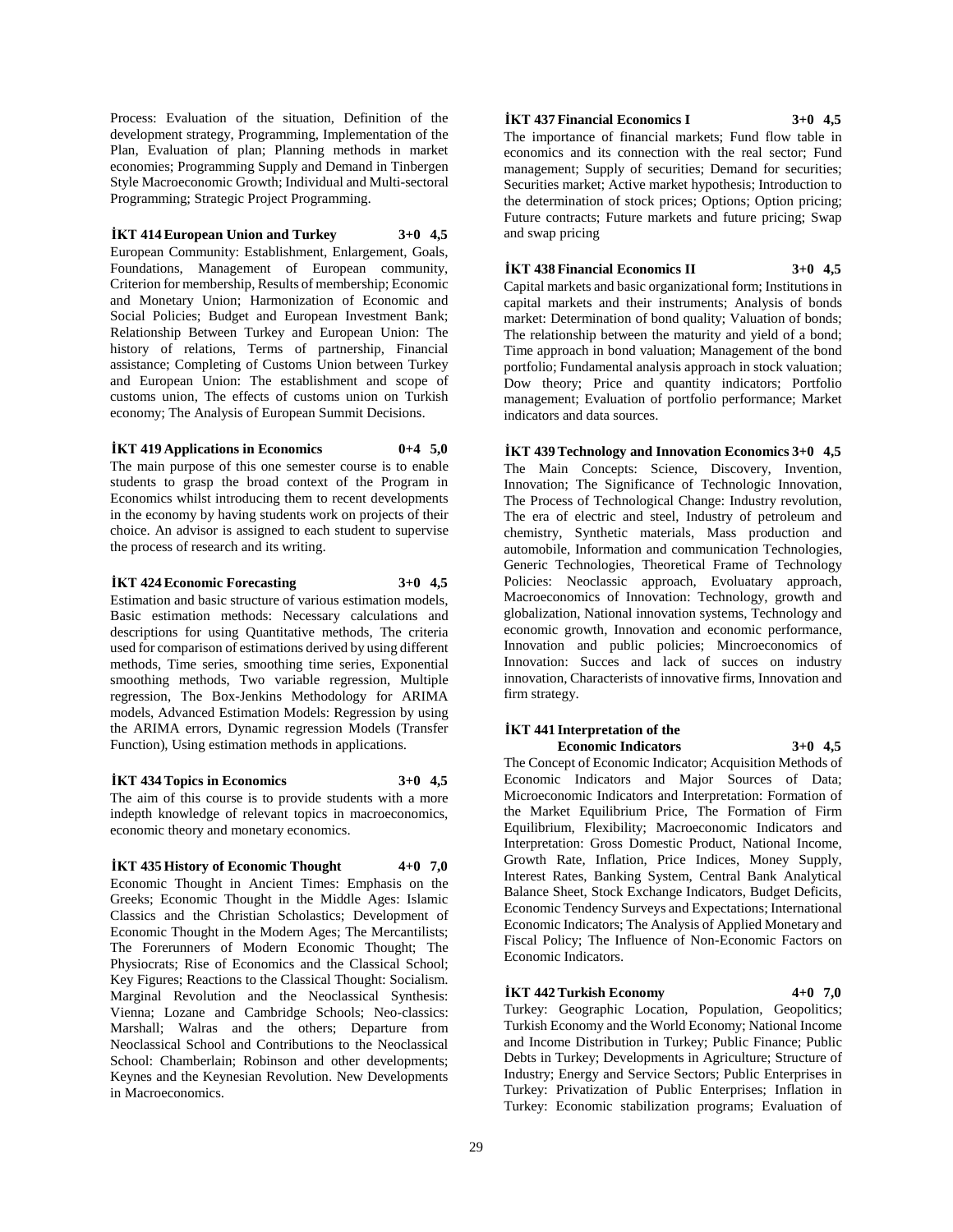Turkish Foreign Trade Policy; European Union Relations; Foreign Capital Policy of Turkey.

### **İKT 444 Regional Economics 3+0 4,5** Regional Income and Employment Determinants; Regional Development Differences: Causes of Regional Disparities, Drawbacks of Regional Disparities; Spatial Distribution of Economic Activity; Location Theory and New Economic

Geography, Strategy of Cluster; Inter-region Migration and Labor Mobility; Regional Competitiveness; Principle, Goal and Instruments of Regional Policy: Main Principles of Regional Policy, Goals of Regional Policy, Instruments of Regional Policy; Regional Development in Turkey, Evaluating Regional Development Policies of European Union The new institutionalism and new regionalism.

#### **İKT 446 Keynesian Economics 3+0 4,5**

Introduction, Classical Economics, The Roots of Keynesian Economics, Great Depression, The Economics of Keynes, Uncertainty and Animal Spirits, Orthodox Keynesian Economics, IS-LM Framework, The Rice and Fall of the Phillips Curve, Failure of Orthodox Keynesian Policies; Critique of Orthodox Kynesian Economics; New Classical Economics: The Rice of Monetarism, New Classical Equilibrium Business Cycle Models; New Keynesianism; Inclusion of Rational Expectations and Micro Base Approach to Macroeconomics; Post Keynesianism: Hyman Minsky; Support and Critique of Keynesian Theory.

#### **İKT 452 Contemporary Issues in Turkish Economy 3+0 4,5**

A Brief Overview of Turkish Economic History: Economical growth and development, Characteristics of business cycle, Transformations of political economy; Sources of Capital Accumulation in Turkish Economy: Domestic sources (private sector, public sector), Foreign sources; Sectoral Analysis of Turkish Economy: Agriculture, Industry, Services; Foreign Economic Relations of Turkey: Foreign trade, Capital movements, Position of Turkey in the world economy; Financial Structure of Turkish Economy: Monetary markets, Interest rates, Exchange rates, Banking, Stock markets; Social Appearance of Turkish Economy: Labor, Economic growth, Income distribution; Problems of Turkish Economy: Inflation, Unemployment, Debt, Economic stability and financial crises.

**İKT 453 International Economic Organizations 3+0 4,5** Globalization in the World Economy; Economic Cooperation among Industrialized Countries; Economic Cooperation among Muslim Countries; United Nations: United Nations Conference on Trade and Development; World Trade Organization; World Bank; International Monetary Fund: IMF-Turkey Relations; Economic Integration in the Continental Europe.

**İKT 454 Comparative Economic Systems 3+0 4,5** Capitalist System: Definition, Institutions; Evaluation of the Capitalist System; Advantages and Disadvantages of the Capitalist System; Socialist System: Socialist thought,

Definition of socialism; Principles and Institutions of the Socialist System; Types of Socialist Systems; Existing Socialist Systems; Mixed Economic Systems; Communism: Definition, Stages of communism, Principles of communism.

#### **İKT 455 Transition Economics 3+0 4,5**

Socialism in the Central and Eastern European Countries; Organization and Operation of a Centrally Planned Economy; Bases of Socialist and Capitalist Economic Systems; Rise and Collapse of Socialism; Transition to a Market Economy; Mechanisms and Transition Phases: Privatization, Liberalization, Market and Assimilation into the Global Economy; Agreements between European Union and Eastern European Countries and the Former Soviet Union; European Union's Eastern Enlargement.

**İKT 456 Foreign Trade and Foreign Exchange 3+0 4,5** Foreign Trade: Risks in Foreign trade and risk-reducing activities, Documents and certificates used in foreign trade, Payment methods in international regulations, Forms of delivery, Freight insurance; Export: Export regulations and their implementation, Free trade zones, Flow chart in export, Export incentives; Import: Import regulations and their implementation, Custom regulations and laws, Standardization regime in foreign trade, Foreign exchange regulations in foreign trade, Act no 1567 to preserve the value of Turkish Money, Decree number 32, Foreign exchange regulations in export, Foreign exchange regulations in import, New legal arrangements in foreign exchange regulations.

### **İKT 457 Economics of Services and e-Commerce 3+0 4,5**

Services and Their Place in Theory of Economics; Introduction to services trade; Descriptive Analysis of Service Economics; Analysis of Service Sectors; Quality of Service Trade; International Service Trade; Place and Importance of International Service Trade in World Service Trade; Liberalization of Service Trade; Liberalization of trade in services and its impacts on growth, investment and employment; Sectoral analysis of internationally-traded services, for example, banking, tourism, telecommunications, transport services, etc.; E-commerce and its effects on international trade.

#### **İKT 458 Applied Econometrics 3+0 4,5**

Two-Variable Linear Regression Model: properties, estimation, analysis; Importance of stochastic disturbance; The Multivariate Model: properties, estimation, analysis; Tests of Structural Change and Use of Dummy Variables; Specification Error; Estimation Methods: Ordinary least squares, Two stage least squares; Generalized Least Squares; Introduction to Time Series Econometrics: ARIMA Modeling; GARCH; Vector Autoregression; Modelling seasonality in time series; Causality and Cointegration; Forecasting; Household Demand Models; Single Equation Dynamic Models; Model Selection; Binary Response and Count Data; Dummy dependent variable models; Instrumental variables and the problem of causality; Panel Data.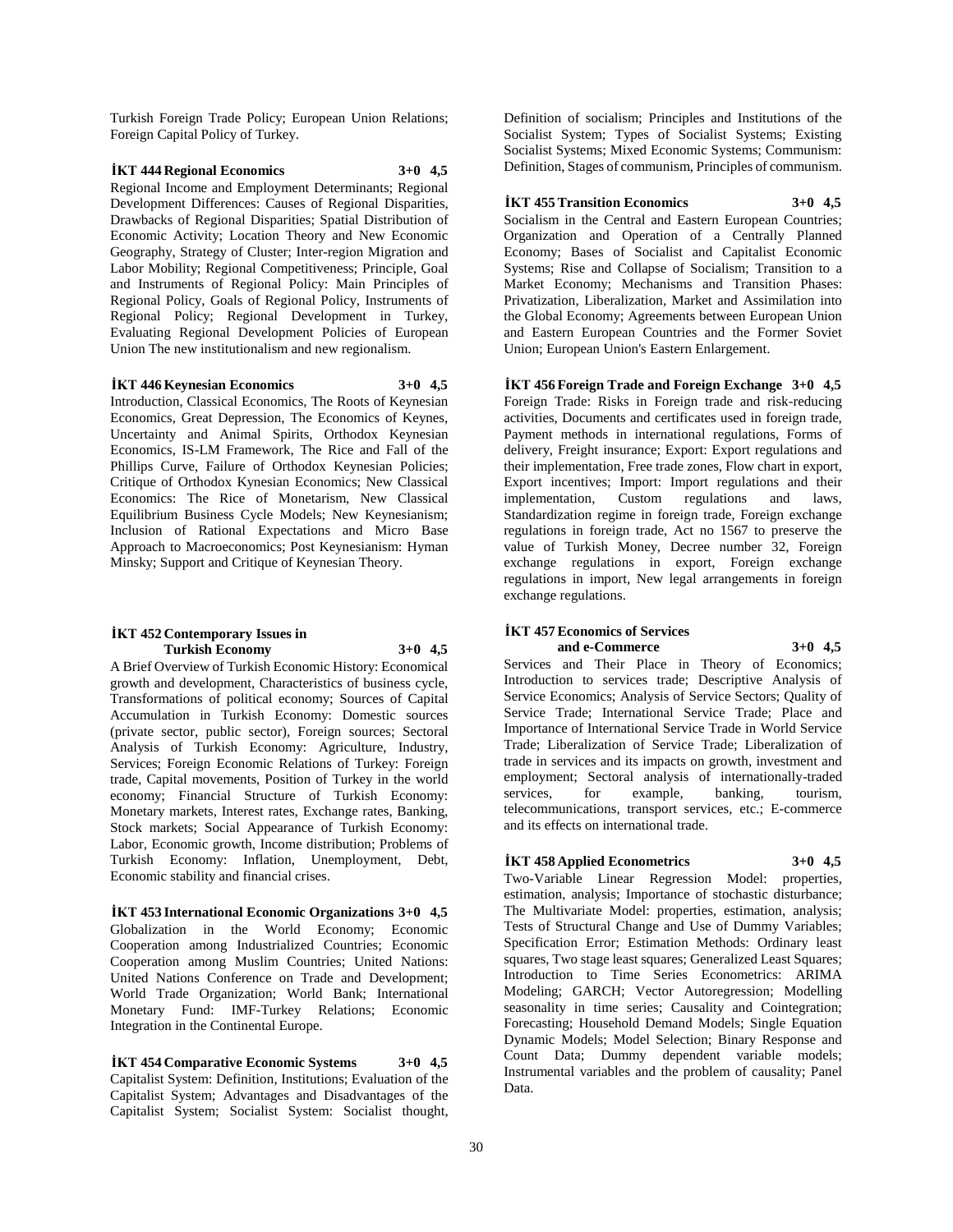**İLT 366 Presentation Techniques 3+0 5,0** Effective Presentation Process; Presentation Preparation; Brainstorming; Writing Objectives; Developing Meaningful Sentences; Providing Exercises that Ensure Student Involvement; Determining Presentation Time; Determining Presentation Plan; Providing a Start that Ensures Attention; Effective Closure; Common Mistakes Made in Presentations; Preparing Visual Materials Using Computers; Presentation Software; Introduction to PowerPoint; Visual Literacy Rules; Roles of Visual Materials in Presentation Process; Developing Visual Materials; Visual and Verbal Elements; Placement; Composition; Balance, Style and Color.

#### **İLT 414 Influential Face to Face Relations in Business Life 3+0 4,5**

Key Concepts and Research on face to face communication; Occasions of face to face communications; Enacts for understanding Occasions; Environments of presentations, giving lectures and briefing; Job interview, audience, jury environments; Relations with costumer; Importance of being well-groomed person; Meeting someone; being aware of personal spaces; Approaching and touching somebody; Location of our body in space; Arrenging body according to others; Using psychological sources for vivid and memorable relations.

### **İNG 107 Advanced English I 2+0 2,0**

General Review: Tenses, Verbs, Noun Phrases, Compound Nouns, Noun Clauses: Using participles in noun clauses; Tenses Used in Narration: Past Simple, Past Progressive, Past Perfect Simple, Past Perfect Continuous; Reflexive Pronouns; Irregular Verbs; Comparative Structures: As..... as; Modals: Modals of Possibility, Obligation, Permission, Ability and Request; Idioms; Synonyms; General Review: Passive voice.

#### **İNG 108 Advanced English II 2+0 2,0**

General Review: Verbs; Use of Get+adverb/preposition; Reported Speech, Formal and Informal Language; Conditional Sentences: Type 1, Type 2; Adverbial Clauses of Time; Punctuation; Adjective Clauses: Defining, Nondefining; Use of Participles: Using participles in adjective clauses, Using participles in adverbial clauses of time, Using participles after some certain verbs; Possessives; Hypothetical Statements; Wish Clauses: Present Simple, Past Simple; Advanced Listening and Note Taking Skills.

### **İNG 165 English I 0+0 2,0**

All About You: Use the verb be with I, you, we and it; In Class: Use the verb be with he, she, they, this, and these; Favorite people: Use my, your, his, her, our their; Everyday Life: Use simple present statements, yes-no questions, and short answers; Free time: Ask simple present information questions; Nieghborhoods: Use Theres and There are; Out and about: Use the present continuous; Shopping: Use like to, want to, need to, and have to with other verbs; A wide world: Use can in statements, questions, and short answers; Busy lives; Looking back; Fabulous food.

#### **İNG 166 English II 0+0 2,0**

Making friends: Use the simple present and present of be (review); Interests: Use different verb forms; Health: Use the simple present and present continuous; Celebrations: Use going to and the present continuous to talk about the future; Growing up: Use the simple past in statements and guestions (review); Around town: Use is there? And are there? To ask about places in a town; Going away; At home; Things happen; Communication; Appearances; Looking ahead.

#### **İSN 315 Public Relations 2+0 3,0**

Definition of Public Relations; Historical Development of Public Relations; Professionalism and Fundamental Principles in Public Relations; Organization of Public Relations Activities; Institutional Public Relations; Research in Public Relations; Campaign Planning in Public Relations; Applications in Public Relations; Evaluation in Public Relations; Mass Communication Materials Used in Public Relations and Media Relations; Case Studies.

### **İST 205 Statistics I 3+0 4,5**

Definition of Statistics: History, Significance; Data Collection: Fundamental concepts, Data collection techniques, Classification of data; Frequency Distributions; Graphs; Average, Mean, Variability: Range, Standard deviation, Moment, Probability: Binomial, Poisson, Normal distributions; Normal Distribution: Calculation of the area under normal curve.

### **İST 206 Statistics II 3+0 4,5**

Sampling Theory: Sampling techniques, Sample selection; Statistical Estimation; Point and Interval Estimation; Statistical Decision Making: Hypothesis testing, Small sampling theory; Time Series Analysis: Least squares, Linear relations; Indexes: Types of indexes; Regression and Correlation Analysis: Linear regression, Correlation; Chisquare Test: Chi-square tests for goodness-of-fit, Independence, Homogeneity.

**İST 303 Statistical Package Programs 2+0 5,0** Types of Data and Scales: Nominal, Ordinal, Interval and Ratio Scales; Data Editing on SPSS: Data Entry, Data File Creation; Descriptive Statistics by Using SPSS: Measures of Central Tendency, Measures of Variability; Hypothesis Testing on SPSS: z test, t test, Chi-Square Test, Regression Analysis on SPSS: Simple Linear Regression Analysis.

### **İST 435 Linear Programing 3+0 5,0**

Linear Programing: Model formulation; Linear Programming Solutions: Graphic and simplex methods; Duality and Sensitivity Analysis: Dual simplex, Shadow price; Integer Programming: Brand-and-bound and cutting plane methods; Transportation and Assignment Models: Initial solution techniques, Optimum solution techniques, Hungarian technique.

### **İST 436 Operations Research 3+0 5,0**

Network Analysis and Planning: CPM, PERT and maximum flow; Inventory Models: Deterministic inventory models, Stochastic inventory models; Game theory: Zero-sum games,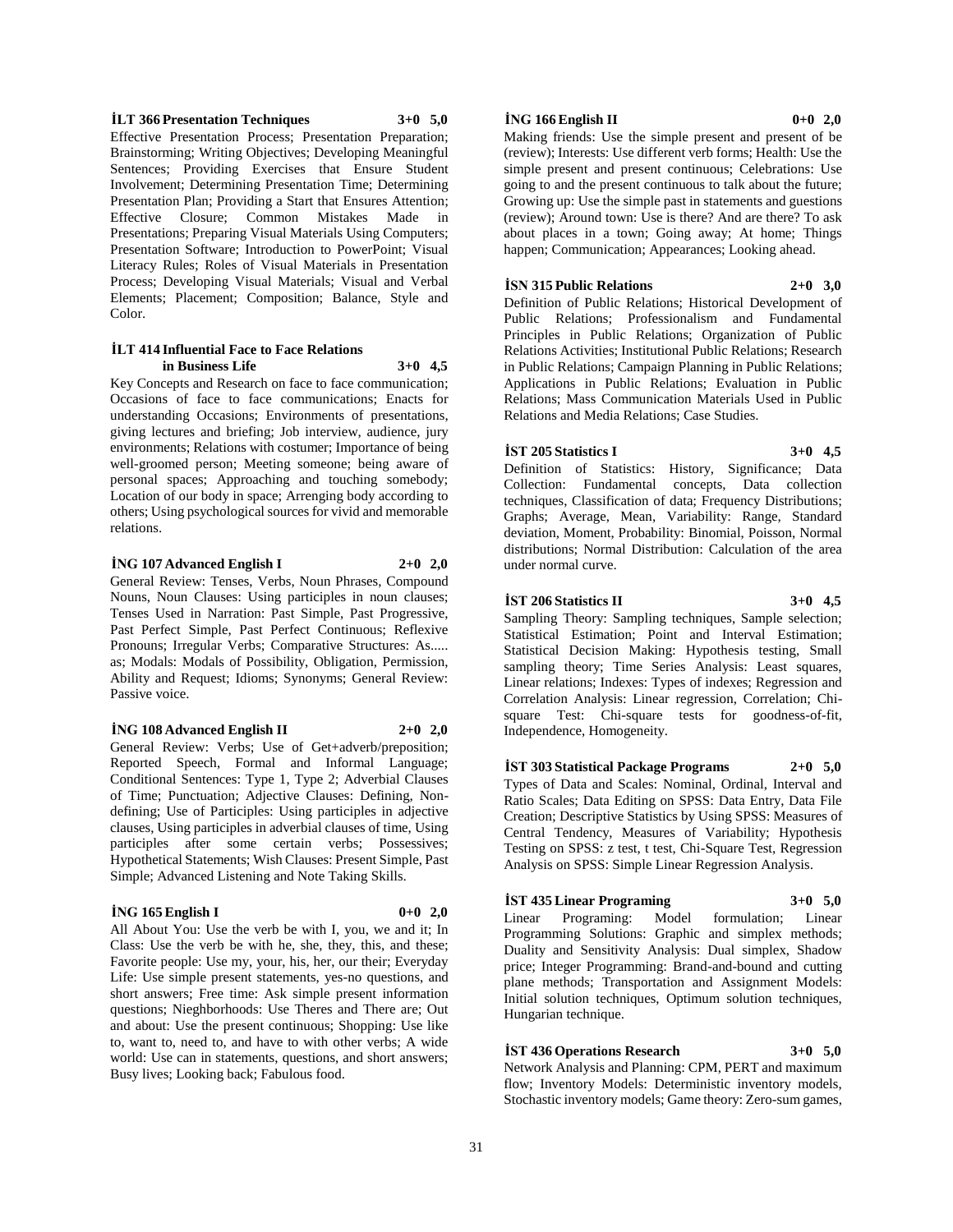Saddle point, Use of linear programming in zero-sum games; Queuing (Waiting lines) Models: Queuing models and solution approaches.

### **İST 454 Decision Theory 3+0 4,5**

Basic Concepts of Decision Making and Decision Problems; Payoff Table; Decision Making Under Certainty; Decision Making Under Uncertainty; Laplace criterion, Maximin (pessimistic) criterion, Minimax (regret) criterion, Maximax (optimistic) criterion, Hurwicz criterion, Decision Making Under Risk: Expected value criterion, Expected value of perfect information, Bayesian approach to decision making; Decision Tree

#### **İŞL 101 Introduction to Business 3+0 4,5**

Concept of business: Economic systems, Production factors, Needs and wants, Demand, Goods and services, Consumption and consumer; Success criterion: Efficiency and related concepts; Characteristics of Businesses: Goals and functions of businesses, Relationships with the environment and responsibilities of businesses, Grouping of businesses; Foundation of businesses: Foundation decision, Determining plant location; Extending Businesses; Business ethics and social responsibility ( Ethical and moral rules); Concept of management; Functions of management; Human resources management; Functions of human resources management; Principles of marketing.

#### **İŞL 102 Management and Organization 3+0 4,0**

Management: Definition, Significance of Management for Business Enterprises; Development of Management Science: Classical, Behavioral and Modern Theories; Management Systems; Decision Making and Planning; Concepts of Authority and Power: Characteristics of Authority and Power, Delegation of Authority; Organization: Characteristics and Principles; Comparison of Organization and Planning Processes; Departmentalization; Staffing: Fundamentals, Staffing Process; Leading: Fundamentals, Leading Process; Organizational Structures: Development and Varieties of Organizational Structures; Controlling: Fundamentals and Controlling Process.

#### **İŞL 103 Business Management 3+0 3,5**

Management: Basic Concepts, Significance of Management for Business Enterprises; Comparison of Management with Similar Concepts; Development of Management Science: Classical, Behavioral, and Modern Theories; Management System: Fundamentals and Significance of Management System for Business Enterprises; Planning and Decision Making: Planing process, Types of Plans; Organization: Fundamentals, Organization Process, Comparison of organization and planning processes; Authority and Power: Characteristics and Importance of Authority and Power, Delegation of Authority; Controlling: Characteristics, Controlling process.

**İŞL 111 Introduction to Business I 3+0 4,0** Fundamental Concepts about Business; Business and Environment: Components of environment, Interaction with environment; Business Ethics and Corporate Social Responsibility; Classification of Businesses; Establishment

Process of a Business; Identifying the Size of a Business and the Concept of Capacity: Optimal size and capacity use.

**İŞL 112 Introduction to Business II 3+0 4,0** Management in Businesses: Concept of management and its importance for businesses, Management Process; Production; Marketing; Human Resources; Finance; Accounting; Public Relations; Research and Development; International Business; Quantitative Methods in Decision Making.

**İŞL 202 Managerial Economics 3+0 4,5** Concept of Managerial Economics: Definition and Significance; Decision Making: Environment and Stages of Decision Making; Profit Approach in Managerial Decisions; Demand Analysis: Price Model, Profit Model and Transitional Elasticity; Cost Analysis; Competition Approach in Managerial Decisions and Markets; Market Structures: Perfect Competition, Monopoly, Oligopoly.

**İŞL 214 Organizational Design 3+0 5,5** Fundamentals of Organization Theory: Organization, Dimensions of Organizational Design, Evolution of Organizational Theory and Design; Strategy, Organizational Design and Effectiveness: Role of the Strategies in Organizational Design, Organizational Goals, Importance of Goals, Selection of Strategy and Organizational Design; Fundamentals of Organizational Design: Organizational Design Models; Open Systems Design: External Environment, Uncertainty and Risk; Interorganizational Relations: Organizational Ecosystems, Resource Dependence, Population Ecology; Information Technologies and Control: Evolution of Information Technologies, IT's Role in Decision Making and Control, E-Business Organizational Design; Organizational Size and Life Cycle: Organizational Size, Organizational Life Cycle, Bureaucracy and Control, Downsizing Strategies; Innovation and Organizational Change: Fundamantals of Innovation, Phases of Organizational Change, Strategies for Organizational Change.

### **İŞL 217 Readings in Business 3+0 4,0**

Basic terminology on various fields of business such as marketing, finance, management; Guided reading activities; Class discussions on business-related texts; Text analysis; Presentations about selected texts; Summarizing texts.

**İŞL 301 Human Resources Management 3+0 4,0** Human Resources Management: Development, Goals and Principles; Functions of Human Resources Management: Human resources planning; Recruitment, Performance Appraisal, Training, Orientation and Development; Wage and Salary Administration; Career Management; International Human Resources Management; Technology in Human Resources Management.

**İŞL 302 Production Management and Systems 3+0 4,5** Functions of Production: Definition, Inputs, Transformation process; Production Systems: Customized production, Mass Production Systems, Large-Batch Production; Product Design: Concept of design, Standardization, Leaning,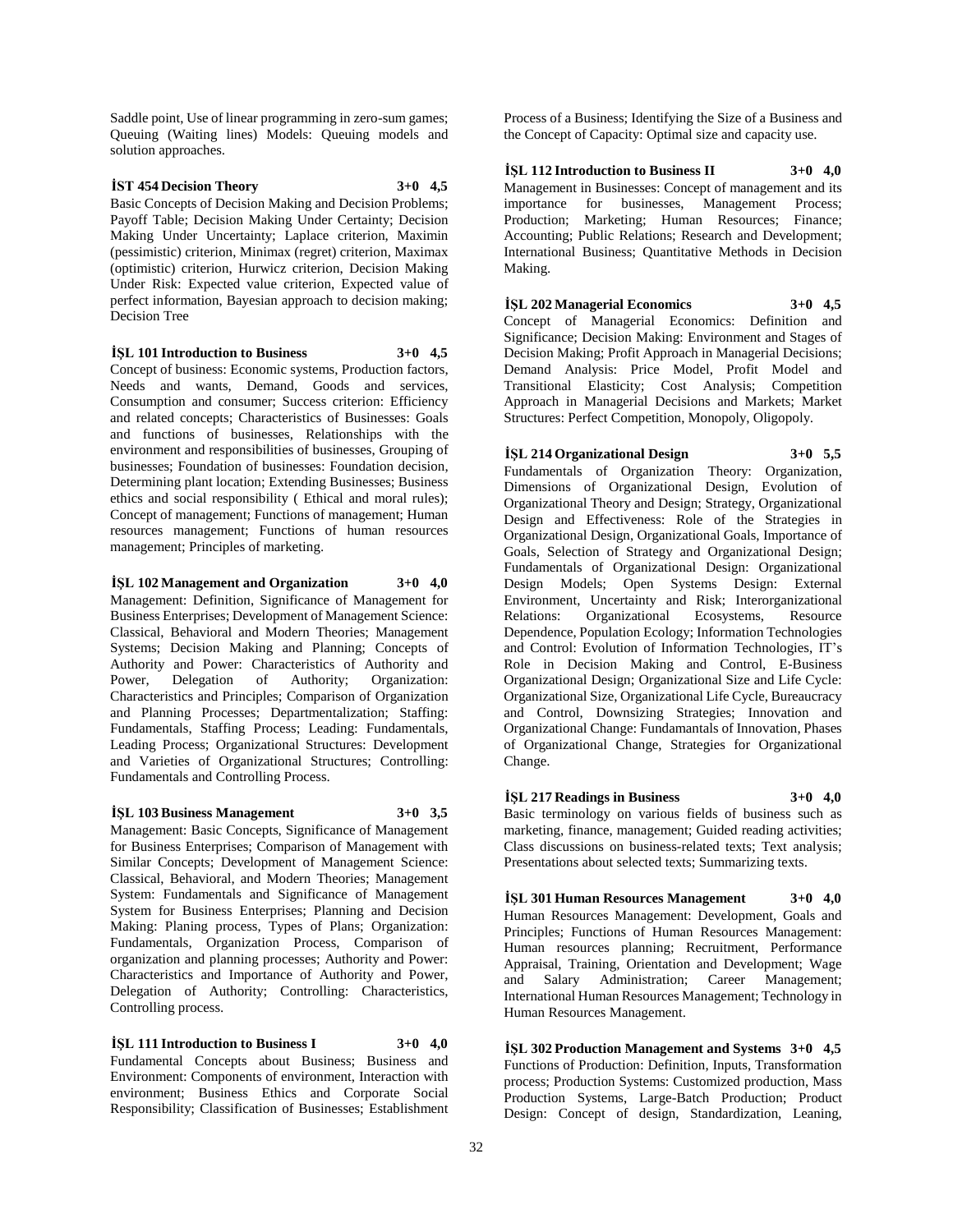Coding, Product-Based Process Design, Process-Based Design System, Production Chamber Process Design; Choosing of Technology: Expert Systems; Capacity Planing: Types of Capacity, Capacity Policies; Project Planning Models: Gantt Method CPM, PERT; Inventory Control Models; Production Planing Model.

### **İŞL 316 Design Management in Business 2+0 3,0**

Design concept and design management process; design awareness in business and the relation of it with innovation; product design process and its phases. The relation of design with business functions; the role of design in business strategies; design and marketing relation; design and operations management relation; the relation of design to other business functions. Design tools and creation of design future; the effect of technological improvement to design process and business.

#### **İŞL 317 Banking 3+0 3,0**

Financial System; Financial Institutions and Banks; Historical Development of Banking; Establishment of Banks and Types of Banks; Organizational Structure of Banks; Sources of Funds of Commercial Banks; Use of Funds of Commercial Banks; Credit Policy of Banks; Banking Services; International Banking; Banking Risks and Banking Crises; Government Policies and Regulation; Supervision and Control; Analyzing Bank Performance.

**İŞL 319 New Approaches to Management 3+0 4,5** Concept of Management; Evolution of Management as a Science; Characteristics and Process of Management; Paradigm Shift in Management: Change Management; Introduction to Post-Modern Approaches; Core Competencies and Outsourcing; Reasons for Organizational Restructuring and New Forms of Organizing; Learning Organizations; Benchmarking and Benchmarking Process; New Approaches to Leadership; Assessment of New Management Approaches; Informatioan Management; Revisiting Strategic Management.

**İŞL 321 Applied Entreprenneurship 3+1 5,0** Introduction to Entrepreneurship: Basic Concepts; Climate for Entrepreneurship: Economic Perspective: Opportunity Recognition and Idea Creating: Theory and practice; Feasibility Analysis; Industry and Competitive Analysis; Marketing Plan: Theory and practices; Operations Plan: Theory and practices; Management Plan: Theory and practices; Financial Plan: Theory and practices; Business Model Development; Financing and Funding for<br>Entrepreneurial Business; Marketing Issues in Entrepreneurial Business; Marketing Issues in Entrepreneurial Business; Franchising and Buying an Existing Business.

**İŞL 352 Organizational Communication 2+0 3,0** Definition and Significance of Organizational Communication; Functions of Organizational Communication; Organizational Communication Process; Channels of Organizational Communication; Communication Methods and Tools in Organizations: Organizational Communication and Managerial Function; Organizational Culture and Communication; Barriers to Organizational Communication; Developing Methods of Organizational Communication.

**İŞL 353 Competition Management 3+0 4,5**

Concept of Competition and Competition Management; Basic Concepts of Competition; Historical Development of Competition; Competition in Business Management, Competition from the Perspective of Business Functions; Impact of Business Environment on Competition; Competition and Organizational Flexibility; Competition and Innovation; Competition and Knowledge Management; Competition and Cultural Management; Competition and Change Management; Competition Management Process: Single-stage competition, Multi-stage competition; New Approaches to Competition: Core competency-based competition, Resource-based competition, Difference-based competition

**İŞL 356 Innovation Management 2+0 3,0** Concept of Innovation: History and Evolution of Knowledge, World of Innovation, Definition of Innovation Models; Innovation and Creativity: Concept of Creativity, Fostering Creativity in Organizations, Factors Fostering Creativity, From Creativity to Innovation, Tools for Creativity; Innovation in Information Age: Innovation Processes, Innovation Types, Barriers to Innovation, Recent Innovation Trends, Analysis of Innovation, Conditions of Information Age, Innovative Thinking, Breakthrough Innovation Process, Innovative Idea Generation, Encouragement of Innovation in Organizations, Building an Innovative Organization, Measures of Innovation: Recent Measures of Innovation, Process-Based Measures of Innovation; Institutionalizing Innovation: Innovation in Service, Protection of Innovation, Commercialization of Innovation, Management of Innovative Activities.

**İŞL 357 Small Business Management 2+0 3,0** Entrepreneurship: Entrepreneurship and SMEs, Dimensions of Entrepreneurship, Starting A Business, Identifying Startup Ideas, Finding Startup Ideas, Franchising, Family Business, Professional Management of Family Businesses; Business Plan: Developing a Business Plan, Selling an Entrepreneurial Idea, Preparing a Business Plan, Marketin Plan, Human Resources Plan, Location Plan, Financial Plan, Harvest (Exit) Plan; Managing Customers in SMEs: Customer Relationship Management, Using Technology to Support Customer Relationship Management, Factors Influencing Customers, Product and Supply Chain Management, Innovation, New Product Develeopment and Product Life Cycle, Pricing and Crediting Strategies; Managing Growth in SMEs: Professional Management in SMEs, Entrepreneurial Leadership, Distinctive Characteristics of SME Management, Human Resources Management in SMEs, Managing SME Operations, Quality Management in SME Operations, Purchasing Policies and Procedures, Managing Risk in SMEs.

#### **İŞL 358 Advertisement Planning and Management 3+0 4,5**

An Overview of Advertising: Definition, objectives, importance and types of advertising; Social, economic and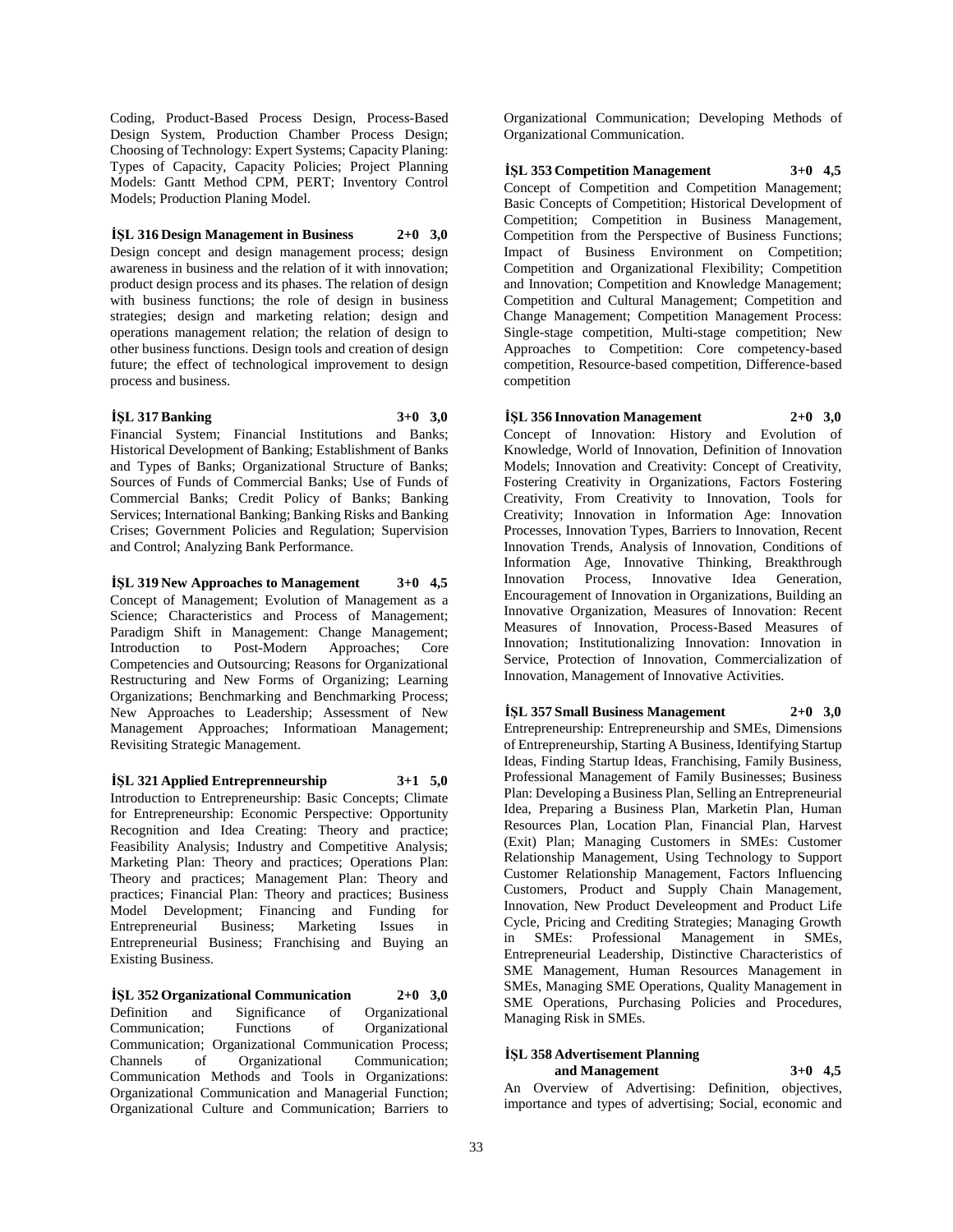legal aspects of advertising; Scope of Advertising: Advertising Sector, advertising agencies, agency-client relationships; Advertising and consumer behavior; Research and information gathering for advertising planning; Advertising Planning: setting advertising objectives, creative strategy, process and execution; media strategy, evaluating effectiveness of advertising; Using Advertising Media: Production of ads for print media, television and radio, interactive media and outdoors; Advertising and Other Marketing Media.

**İŞL 359 Public Administration 2+0 2,5**

The Nature of Public Administration: Definition, scope and development of public administration; Bureaucracy: Definitions, characteristics and development of bureaucracy, Theories of bureaucracy, Relationship between bureaucracy and politics, Criticism of bureaucracy; New Approaches in Public Administration: Strategic planning, performance management, governance; Structure and functions of Turkish<br>Public Administration: Central government. local Administration: Central government, local government, public authorities; Public Personnel Management: Public personnel, statuses of public personnel, assessment of public personnel, disciplinary procedures, issues in Turkish public personnel management; Control and Auditing in Public administration: Political control, administrative control, public scrutiny, ombudsman and judicial review.

**İŞL 360 Performance Measurement 3+0 5,0**

Performance Concept and Definition of Performance; Necessities of Performance Measurement; Performance Measurement in Businesses; Financial Performance Indicators; Non-Financial Performance Indicators; Performance Measurement Models in Businesses; Balanced Scorecard; Tableau de Board; The Stakeholder Card Model and Lynch-Cross Performance Pyramid; Quantitative Techniques of Performance Measurement with Excel; Analytic Hierarchy Process; TOPSIS Method and Data Envelopment Analysis.

#### **İŞL 367 Gender and Organizations 2+0 3,0** Status of Women in Working Life; National Culture Dimensions from the Perspective of Working Women; Female Entrepreneurs; Women Leaders in Social Entrepreneurship; Female Leadership Theories; Gender-Based Discrimination; Sexual Harassment in Organizational Life; Mobbing; Social Networks and Women Profile; Women Leaders in Social Entrepreneurship.

### **İŞL 402 Business Policy 3+0 4,5**

Basic Concepts in Business: Production and Factors of Production in Business Enterprises; Environmental Factors in Business Enterprises: Goals of Private and Public Business Enterprises, Foundation, Decision Making Process, Legal Structures, Determining the Size and Capacity.

**İŞL 404 International Business 3+0 4,5** Multinational Business Organizations: Definition, Development, Advantages; Policies for Entering Foreign Countries: With or Without managerial activities; Management of Multinational Business Organizations: Planning, Organizational Structures; Marketing Strategies Multinational Business Organizations: Product, Pricing and Distribution policies; Financial Structures of Multinational Business Organizations.

**İŞL 405 Capital Markets 3+0 4,5**

Financial Markets: Basic Types of Financial Markets, Operations in a Capital Market, Intermediaries, Mutual Funds, Investment Companies; Financial Instruments; Instruments in Money Markets, Instruments in Capital Markets, Istanbul Stock Exchange; Equity Market, Bond Market; Clearing and Maintenance for Stocks; Default; Quotation: Quotation Systems; Concept of Risk; Calculation of Return.

**İŞL 406 Strategic Management 3+0 4,5** Fundamental Principles of Strategic Management: Vision, Mission Strategy, Politics; Strategic Management in Corporations: Definition of strategic management, Principles of Strategic Management, Nature of Strategic Management; Fundamental Principles of Strategic Management; Strategic Management Processes; Strategic Management: Developments from 1960 to 1990; Process of Development in Strategy; Purposes of Strategy; Analysis of External Environment; Analysis of Corporate.

**İŞL 410 Administration of Cooperatives 2+0 3,0** Definition and Principles of Cooperatives: Development, Fundamentals, Economics, Benefits, Types; Interrelation among Cooperatives: Member, State, Trade Union, Municipality, Legal framework of Turkish cooperatives; Law of Cooperatives: Establishment, Permission, Registration, Declaration, Membership, Termination of Membership; Accounts of Cooperatives and Taxation; Committees; Association of Cooperatives; Management Principles of Cooperative Business; Case Studies.

**İŞL 415 Business Field Studies 0+4 5,0** Research in Business Enterprises in the Fields of Management, Accounting, Financing and Marketing; Use of Statistics and Other Quantitative Techniques in Field Studies; Literature Review.

**İŞL 417 Management Information Systems 3+0 4,5** Concept of Information Systems: Elements of Information Systems, Classifications of Information Systems; Information Systems in Business Management: End User Information Systems, Office Automation Systems, Electronic Communication Systems, Teleconferance Systems, Electronic Printing Systems, Process of Image Systems; Business Information Systems: Marketing Information System, Production Information System, Human Resource Information System, Accounting Information System, Financial Information System; Decision Support Systems: Models of Decision Support Systems, Executive Information System, Artificial Intelligence and Expert Systems; Global Dimensions: Global Data, Security and Ethic Problems in Information Systems, Computer Crime.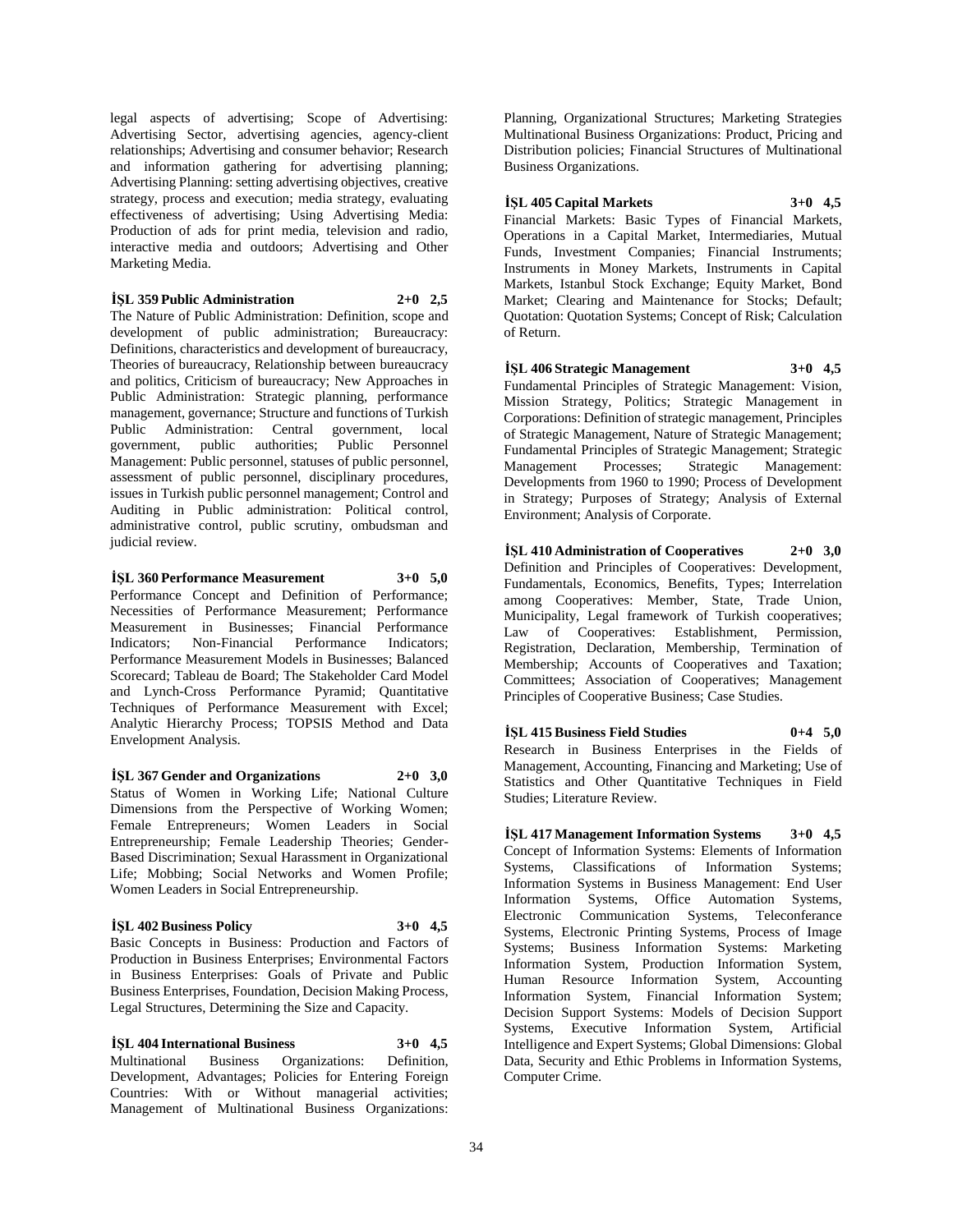#### **İŞL 420 Foreign Trade Transactions and Management 2+0 3,0**

Preparing for Export: Determining Export Potential, Marketing Plan, Developing Export Strategy; Starting up Export Transactions: Communicating with Markets, Responsing Demands and Negotiation Techniques, Preparing Offers, Monitoring and Evaluating Proposals, Contracting, Exporting: Preparing goods for Export, Financing export, Collections, Filing.

**İŞL 421 Entrepreneurship 2+0 3,0**

Importance and Evolution of Entrepreneurship: Entrepreneurship within the framework of Manager, Concepts of Entrepreneur, Employer, Boss and Investor; Leadership in Entrepreneurship and Importance of Characteristics; Characteristics of Entrepreneurship; Changing Views of Entrepreneurship; General Evaluation of Entrepreneurship in Turkey: Change and Entrepreneurship; Entrepreneurship before and after the Republic; Female Entrepreneurs.

### **İŞL 424 Insurance 3+0 3,0**

Concept and Principles of Insurance; Functions of Insurance; Insurance-Related Concepts; Insurance Production System and Its Functioning; Branches of Insurance; Goods and Responsibility; Life Insurance, Reassurance; Legislation on Insurance; Economic Loss and Null Capacity in the Turkish Insurance Sector: Losses due to lack of research and development activities; Recent Developments in the Turkish Insurance Sector and EU Directives.

### **İŞL 425 Body Language and Diction 3+0 4,5**

Research on Body language and concepts of body language; Face to face relations; Relation between body and society; Relation between body and objects; Relation between body and space; Orientation exercises for practices; Diction studies; tonality, stress, articulation; Usage of voice; Control of sound volume, tone color and breath; Speech Control and its practices; Movement of head and eyes; Facial expirations: Usage of hands and arms; Use of foods and legs; Coherent use of whole body; relation between speech and body usage; Harmonious use of body, space and objects.

#### **İŞL 426 Management and Leadership in the Global Environment 3+0 4,5**

Introduction and Overview: Leadership process; Leadership Traits and Skills: Styles of leadership; Transformational & transactional leadership, Authentic leadership; Culture and Leadership; Developing and Implementing a Multicultural Vision; Leading Multicultural Teams Effectively; Leadership Ethics; Leading the Global Work Force; Intercultural Competence in the Global Business Environment.

### **İŞL 427 Organizational**

**Performance Management 2+0 3,0**

Concepts: Performance, Organizational Performance, Performance Measurement, Performance Evaluation, Performance Management; Management Control Function and Performance Management; Performance Management Process: Performance Planning. Defining Objectives and

Performance Standards; Strategic Management Process and Strategic Control; Performance Measurement and Measures: Financial Measures: Financial Measures Based On Financial Statements, Economic Value Added. Operational Measures: Efficiency, Effectiveness, Productivity, Etc. Marketing Based Performance Measures; Strategic/Organizational Performance Management Tools and Approaches: Balanced Scorecard, Performance Prism, EFQM/TQM, 360 Degree Feedback; Balanced Scorecard Approach To Strategic Performance Management: Performance Dimensions, Critical Success Factors, Key Performance Indicators, Goals and Initiatives; Features of Balanced Scorecard: Balance Between Different Performance Dimensions, Causal Relationship Between Performance Dimensions and Strategic Goals, Operationalization Of Strategy Through Strategy Maps, Cascading Thoughout Organizational Levels, Connecting Strategic Management System and Performance Management, Structural Flexibility and Adaptability To Different Organization Types; Strategy Mapping and Linking Strategy to Performance Management System; Role Of Business Intelligence and Management Information System In Performance Management.

#### **İŞL 437 Social Responsibility and Ethics in Business 2+0 3,0**

The Meaning of Business Ethics and Social Responsibility; The Role of Ethics and Social Responsibility in Business Management; The Approachs of Business Ethics and Social Responsibility; Ethical and Social Responsibility Dilemmas in Business; Making Ethics Reform in Business, Making Social Business Reform in Business; Making Social Responsibility Reform in Business; Ethics and Social Responsibility of Area Expert Managers; Business Ethics and Social Responsibility in Twenty-First Century.

**İŞL 438 Performance and Career Management 2+0 3,0** Concepts of Performance; individual performance, group performance, Performance Management; goals, benefits and key factors of performance management systems, standards of performance, profile of competence, Performance Appraisal; concept, benefits and methods, past oriented appraisalmethods, future oriented appraisal methods, performance appraisal process, 360 degree feedback, evaluating performance interviews, giving reward and developing performance, Concepts of Career; individual career, corporate career, career path, Corporate Career Management; career stages, importance of career management, Career Management Systems; career planning, benefits of career planning, career planning levels, implications of carrer planning, concepts of career development, carrer development methods.

### **İŞL 451 Organizational**

**Performance Management 3+0 4,5** Concepts: Performance, Organizational performance, Performance measurement, Performance evaluation, Performance management; Management Control Function and Performance Management; Performance Management Process: Performance planning, Defining objectives and performance standards; Strategic Management Process and Strategic Control; Performance Measurement and Measures: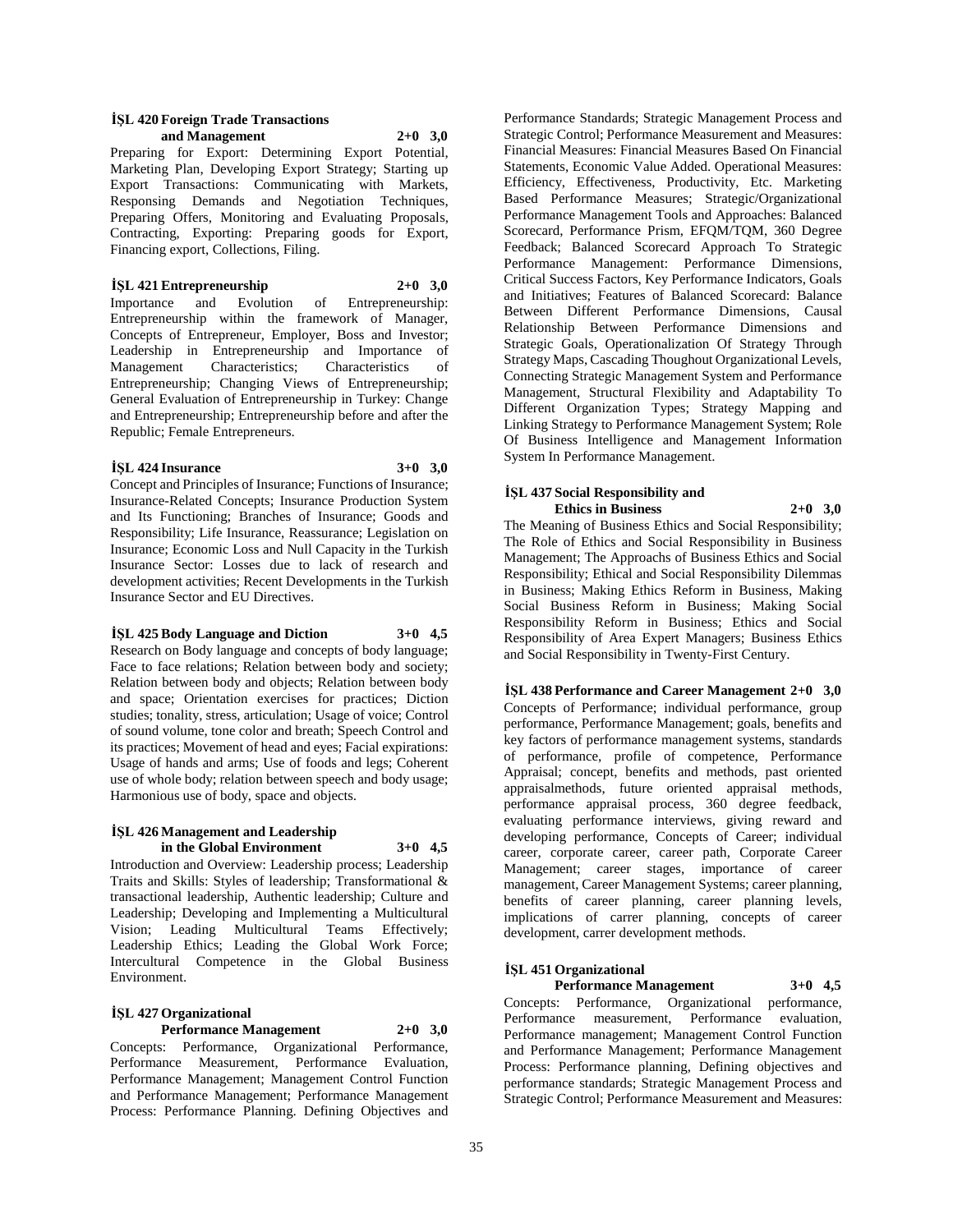Financial Measures: Financial measures based on financial statements; Economic Value Added; Operational Measures: Efficiency, Effectiveness, Productivity; Marketing Based Performance Measures; Strategic/Organizational Performance Management Tools and Approaches: Balanced scorecard, Performance prism, EFQM/TQM, 360 degree feedback; Balanced Scorecard Approach to Strategic Performance Management: Performance dimensions, Critical success factors, Key performance indicators, Goals and initiatives; Features of Balanced Scorecard: Balance between different performance dimensions, Causal relationship between performance dimensions and strategic goals, Operationalization of strategy through strategy maps, Cascading throughout organizational levels, Connecting strategic management system and performance management, Structural flexibility and adaptability to different organization types; Strategy Mapping and Linking Strategy to Performance Management System; Role of Business Intelligence and Management Information System in Performance Management.

#### **İŞL 453 Applied Management By Real Life Experiences 3+0 4,5**

Management as an Interdisciplinary Concept; General Management Applications; Human Resources: Guest speaker and case analyses; Marketing: Guest speaker and case study; Communication and Reporting: Guest speaker and case study; Company Culture and Perception: Guest speaker and case study; Adaption and Innovation: Guest speaker and case study; Auditing as a Managerial Tool; International Management Experiences; Job Interview Cases; General Management Game.

#### **İŞL 459 Project Management 2+0 3,0**

Basic Project management concepts, scope management, time management, CPM, PERT, Gantt graphics, cost management, quality management, human resources management, communication management, risk management, procurement management, Project management with MS Project software.

#### **İŞL 461 Negotiation Techniques 2+0 3,0**

The Negotiator's Dilemma: Value Creation; Alternatives to Agreement: Limits of Negotiation; Value Creation, or Where Do Joint Gains Really Come From?; Management of Negotiator's Dilemma; Changing the Game: Evolution of Negotiation; The Approaches in Bargaining; Negotiating for Purposes, Authority, and Resources: Managers' Need to Give Orders; Sustaining Agreements; Negotiating in Hierarchies: Direct Management; Agents and Ratification; Negotiating in Networks: Indirect Management.

#### **İŞL 463 Brand Management 3+0 4,5**

Brand and related concepts, History and evolution of branding; Fundamentals of Brand Management (Corporate image, Prestige management, Social responsibility projects, etc.), Brand personality, Brand image, Brand equity, Brand value, Brand extension and reduction, Relationship between brand and consumer, Global, International and national brands, Creating a Brand on the Internet, Cases in Brand Management.

#### **İŞL 465 International Cross Cultural Management 2+0 4,5**

Comparing Cultures; Recent Literature in Cross Cultural Management; Global Leadership; Global Management Challenges; Culture and Communication; Culture and Trust; Organizational Culture; Culture and Team Management; Managing Cultural Differences; Culture and Marketing; Cultural Differences and Expatriates; Business Culture in Different Countries.

#### **İŞL 467 Process Management in Business Management 3+0 4,5**

What is a Process; Identifying Processes; Concepts Related to Process Management; Modelling and Classifying Processes; Process Owners; Documentation of Processes; Measuring Process Performances; Process Redesign; Improving the Processes: Techniques used in improvement processes, Reengineering; Process Benchmarking; Process Maturity Level; Integration of Process Management with Daily Life.

### **İŞL 469 Business Simulation 3+0 5,0**

Simulation Intro and Team Building; Rehearsal Round 1; Rehearsal Round 2; Round 1 Decisions; Round 2 Decisions; Round 3 Decisions; Round 4 Decisions; Round 5 Decisions; Round 6 Decisions; Round 7 Decisions; Round 8 Decisions; Simulation Presentations 1; Simulation Presentations 2.

### **KÜL 199 Cultural Activities 0+2 2,0**

Participating Actively or as a Spectator in Sports Activities; Participating in Activities Arranged by the Counseling Center; Participating in Workshops in Art; Education on Museums; Participating in Art Trips; Participating in Cultural Trips; Participating in and Taking Duty in activities such as Cinema, theatre, scientific Meeting etc.; Taking duty in Clubs; Being a Student Representative and Participating in Environmental Activities.

### **MAT 161 Mathematics I 3+0 4,5**

Definition of Mathematics; Nature and Structure of Mathematics; Sets and Operations (Intersection, Unification, Containment, Difference, Etc); Addition, Subscription, Multiplication, Division; Kinds of Counting Systems; Structure and Features of Integers (Division, Remained Divisions, Etc.); Concept of Fraction and Concept of Rational Number; Four Operations in Rational Numbers; Concept of Real Number; Sets of Real Numbers and Operations in Real Numbers (Root, Power, Etc.);Concept of Equation: First and Second Degree and Equations with One and Two Unknowns; Simple Operations of Finding Factors; Concept of Double Operation and Examples; Graphics of First and Second Degree One Variable Equations; Basic Geometry: Trigonometric ratios in a Right Triangle, Simple Trigonometric functions.

### **MAT 162 Mathematics II 3+0 4,5**

Integration: The definite integral, Properties of definite integral, Fundamental theorem of calculus, Areas of plane regions; Techniques of Integration: Change of variables, Integration partial integration, Integration of rational functions; Applications of Integration: Applications of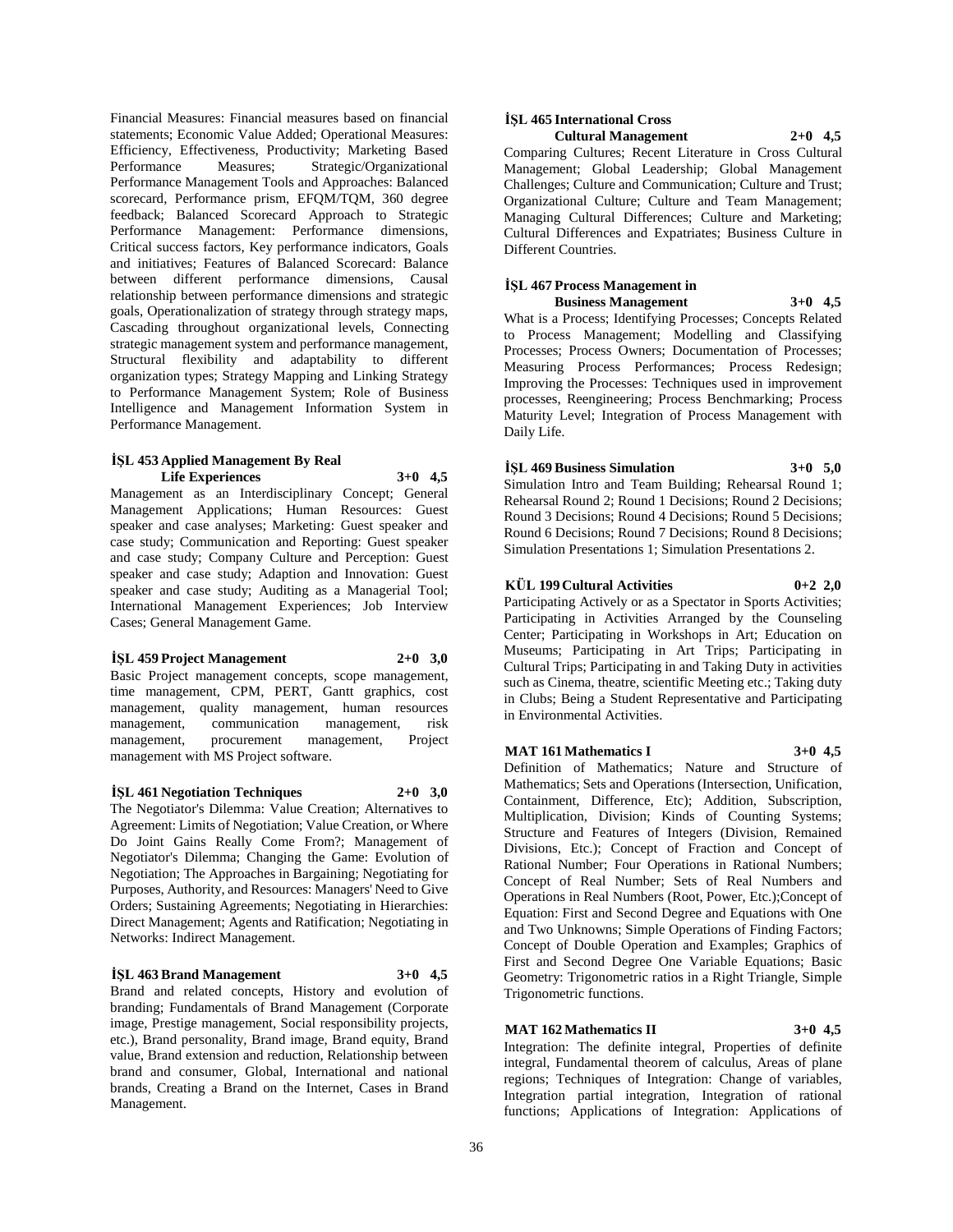integral in economics; Multiple integrals: Double and triple integrals, Applications; Matrix; Determinants; Systems of Linear Equations.

### **MAT 197 Mathematics I 4+0 6,5**

Numbers and Functions: Real number system, Functions, Fundamental functions; Analytic study of line: Slope of a line, Equation of a line, Linear function exercises, Linear inequality systems, Applications of linear equations in business and economics; Differentiation of Single Variable Functions: Limit, Derivative, Differentiation rules, Derivative exercises, Applications of derivative in business and economics; Sequences and Series: Definitions of sequences and series, Convergence of sequences and series, Applications of series in Finance; Multivariable Functions: Partial derivatives, Optimizing functions of two variables, Constrained optimization, Lagrange multipliers.

#### **MAT 198 Mathematics II 4+0 6,5**

Integration: Indefinite integrals, Techniques of integration, Definite integrals, Applications of definite integrals; Applications of Definite Integrals in Business and Economics: Consumer surplus, Producer surplus; Improper integrals; Techniques of integration; Trapezoidal and Simpson's Rules; Matrices: Definitions, Operations on matrices, Determination of a square matrix, Inverse of a matrix, Linear equations, Solutions to linear equations by matrices; Applications of Linear Equation Systems: Inputoutput analysis; Differential Equations: Definitions, Separable variables and first-order linear equations; Difference Equations.

#### **MAT 235 Linear Algebra 4+0 6,5**

Matrices and Systems of Linear Equations: Matrices; Operations on Matrices; Special Types of Square Matrices; Row Equivalence; Inevitability; Systems of Linear Equations; Determinants; Vector Spaces; Linear Dependence; Linear Independence Bases; Inner Products; Norms; Orthogonality; Orthogonal; Linear Transformations: Definition of Linear Transformation and Examples; Matrix Representations of Linear Transformations; Diagonalization and its Applications; Eigen values; Eigenvectors; Diagonalization of Real Symmetric Matrices.

#### **MLY 102 Introduction to Public Finance 3+0 4,5**

What is Public Finance?; Interrelations between Public Finance and other disciplines; Scope of Public Finance, Public Goods, Revenues in Public Finance, Historical Viewing to Turkish Public Finance System, Budgeting, Size of Public Sector in Turkish Public Finance.

### **MLY 201 Public Finance I 4+0 6,0**

Public Finance: Introduction, Historical development; Theoretical Approaches to Public Finance; Public Finance in Economy; Functions of Public Finance; Allocation: Public good, Semi-public goods, Private goods; Redistribution; Economic Efficiency; Tools of Public Finance; Public Expenditure; Classification, Causes of increase; Decisionmaking in Public Sector; Budgeting; Legislative Branch of Government; Executive Branch of Government; Interest Groups; Bureaucracy.

### **MLY 202 Public Finance II 4+0 6,0**

Financing of Public Expenditure; Types of Financing; Definition of Tax; Theoretical Approaches to Taxation; Principles of Taxation; Tax Collection Procedure: Imposition, Notification, Assessment, Collection; Classification of Taxes; Tax Systems; Tax Burden; Tax Avoidance.

#### **MLY 205 Public Finance 3+0 4,5**

Public Finance: Introduction, Chronology; Theoretical Approaches to Public Finance; Public Finance and General Economy; Functions of Public Finance; Allocation: Public goods, Semi-public goods, Private goods; Distribution of Income; Economic Stability; Public Expenditure: Definition, Classification, Causes of increase; Financing Government Expenditures; Taxation: Classification, Tax Burder, Tax Avoidance.

### **MLY 207 General Tax Law I 3+0 5,5**

Emergence of Tax Law; Tax Law in the Legal System: Sources of tax law and interpretation; Taxation: Taxation and democracy, Legal limitations, Social welfare state and taxation, International limitations; Tax Obligation: Ability, Representation, Tax liability, Joint liability; Taxation Process: Characteristic of tax assessment, Notification, Periods; Termination of Tax Liability: Payment, Time limits, Set-off, Cancellation, Tax amnesty.

#### **MLY 208 General Tax Law II 3+0 5,5**

Characteristics, Functions and Organization of Tax Administration and Problems of Turkish Administration; Fundamental Principles of Tax Audit: Inspection, Verification, Searching, Collecting information; Taxpayers Obligations; Keeping of Ledgers and Documents; Evaluation: Evaluation principle, Evaluation in commercial enterprises; Assessment of Wealth; Revaluation; Amortization: Amortization of stocks, Amortization of capital and receivables.

#### **MLY 301 Turkish Tax System I 4+0 6,0**

Characteristics of Taxable Income According to Turkish Personal Income Tax Act; Types of Income Tax Liability: Full and limited tax liability; Types of Income: Commercial, Agricultural, Self employment, Wages, Salaries, Fixed capital, Financial capital, Other types of income and earnings; Assessment and Payment of Tax; Filing Systems; Types of Tax Returns; Consolidation of Income and Annual Tax Return; Deductions and Tax Credit System; Personal Income Tax Schedule; Pay- as-you-earn System; Payment of Tax; Case Studies on Annual Income Tax Return.

#### **MLY 302 Turkish Tax System II 4+0 6,0**

Corporate Income Tax: Types of liability, Tax payers, Exemptions and exclusions, Tax base, Filing system, Assessment and payment of tax, Liquidation and fusion, Withholding system, Pay-as-you-earn system; Value Added Tax: Taxable operations with VAT, Exemptions and exclusions, Tax base, Rate and deductions, Filing system, Assessment and payment; Banking and Insurance Transaction Tax; Petroleum Consumption Tax; Inheritance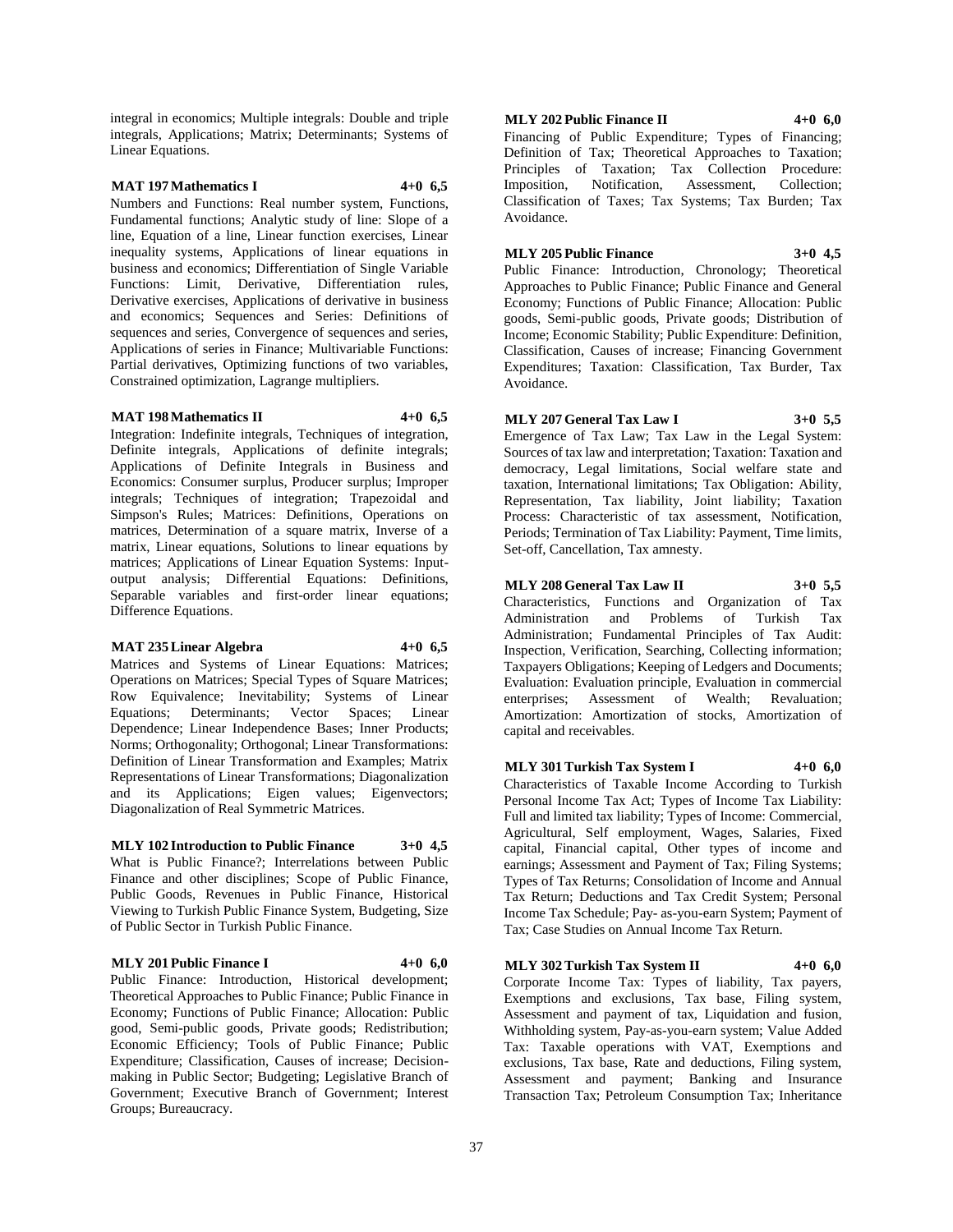and Gift Tax; Real Estate Tax; Motor Vehicles Tax; Fees; Stamp Tax; Local Government Taxation.

**MLY 305 Turkish Tax System 3+0 4,5** Scope of Turkish Tax Law; Income Tax: Types of liability, Categories of income, Exemptions, Exclusions, Discounts, Tax base, Filing system and consolidation of income, Tax schedule, Assessment, P.A.Y.E. system, Paying of taxes; Corporate Income Tax; Consumption Taxes: VAT, Banking and insurance transaction tax; Taxation of Wealth: Inheritance and gift tax, Real estate tax, Motor vehicles tax; Local Government Taxation; Other Taxes.

**MLY 306 Local Administration Finance 3+0 4,5** Rationale for Local Administrations; Economic Welfare and Local Administration; Characteristics of Intergovernmental Relations; Intergovernmental Allocation of Funds and Revenues; Problems of Metropolitan Municipalities; Special Provincial Administrations: Revenues, Budget; Functions of Municipalities: Revenues, Budget; Duties of Village Administrations: Revenues, Budget; Relations between Local Authorities Bank and Local Administrations; Problems of Local Administration and Solutions.

**MLY 307 Government Budgeting I 3+0 4,5** Fiscal Operations; Comparative International Statistics of Government Expenditures; International Statistics of Government Revenues; Utility, Cost, Productivity and Efficiency Concepts in Public Sector; Historical Background on Budgetary Right; Changes in Budget Types with Changes in Economic Thought; Changes in with Techniques: Classical budget, Performance budget, Program budget, Planning programming budgeting system; Functions and Rules of Budgeting; Budget Types in Turkish Public Sector: General budgets, Annexed budgets, Revolving funds, Public enterprises, Local administration budgets, Extra budget funds.

**MLY 308 Government Budgeting II 3+0 4,5** Planning Programming Budgeting System as a Modern Budgeting System: Planning, Programming, Budgeting, System analysis, Public management; Planning Programming Budgeting System in Turkey; Budgeting Procedure in Turkey: Budget preparation by Ministry of Finance, State Planning Organization, Debates on the Budget in General Assembly, Acceptance of the Budget by the General Assembly, Execution of the Budget; Budget Auditing: Administrative audit, Judicial audit, Political audit.

#### **MLY 309 Public Economics I 3+0 4,5**

Market Failure and Rationale for Government Intervention; Theory of Public Goods: Properties, Efficient provision of public goods; Externalities: Types of externalities, Corrective devices for externalities; Resource Allocation Mechanism For Public Goods (Voting Models): Optimal decision rule, Bowen-Black majority voting model, Buchanan-Tullock Model, Downs Model, Romer-Rosenthal Model; Public Enterprise Pricing; Cost-Benefit Analysis.

**MLY 310 Public Economics II 3+0 4,5**

Normative Analysis of Taxation; Efficiency and Equity; Effects of Taxation on Labor Supply; Effects of Taxes on Savings; Effects of Taxation and Investment of Firms; Taxes and Investment; Taxes and Types of Investment; Partial Equilibrium Approach; General Equilibrium Approach.

**MLY 312 Economics of Public Enterprise 2+0 3,0** Public Enterprise in Market Based Economies; Rationale of Public Enterprise; Public Enterprise in Developing Economies; Economic Allocation on Public Enterprise; Administration in Public Enterprise; Pricing Policies in Public Enterprise; Marginal Cost Pricing; Average Cost Pricing; Mark-up Pricing; Monopoly Pricing; Micro and Macro Effects of Public Enterprise; Auditing Public Enterprise; Privatization: Reason of Privatization, Social and Economic Aspects of privatization, Problems of privatization, Privatization in Turkey and the World.

**MLY 314 History of Public Finance 2+0 3,0** History of Public Finance: Classic Age, Middle Ages, Modern Age; Administration of Public Finance in Ottoman Empire: Public expenditure and revenue; History of Public Finance in Ottoman Empire: From foundation to Rise and Fall; Public Finance during Atarürk: During War of Independence, Post War of Independence; Fiscal Policy during Liberal Times; Fiscal Events during Etatism; Fiscal Policy from 1940 to 1960; Fiscal Policy in from 1960 to 1980; Fiscal Policy from 1980 to Present.

# **MLY 317 Government Borrowing 3+0 4,5**

Reasons for Government Borrowing; Classification of Government Debt: Internal debts, Foreign debts; Classification Depending on Terms of Debts: Voluntary, Involuntary debts; Technical Problems in Borrowing; Benefits of Government Bonds: Interest, Other benefits; Guarantee Problems of Government Debts; Debt Burden and Generations; Some Debt Burden Concepts; Debt Management; Extraordinary Debt Management; Paying Government Debts; Economic Effects of Government Debt: Economic stabilization, Income distribution, Economic Growth/Development.

**MLY 354 Insurance Sector in EU and Turkey 2+0 3,0** Definition of Insurance and Related Concepts; Development and Size of Insurance Sector in Turkey; Insurance Types in Turkey: Individual Insurance, Casualty Insurance, Household Insurance, Family Insurance, Auto Insurance, Business Insurance, Travel Insurance, Health Insurance, Life Insurance, Transport Insurance, Agricultural Insurance, etc.; Structures, Developments and Problems of Each Insurance Type in Turkey; Adaptation of Turkish Insurance Sector to EU Norms; Obligations of Insurance Firms in EU Integration Process; Auditing Mechanisms in Insurance Sector.

**MLY 357 Government and Market Economy 2+0 3,0** Market economy and public economics; Market failure and public policy; Defense, health, education, social security, information, transport, communication and municipality services.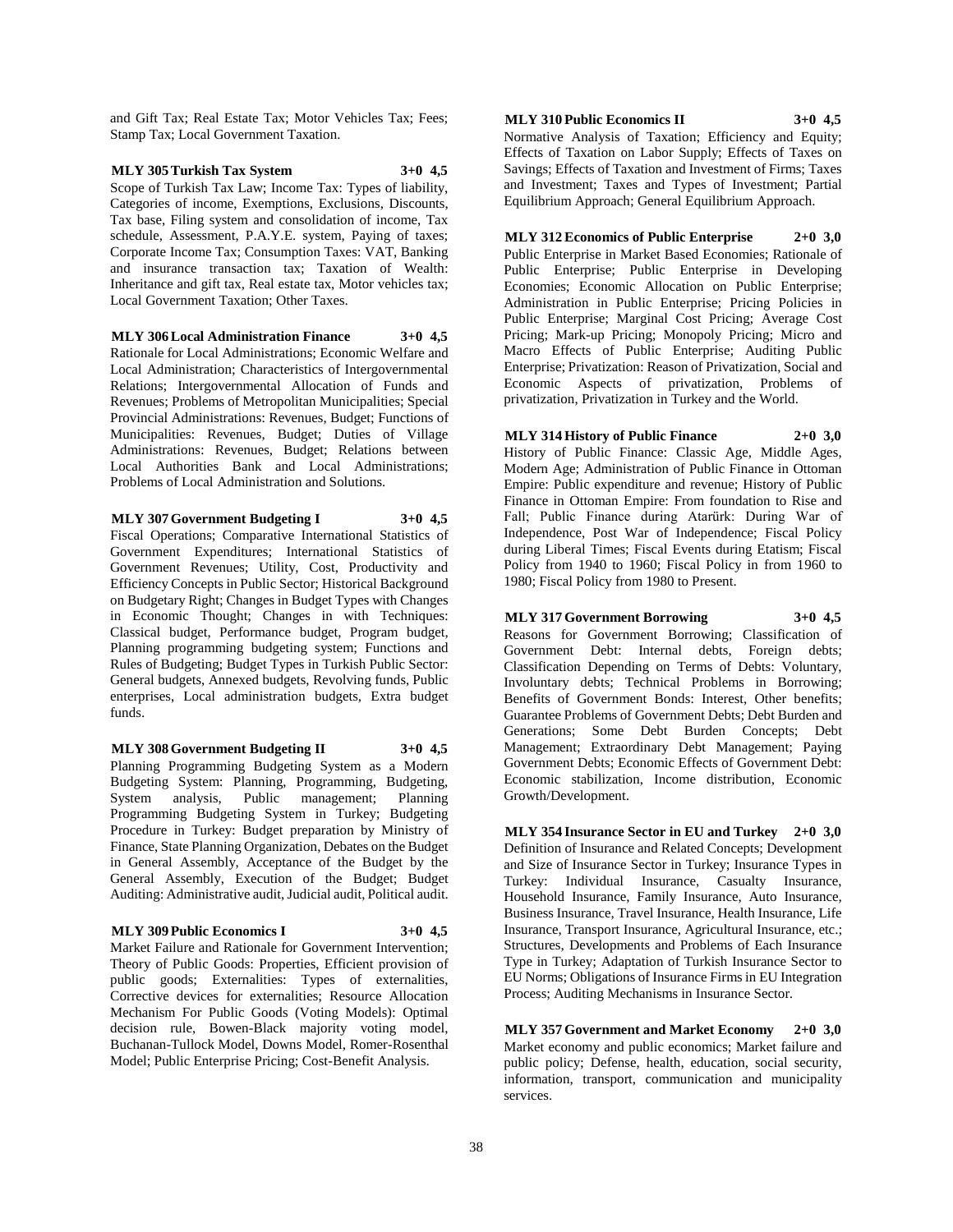**MLY 358 Public Financial Management 3+0 3,0** The Concepts of Planning and Political Analyses in Public Fiscal Management; Modelling in Public Fiscal Management System; Performance Measurement in Public Fiscal Management System: Data collection, Program evaluation, An economic approach to decision making methods, Costutility analysis, Values Trees in Public Fiscal Management System.

**MLY 360 Current Issues in Public Finance 3+0 4,0** Recent Developments of Public Finance in the World; Historical Development of the Turkish Public Finance System; Position of Public Sector in General Turkish Economy: Central Budget Institutions, Finance of Local Administrations, Social Security Institutions, Extra-Budgetary Funds, State Economic Enterprises, Revolving Funds; Public Sector Borrowing Requirements in Turkey; Government Debt Burden in Turkey; Public Sector and Economic Stabilization in Turkey; Public Sector and Income Distribution in Turkey.

#### **MLY 361 EU's Public Finance 2+0 2,0**

Historical Development of the EU Financial System: Characteristics of the present financial system, Annual budgetary procedure, Establishment of general budget, Expenditure by heading, Budget revenue, Implementation of budget, Community borrowing and lending operations, Financial framework, Financial management and control, Improving financial management of the EU, Enlargement and priorities for the future.

#### **MLY 362 International Finance 3+0 3,0**

Foreign Finance Techniques; Types of Foreign Finance; Management and Coordination of Foreign Finance; International Financial Markets; International Money Markets; International Financial Organizations: Goals; Characteristics; Operations; International Tax Problems; Harmonization of Tax Systems in Economic Integration.

**MLY 363 International Fiscal Relations 2+0 2,0** Concept of International Public Goods; Peace and Security as International Public Goods; International Health Problems; International Environmental Problems; Financial Stability as an International Public Good; Other International Public Goods: Knowledge, Fighting Poverty, Governance, World Heritage; Financing of International Public Goods; International Tax Law; International Double Taxation; Taxation of Multinationals; International Tax Crime; Common Tax Policy and Tax Harmonization in EU Integration; Adaptation of Turkish Tax System to EU Tax System.

#### **MLY 401 Fiscal Policy I 3+0 4,5**

Debates on Efficiency of Fiscal Policy: Keynesian Approach, Monetarist Approach, New Micro Approach; Fiscal Policy in Achieving Economic Stability; Relative Effectiveness of Monetary and Fiscal Policies: Relative effectiveness of Monetary and Fiscal Policies in closed economies, Relative effectiveness of Monetary and Fiscal Policies in open Economies; Fixed Rules vs. Active Macro

Policies in Achieving Economic Stability; Inflation and Fiscal Policy; Stagflation and Fiscal Policy.

#### **MLY 402 Fiscal Policy II 3+0 4,5**

Budget Deficit Problem: Effects on various economic indicators; Fiscal Policies in Developing Countries: Controlling budget deficits, Inflation problem; Economic Stabilization in Turkey; Fiscal Policy in Achieving Economic Development; Role of Public Sector in Economic Development; Inflationary Financing of Economic Development; Economic Development in Turkey.

# **MLY 403 Fiscal Policy 3+0 4,5**

Debates on Efficiency of Fiscal Policy; Fiscal Policy in Achieving Economic Stability; Relative Effectiveness of Monetary and Fiscal Policies in Achieving Economic Stability; Built-in Flexibilities vs. Active Policies in Achieving Economic Stability; Inflation and Fiscal Policy; Stagflation and Fiscal Policy; Budget Deficit Problem; Economic Stabilization Problems of Turkey; Fiscal Policies in Achieving Economic Development; Economic Development Problem of Turkey.

**MLY 406 Dispute Resolution in Tax Law 3+0 4,5** Characteristics of Tax Disputes; Administrative Solution to Tax Disputes: Comparison of administrative and legal solutions, Correction of tax errors, Reconciliation; Legal Solutions; Tax Law and the Turkish Legal System; Structure, Functions and Principles of Tax Law; Resolution Procedures in Courts: Status of tax cases, Parties in tax disputes, Jurisdiction, Hearing of tax case, Burden of proof and evidence.

### **MLY 407 Tax Enforcement Law 3+0 4,5** Fundamental Problems Bankruptcy Law; Principles of Tax

Enforcement Law; Legal Status of Public Credit; Payment Schedule of Tax Dues: Due date, Forms of payment, Proof of payment, Payment by installments, Interest after due-date; Compulsory Execution of Tax Enforcement Law: Execution by seizure, Execution foreclosing; Bankruptcy; Securing Public Credit: Security, Tax lien, Precautionary assessment, Other measures; Time limits; Prohibitions; Penalties.

### **MLY 417 Tax Planning 2+0 3,0**

Tax Planing and Concepts: Tax evasion, Tax avoidance, Tax saving, Tax advantage, Business taxation; Requirements for Tax Planning: Joint- stock companies, Partnerships, Individuals; Results of Tax Planning: Planning in enterprises, Planning in government; Tax Planning and Income Tax; Corporate Tax; VAT; Tax Planning for Developing Regions.

### **MLY 419 Cost-Benefit Analysis 2+0 3,0**

Decision Making Mechanism in Public Expenditures: Extent of cost-benefit analysis, Development of cost-benefit analysis, Applications of cost-benefit analysis; Differences Between Cost-Benefit Analysis Applied in Public and Private Sectors; Theoretical Foundations of Cost-Benefit Analysis; Classification of Project Objectives in Public Investments; Social Benefits; Shadow Prices; Market Prices; Consumer Surplus, Benefits and Cost Measurements; Risk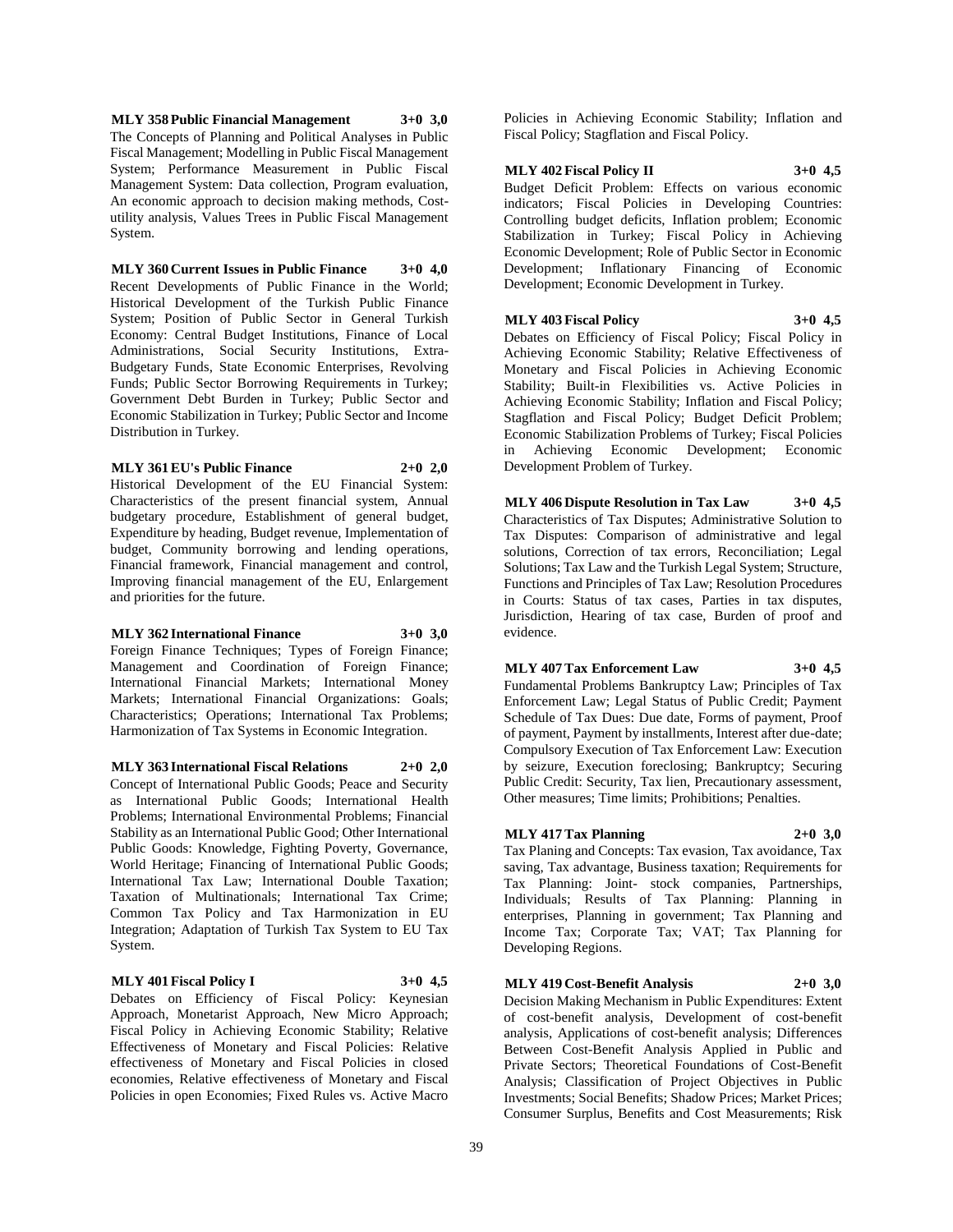and Uncertainty; Decision Making Methods; Decision Making Rules; Cost-Benefit Analysis Cases.

### **MLY 421 Case Studies on Public Finance 0+4 5,0**

The main aim of this course is to increase students' awareness in practical application of theoretical knowledge to economic problems with special emphasis on public sector. During the course, students will be required to review the related literature in public finance, and write a term paper.

#### **MLY 427 Tax Penal Law 3+0 4,5**

Introduction to Criminal Law: Sanction system; Characteristics and Fundamental Principles of Criminal Law; State of Tax Penal Law in General Criminal Law; General View to Tax Procedures Law Punishment and Tax Administration; Complementary assessment; Assessment Ex-officio; Tax Penalties and Legal Status; Tax Crimes and Misdemeanors; Liability in Tax Penal Law; Reduction in Tax Penalties; Repetition of Tax Crimes and Misdemeanors; Tax Amnesty.

#### **MLY 428 Goverment Budgeting 3+0 3,0**

Public budgeting is the study of how scarce public resources are allocated among competing interests. Principles of goverment budgeting, budgetary theory, budget types, theoretical aspects of budgeting in addition to budget terms used in Turkey and the past and the current budget programs of Turkey are analyzed. Budget structures, processes, and practices vary among local goverments, states, and the Turkish Goverment Budgeting System.

#### **MLY 429 Economic Effects of Taxes 3+0 4,5**

Effects of Taxes on Labor Supply: Income and Substitution; Effects of Taxes on Saving and Intergenerational Decisions; Taxation, Risk and Uncertainty; Corporate Taxes: Dividend Payment Decisions; Tax Incidence: Types of Incidence; Tax Burden; Taxation and Income Distribution; Vertical Equity and Horizontal Equity; Taxes and Economic Growth/Development.

### **MLY 430 Tax Practices 3+0 4,5**

Sources of Tax Law; Practices of Tax Law Sources; Tax Liability and Responsibility; Process of Taxation; Individual and Partnerships Tax Procedures; Taxation Procedures in Individual Corporations; Income Tax for Professional Activities; Total Income and Declaration; Taxation Process of Capital Corporations; Taxation of Cooperatives; Comparison of Tax Advantages between Individuals and Capital Corporations; Regulation of Books and Documents; Application of Amortization; Revaluation; End of Period Transactions; Value-Added Tax and Practices; Inheritance and Gift Tax; Real Estate Tax; Municipality Tax; Tax Crimes and Penalties; Reconciliation; Correction of Tax Errors; Tax Judiciary; End of Tax Obligation; Tax Payer's Rights.

#### **MLY 451 Tax Audit I 4+0 4,0**

Scope of tax audit, Tax Code, International Auditing Standards, National Auditing Standards, Auditing techniques, Financial tables, Balance Sheets, Income tables, Tax returns, Legal documents.

#### **MLY 452 Tax Audit II 4+0 4,0**

Auditing and revision, Accounting errors, accounting collusions, Proof and evidence, Sectoral Auditing, Application.

#### **MLY 454 Globalization and Current Issues in Taxation 3+0 4,0**

Globalization and Taxation, International Tax Competition, Tax Heavens, International Transfer Pricing, E-Commerce and Taxation, Effects of Globalization on Tax Policies, New Tax Probabilities, EU and Taxation, EU Tax Law, Tax Harmonization, Globalization and Tax Administration

#### **MLY 455 Strategic Planning in Public Finance Management 2+0 3,0**

Strategic Planning; Strategic Planning in Public Finance Management; Elements of Strategic Planning in Public Finance Management; Budget Flexibility; Measurability in Public Sector; Competition in Public Sector; Concept of Capacity in Public Sector; Difference between Strategic Planning and Strategic Management; Strategy Formulation; Comparison of New Public Administration with Traditional Public Administration; Budget Systems.

### **MLY 457 Custom Legislation 2+0 3,0**

Basic Concepts of Customs; Representation in Customs; Customs Law and Financial Liabilities; Value Added Tax in Import; Special Consumption Tax and the Calculation of Customs Tax and Relevant Legislation Provisions; Customs Tariff Schedule; Punitive Articles and Implementations; Exceptions and Exemptions; Customs Transactions; Declaration and Clearance; Customs Regime; Release for Free Circulation; Inward Processing Regime; Outward Processing Regime; Transit Procedure; Warehouse Regime; Temporary Admission Regime; Processing and Exporting under Customs Control; Customs Declaration.

#### **MUH 107 Financial Accounting I 3+0 5,5**

Accounting and the Business Environment: The basis for business decisions, the users of accounting information, Types of business organization, the accounting equation, Financial Statements; Recording Business Transaction: The account, Double entry accounting, Steps in the recording process, Trial balance; Measuring Business Income and Adjusting Process: Net income, Timing issues, the basics of adjusting entries, the adjusted trial balance, Accrual basis and cash basis of accounting; Completing the Accounting Cycle: The accounting cycle, Using a work sheet, Closing the books; Accounting for Merchandising Operations: Merchandising operations, Perpetual and periodic inventory systems; Accounting Information Systems: Basic concepts, Comparison of manual and computerized accounting systems, Special Journals.

### **MUH 108 Financial Accounting II 3+0 4,5**

Accounting Principles: Objectives of financial reporting, Assumptions, Principles; Internal Control and Cash: Internal control, Cash control, Using the bank account; Accounting for Receivables: Accounts receivables, Notes receivables; Accounting for Plant Assets and Intangible Assets: Measuring the Cost of plant assets, Depreciation; Current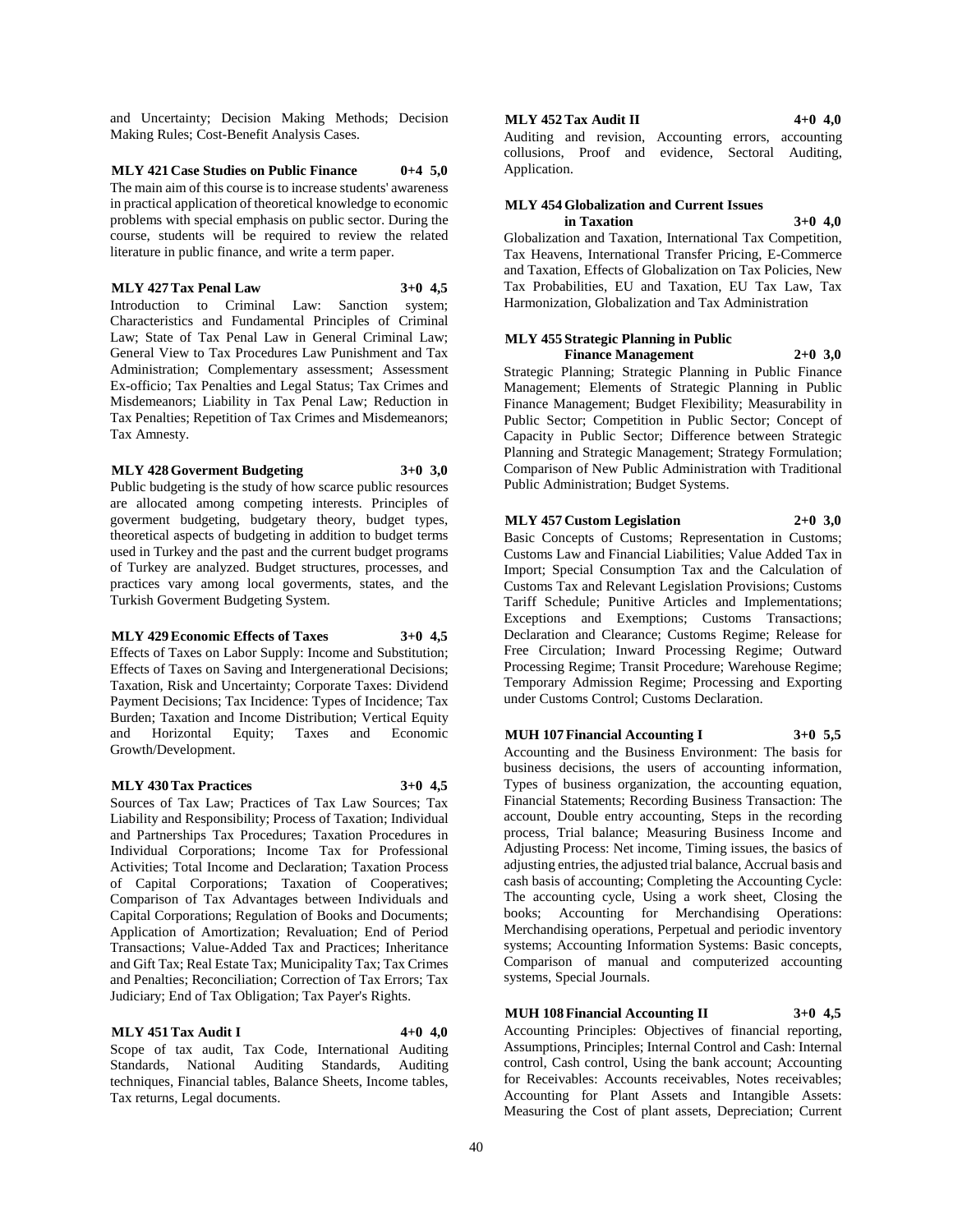Liabilities and Payroll Accounting; Accounting for Partnership and Corporate Transactions: Basic partnership accounting, Corporate organization, Paid in capital; Long Term Liabilities: Bonds, Other long term liabilities; Investments: Accounting for debt investments, Accounting for stock investments.

### **MUH 111 General Accounting I 2+2 5,0**

Business Enterprise and Functions of Business Enterprises; Concepts Related with Accounting; Balance Sheet Equation and The Effects of Financial Transactions on Balance Sheet Equation; Recording Media in Accounting: Legal Documents, subsidiary documents; Uniform Accounting Plan and Classifications; Recording Accounting Transactions: Assets and liabilities-cost and income statement accounts; Trial Balance Sheet.

#### **MUH 115 General Accounting I 3+0 5,0**

Business Enterprise and classification of business enterprises; Accounting and stakeholders; Balance sheet equation; Concepts of Asset, Receivable, Liability and Owners? Equity; Financial transactions and sample transactions on balance sheet equation; Documents; Documents in Tax Procedure Law; Documents in Turkish Commercial Code; Recording procedures; Uniform Accounts Plans and classification of accounts; Recording financial transactions; Current Assets, Non-current assets, Liabilities, Short-term liabilities, Long-term Liabilities, Owners? equity, Cost accounts, Income statement accounts; Trial balance and adjusted trial balance; Term end transactions; Correction of wrong entries.

#### **MUH 116 General Accounting II 3+0 5,0**

Connection between in-term and term-end transactions; Definitions of term-end concepts; Valuation criteria within the frame of legal regulations; Term-end transactions; Termend transactions and reporting for current assets; Term-end transactions and reporting for non-currents assets; Term-end transactions and reporting for liabilities; Term-end transactions and reporting for equity; Cost accounts, types of expenses and term-end transactions; The process for income statement accounts and term-end transactions; Reporting operating results; Trading Account Basis and term-end transactions; Integrated samples for term-end transactions

### **MUH 209 Uniform Accounting Systems 3+0 5,0**

Accounting Concept; Generally Accepted Accounting Principles; Unified Accounting Plan and Basic Financial Statements; Record Keeping: Reporting current assets, Reporting long term assets; Reporting Liabilities: Reporting short term liabilities; Long Term Liabilities and Shareholders Equity; Cost Accounts and Reporting Operating Results; Applications.

### **MUH 303 Cost Accounting 3+0 5,0**

Cost Accounting and Main Concepts; Overview of Cost Accounting; Classification of Costs: Materials costs, Labor costs, Manufacturing overhead costs; Cost Accounting and Uniform Accounting System; Cost Centers and Cost Allocations; Job Costing System; Process Cost System; Cost in Joint Production; Standard Cost System; Variable Cost

System; Cost Accounting as a Planning and Controlling Tool; Cost Accounting as a Decision Making Tool; Cost Accounting as a Performance Evaluation Tool.

### **MUH 307 Specialized Accounting 2+0 3,0**

Accounting in Bank Transactions: Providing funds, Establishing credit, Bank's services; Foreign exchange, Balance sheet and income statement; Accounting in the Construction Business: General structure of accounting system, Cost components, Revenues, End of a period transactions; Hospitality Accounting: General characteristics, Food and beverage costs and control, Labor costs and control, End of period transactions.

### **MUH 308 Corporate Accounting 2+0 3,0**

Types of corporations; General Partnership: Foundation, Accounting records of the foundation, Increasing and decreasing capital, Distribution of profit or loss, Liquidation; Limited Partnership: Foundation, Accounting records of the foundation, Increasing and decreasing capital, Distribution of profit or loss, Liquidation; Corporations: Foundation, Accounting records of the foundation, Increasing and decreasing capital, Distribution of profit or loss, Liquidation, Joining; Limited Liability Company: Foundation, Accounting records of the foundation, Increasing and decreasing capital, Distribution of profit or loss, Liquidation, Joining; Holdings: Foundation, Distribution of profit, Bonds.

### **MUH 309 Governmental Accounting 2+0 3,0**

Governmental accounting concepts: cash basic, accrual accounting; basic principles of goverment accounting; financial reporting purposes; financial statements; adn the functioning of the framework chart of accounting of cash basic and accrual basic; budget accounts: income accounts; expenditure accounts.

#### **MUH 310 Financial Statement Analysis 3+0 4,5** Basic Financial Statements: Balance Sheet, Income

Statement; Comparative Financial Statement Analysis: Preparation of the statements, Analysis and interpretation; Common Size Statements Analysis: Preparation of the statements, Analysis and interpretation; Trent Percentage Analysis: Preparation of the statements, Analysis and interpretation; Ratio Analysis: Analysis and interpretation of liquidity ratios, Analysis and interpretation of solvency ratios, Analysis and interpretation of efficiency ratios, Analysis and interpretation of profitability ratios.

### **MUH 357 Auditing 3+0 5,0**

Need for auditing; Relationship between accounting and auditing; Generally accepted auditing standards; Quality control standards, Ethics in auditing, Legal liabilities of auditors; Audit planning; Evidence Collection, Types of evidence, Working papers, Documentation, Reporting an auditing process; Auditing Practices and Legal Regulations in Turkey; Turkish Auditing Standards.

**MUH 403 Accounting Information System 3+0 4,5** System, Management and Data Processing Concepts: Business and Management Information Systems as a system; Accounting Information System: Data and information flow,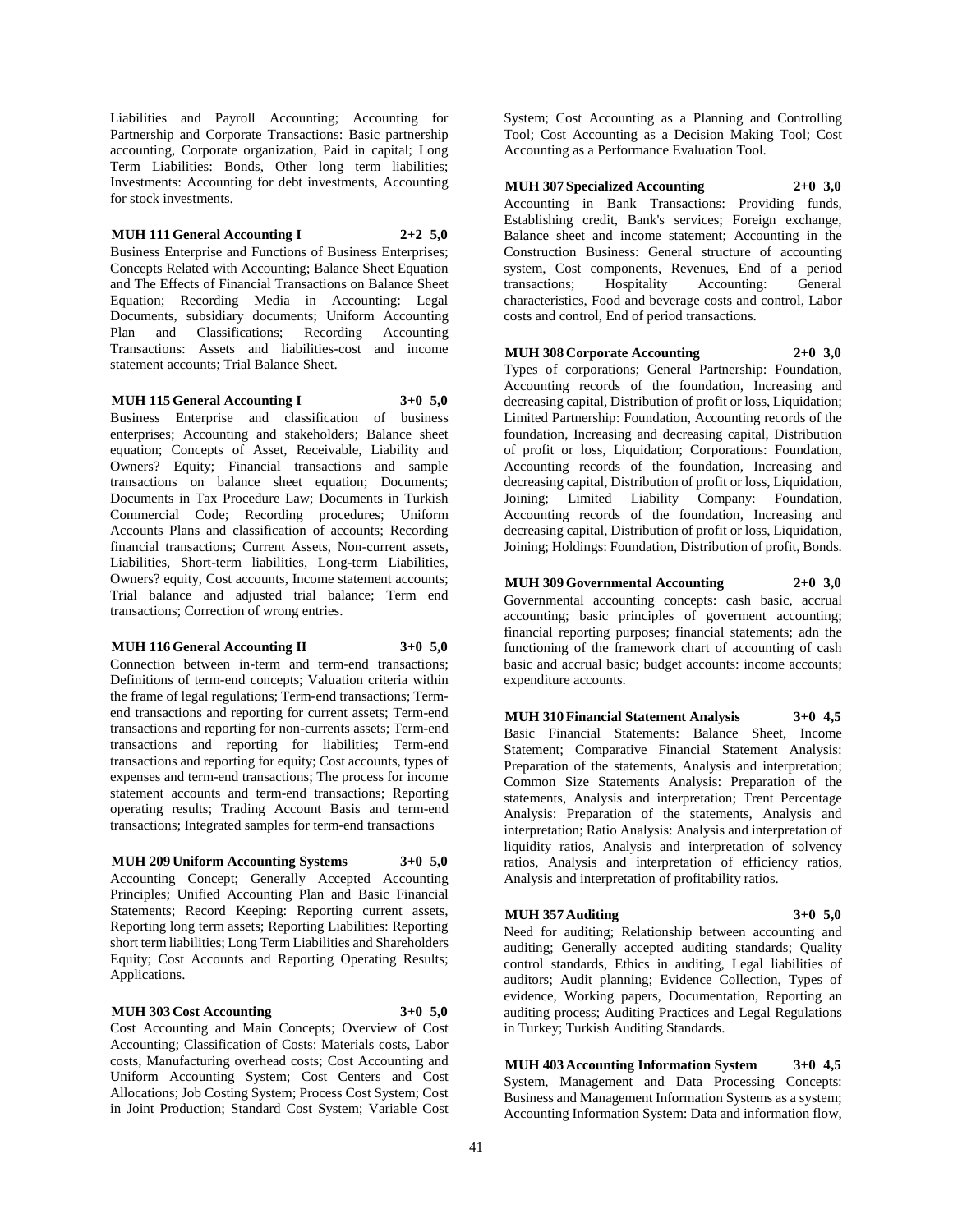Components, Basic concepts and principles, Interpolation in Accounting Information System; Developing Accounting Information System: Principles of developing Accounting Information System, Phases, Accounting charts, Case studies

**MUH 404 Management Accounting 3+0 4,5** Analysis of Accounting and Function of Management Decision-Making; Information for Planning: Cost- Volume-Profit Analyses, Break-even analysis; Use of Budgets as Planning Tools: Sales forecasting, Production budget, Direct materials budget, Direct labor budget, Manufacturing overhead budget; Budgeted Income Statement and Proforma Balance Sheet; Control and Decision Making.

#### **MUH 452 Enterprise Resource Planing and Application 3+0 5,0**

Information processing; Accounting Processes and Information flow in Accounting Information Systems; Concepts of System, Enterprise, Mmanagement, Data and information; Technology and Accounting Information System, Processing of Financial Ooperations, Accounts and Financial Reporting System, Revenue Cycle in ERP, Expenditure Cycle in ERP, Production Cycle in ERP, Human Resources Cycle in ERP, Non-current Cycle ERP, Spreadsheet Applications (Excel) in Accounting Information System.

### **MUH 457 Accounting for Foreign Trade Operations 2+0 3,0**

Introduction to Foreign Trade, Delivery Methods in Foreign Trade, Documents Used in Foreign Trade, Foreign exchange and Customs Legislation, Exchange Transactions, Payment Methods in Foreign Trade, Export Transactions and Their Accounting, VAT and its Refundment in Exporting, Government Aids in Exporting, Import Transactions and Their Accounting, Free Zones, Financial Techniques in Foreign Trade.

### **MÜZ 155 Turkish Folk Music 2+0 2,0**

Folk songs from different Regions of Turkey are Taught; Aegean Region Zeybek Folk Songs: Eklemedir koca konak, Ah bir ateş ver, Çökertme, Kütahya'nın pınarları, Çemberinde gül oya; Kars Region Azerbaijani Folk Songs: Bu gala daşlı gala, Yollarına baka baka, Dağlar gızı Reyhan, Ayrılık, Dut ağacı boyunca; Central Anatolian Region Folk Songs: Seherde bir bağa girdim, Uzun ince bir yoldayım, Güzelliğin on para etmez, Mihriban ve Acem kızı; Southeastern Anatolian Region; Urfa and Diyarbakır Folk Songs: Allı turnam, Urfanın etrafı, Mardin kapısından atlayamadım, Fırat türküsü, Evlerinin önü kuyu; Blacksea Region; Trabzon, Rize, Artvin Folk Songs: Maçka yolları taşlı, Ben giderim Batuma, Dere geliyor dere.

**MÜZ 157 Traditional Turkish Art Music 2+0 2,0** Description of Traditional Art Music: Basic concepts, Characteristics, Types, Notes, Instruments; The Mode System of Traditional Turkish Art Music; The Rhythmic Pattern of Traditional Turkish Art Music; Samples from Different Modes; Samples from Different Rhythmic Patterns.

### **NÜM 305 Quantitative Methods 3+0 4,5**

System and system approxmations; Decision Making Process and Models: Structure of Decision Problem, Decision Making Process; Decision environment: Certainty, uncertainty and Risk; Decision Models in certain environment; Linear Programing, Model Formulation, Linear Programing Solving Techniques: The Graphical and Simplex Techniques; Duality and Sensitivity Analysis; Transportation and Assigment Models; Network Analysis; Inventory Models; Game Theory.

**PSİ 152 Introduction to Psychology 2+0 3,0** Psychology as a Science: Definition, Sub-Disciplines, Research methodology; Biological Bases of Behavior: Characteristics of the nervous system, Endocrine system, Heredity; Perception; Learning: Conditioning, Modeling, Cognitive learning; Memory; Motivation and Emotion; Human Development: Cognitive, Linguistic, Emotional, Social; Individual and Society; Abnormal Psychology

# **PSİ 452 Social Psychology 3+0 5,0**

Introduction to Social Psychology; Basic Concepts and Approaches; Social Psychology As a Sub-Discipline of Psychology; Social Perception and Theory of Attribution; Social attitudes and Attitude Changes; Process of Motivation and Social Motivations; Emotions and Social Dimension of Emotions; Moral Development and Moral Development Theories; Social Environment and Personality; Social Influence and Conformity.

**PZL 211 Principles of Marketing 3+0 4,5** Marketing: Scope, Evolution of Marketing; Marketing Environment; Marketing Research and Marketing Information Systems; Market Segmentation; Selecting Target Markets; Elements of Marketing Mix: Product, Price, Distribution channels, Promotion; Organization of Marketing Activities; International Marketing.

### **PZL 302 Marketing Management 3+0 4,5**

Concept of Marketing; Evolution of Marketing; Functions of Marketing; Environmental Conditions of Marketing; Marketing Information Systems and Marketing Research; Market Concept; Market Segmentation and Target Market Selection; Customer Behavior in Industrial Markets; Product; Price; Distribution Channels and Physical Distribution; Sales Promotions; International Marketing.

### **PZL 302 Marketing Management 3+0 4,5**

Concept of Marketing; Evolution of Marketing; Functions of Marketing; Environmental Conditions of Marketing; Marketing Information Systems and Marketing Research; Market Concept; Market Segmentation and Target Market Selection; Customer Behavior in Industrial Markets; Product; Price; Distribution Channels and Physical Distribution; Sales Promotions; International Marketing.

### **PZL 306 Consumer Behavior 2+0 3,0**

Introduction to Consumer Behavior; Concept of Consumer; Social Factors Effecting Consumer Behavior: Culture and subcultures, Social class, Social Groups, Family;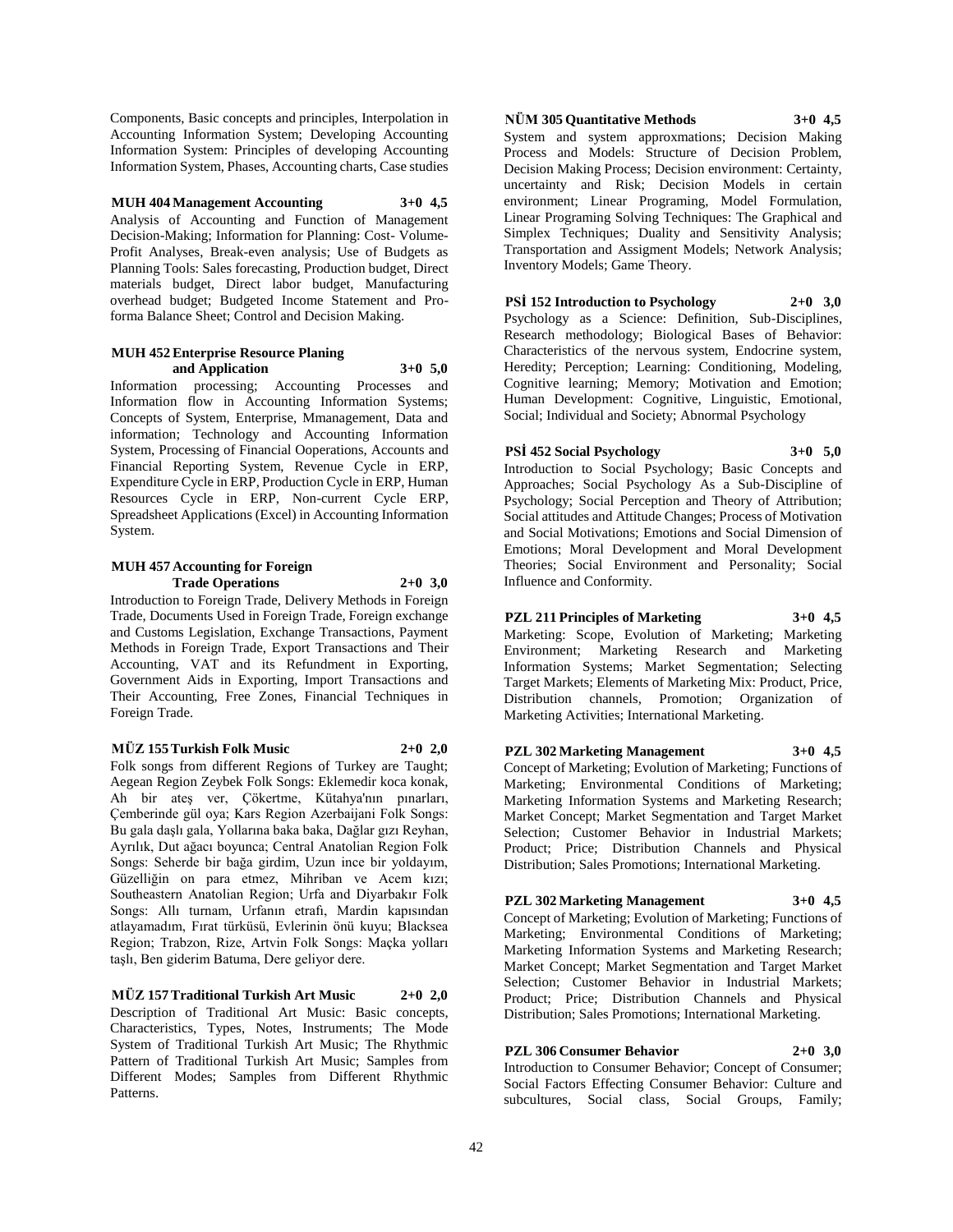Psychological Factors Effecting Consumer Behavior: Personality and self-concept, Motivation, Learning, Perception Attitude, Beliefs; Consumer Decision Process; Consumerism.

**PZL 311 Sports & Event Marketing 3+0 5,0** PIntroduction to sport and event marketing course.; What is ?brand management??; What is sports&event as general concepts; Analysis of real cases to the selected topics from marketing companies; Understanding of sports&event marketing; Developing some strategies on sports& event marketing; Case study; Evaluation tools in return on investment measurement; return on investment measurement; identifying the developmental areas in productivity of the marketing investment; Evaluating sports& event focused Project for Eskişehir municipality.

#### **PZL 355 Retailing Management 2+0 3,0**

Definition of Retailing and Its Position in Distribution Channels, Economic and Social Importance of Retailing, Development of Retailing Industry, Current Trends Affecting the Retailing Industry, Changing Relations of Channels, Technological Developments, Mergers, Downsizing and differentiation, Internationalization, Types and Specifications of Retailiers, Retailers by ownership structures, Retailers by product types, Contemporary types of retailing, Virtual stores, Service Retailing, Competitive Strategies in Retailing, Growth Strategies, Retailing life cycle and the effects of fashion, Branding in Reatiling Industry.

#### **PZL 405 International Marketing 2+0 3,0**

Introduction to International Marketing: Fundamental concepts, Definition, Advantages, Environmental Factors Effecting International Marketing Efforts; Information Systems and Sources in International Marketing; Associations of International Marketing Activities; Competition in International Markets; Marketing Research in International Markets; Research Techniques and Limitations of International Market Research; New Product Development; Pricing, Distribution and Promotion in International Markets; Import Export Activity.

#### **PZL 407 Sales Force Management 2+0 3,0**

Introduction to Sales Force Management; Personnel Selling, Importance of Sales Force Management in Marketing; Selection and Recruitment of Sales Representatives; Design and Organization of Sales Force; Training Sales Force; Management of Sales Force Activities; Compensating Sales People; Sales Expenses; Leadership; Planning Sales; Evaluating Sales Performance.

#### **PZL 409 Industrial Marketing 2+0 3,0**

Industrial Marketing; Industrial Markets and Products; Nature of Industrial Markets; Examining Industrial Market Opportunities; Industrial Market Segmentation; Models of Industrial Buying Behavior and Factors Affecting Purchasing; Designing and Managing Industrial Marketing Mix; Planning and Developing Industrial Products; Industrial Pricing, Marketing Channel and Promotion Strategies; Control and Evaluation of Marketing Programs;

Gaining Customers and Establishing Long-term Relationship with Buyers; Case Study.

**PZL 412 Digital Marketing 2+0 3,0** Search Engine Optimization; PPC, SEM and SMM; SM Viral and WOM Marketing; Email Marketing; Mobile Marketing; Affiliate Marketing; Measurement and Optimization; Loyalty; Content Marketing; Display Ads (Geo or behavioral targeting, etc.); Interactive Ads; Gaming; Offline and Digital Marketing (QR code, kiosk, etc.)

**PZL 453 Marketing Research 3+0 4,5** Marketing Problems in Businesses; Basic Classification of

Marketing Research; Definition of Marketing Research; Implementation and Limitations of Marketing Research; Disciplines Relevant to Marketing Research; Categories of Marketing Research; Methodology in Marketing Research: Defining the problem, Situation Analysis, Determining Sources of Data, Data Collection Techniques; Sampling; Data Tabulation; Analysis of the Data; Interpreting the Results.

**PZL 455 Supply Chain Management 2+0 3,0** Supply Chain and Concepts Related Supply Chain (Logistic; Supply Chain etc); Logistic and Concepts Related to the Logistic (Production; Purchasing; Stock and Logistic); Design and Management of Supply Chain; Selection and Evaluation of Suppliers; Logistic Information Systems; Stock Management; Purchasing Management; Design and Management of Storage; Management of Carrying; Shipping Management; Identifying Routes of Vehicles; Shipment and Tabulation; Software of Supply Chain Management.

### **PZL 456 Services Marketing 3+0 4,5**

Distinctive Aspects of Services: Characteristics of services, Classification of services; Services and Environment; Marketing Mix for Services: Service as a product; Distribution of Services and Services Intermediaries; Pricing Services and Yield Management; Promoting Services; Human Factor in Service Sector: Importance of personnel, Human resource management, Role of customer in service Production Process; Management of Demand and Capacity in Service Sector; Service Quality: Dimensions of Quality, Measurement of Quality, Gap Model of Quality, Approaches for Quality Improvement, Relationship Marketing: Strategies for Retaining Customers; Internationalization of Services.

#### **PZL 457 Macro Marketing 2+0 3,0**

Macro and Micro Marketing; Marketing System; Role of Marketing in the Society; Functions of Macro Marketing: Marketing in developing countries, Cost-effectiveness analysis of distribution systems, Relationships between production, distribution and consumption, Analysis of the market structure; Relationships between physical and social systems: Marketing and capital accumulation, Marketing and increase in productivity, Marketing and technological developments, Ethical and legal issues in marketing.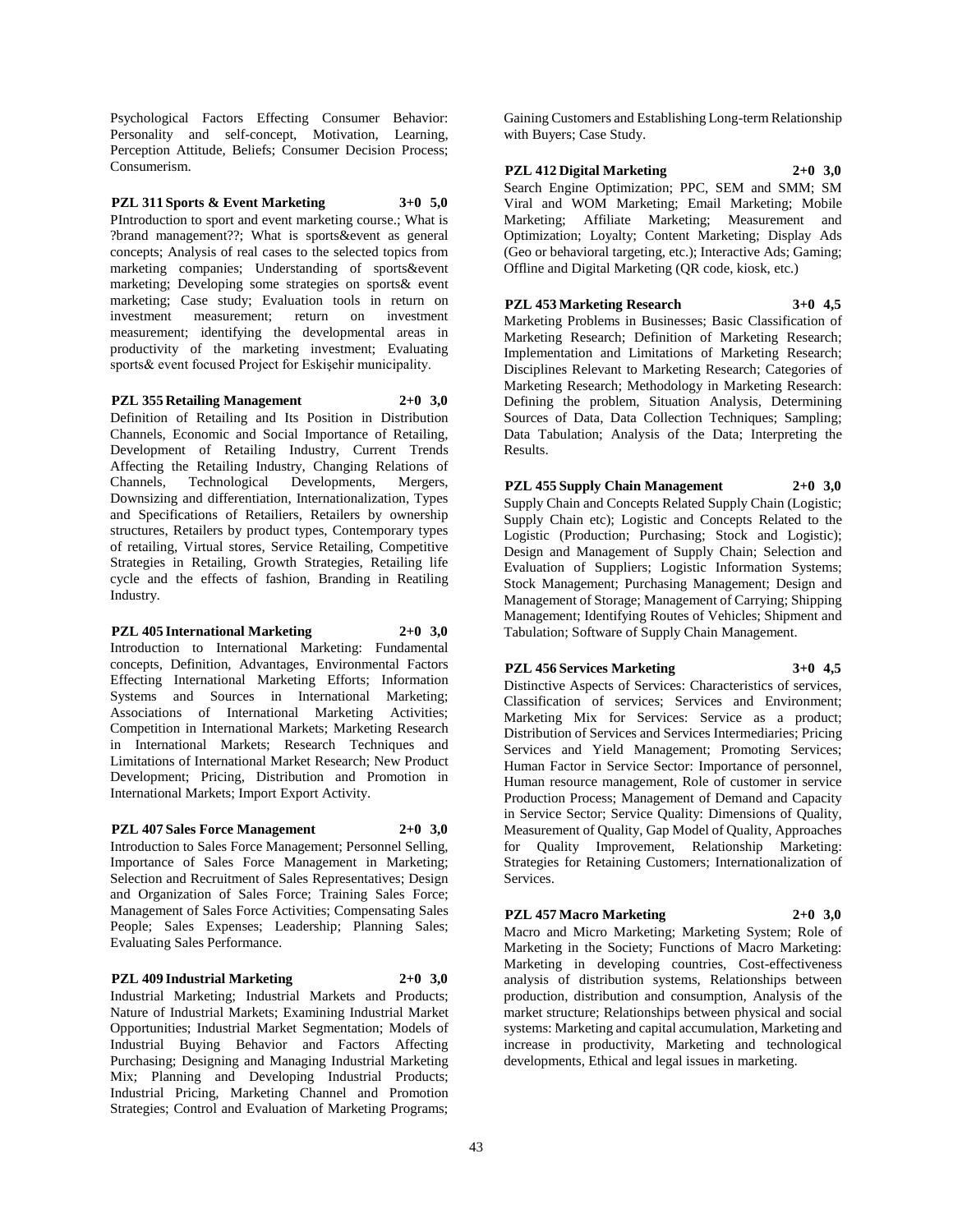**PZL 458 Marketing Information Systems 3+0 5,0** Definition of systematic information, Use of information, Creating information, Information planning and control, Establishing a model bank: Decision models, Macro models, Micro analytic models, Micro behavior models, Graphic models, Logical flowcharts, Casual flowcharts, Functional relationship diagrams, Feedback diagrams, Verbal models, Decision support systems, Creating periodical information, Outside information, Reporting, Analytical marketing system, Marketing intelligence system, Socio-technical systems, Information flow on environmental factors.

**RHİ 205 Marketing Communication 3+0 4,5**

Marketing and communication: extensions of marketing communication, communication process, elements, objectives; promotion mix: advertising, Public Relations and publicity, personal selling, promotion: adapted marketing communication tools: sponsorship, purpose related marketing, hybrid messages, direct marketing, other types of marketing communication: product, brand, packaging, place and price; managing and strategies of marketing communication; planning: objectives, budget, marketing, communication ethics and its social dimension.

#### **RHİ 454 Business Communication 3+0 4,5**

Different Business Environments; Fields of Business Communication; in different business segments; commercial correspondance; Written Communication with Potential Customers; Written communication in special cases; Faceto-face communication; Face-to-face Communication Techniques; Body language; Business conversations; Conversation techniques; Effective Intonation; Developing an Argument; Effective closure; Managing virtual communication; Corporate Blogs and Their Functions; Managing corporate blogs; Forums; Managing forums; Virtual communication within the organization; Types of Electronic Messages; Written communication between departments; Managing job application process; Pre-Application Phase; Interview Phase; Managing application results.

#### **SAN 155 Hall Dances 0+2 2,0**

Basic concepts. The ethics of dance, Dance Nights, Dance Costumes, National International Competitions and rules/grading, Basic Definitions, Classifications of Dances: Social Dances; Salsa, Cha Cha, Samba, Mambo, Jive, Rock'n Roll, Jazz, Merenge; Flamenko, Rumba, Passa - Doble, Argentina tango, Vals, Disco, Quickstep, Foxtrot, Bolero, European Tango: Ballroom Dances; Sportive Dances; Latin American Dances; Samba, Rumba, Jive, Passa-Doble, Cha Cha, Standart Dances; European Tango, Slow vals (English), Viyana vals, Slow foxtrot, Quickstep.

#### **SHZ 422 Social Services 2+0 3,0**

Concept of Social Welfare; Concept of Social Work; Aim of Social Work; Occupational Characteristics of Social Work; Scientific Characteristics of Social Work; Application Principles of Social Work; Social Work Methods with Individuals and Groups; Social Work Methods with the Society; Distinctive Features of Social Work; Development of Social Work in the World; Social Work in Developing

Countries; Historical Development of Social Work in Turkey.

### **SNT 155 History of Art 2+0 2,0**

History of Civilization and Evolution of Art: Prehistory to Present; Concepts and Terminology in Art with Samples; Interrelation among Art-Religion and Society; Effects of Religion on Artistic Development; Reflections and Interpretations of Judaism, Christianity and Islam on Art; Renaissance: Emergence, Effects, Artists, Works of Art; Architecture and Plastic Arts; Art in the 19th and 20th Centuries: Relevanceof the main historical events of the period.

#### **SOS 124 Sociology 3+0 4,5**

Definition; Contents; Subjects; Methodology; Economy and Society: Mercantilism; Industrialism; Development; Capitalism; Crisis; Growth; Underdevelopment; Informal Economy: Modernization school; Dualism; Dependency school; Problems of Modern Industrial Society:: Entrepreneurship and developmentalism; Workers and Trade Unions; State and Economic Order; Sociological Analysis of Economic Process: Structure of economy and economic society; Production; Exchange and markets; Consumption; Transformation of Industrial Society: Indicators of Economic and Social Development; Future of Economic Society: Information society and Turkish policy about transition to information society.

### **SOS 125 Introduction to Sociology 3+0 3,0**

Introduction to Sociology; Methods and Research Strategies in Sociology; Theories of Sociology; Culture; Socialization; The Family; The Economy; Education and Training; Understanding Religion; Political Institutions; Population; Social Groups; Social Stratification; Social Change; Urbanization and Urban Social Problems; Industrialization Process and Effects of Industrialization; Characteristics of Industrial Societies; Crime and Deviance; Environment and Environmental Issues; War and Society.

#### **SOS 155 Folkdance 2+0 2,0**

Dance in Primitive Cultures; Dance in Earlier Civilizations; Dance in the Middle Age and Renaissance; Dance in the 18th and 19th Centuries; Dances of the 20th Century; Ballet; Turkish Dances; Emergence of Folkdance; Anatolian Folkdance: Classification, Accompanying instruments; Methods and Techniques of Collecting Folkdance; Problems in Collecting Folkdance; Teaching of Folkdance; Adapting Folkdance for Stage: Stage, Stage aesthetics and Choreography, Orientation and choreography.

### **SOS 312 Organizational Behavior 3+0 4,5**

Fundamentals of Organizational Behavior; Historical Perspective; Research Techniques; Individual Organizations and Personality; Attitudes and Job Satisfaction; Personal Differences: Biographical characteristics, Abilities, Learning; Organizational Culture; Social Groups and Group Dynamics in Organizations; Participative Management; Motivation Process and Theories of Motivation; Leadership and Leadership Theories in Organizations; Conflict in Organizations; Stress and Stress Management; Organization,